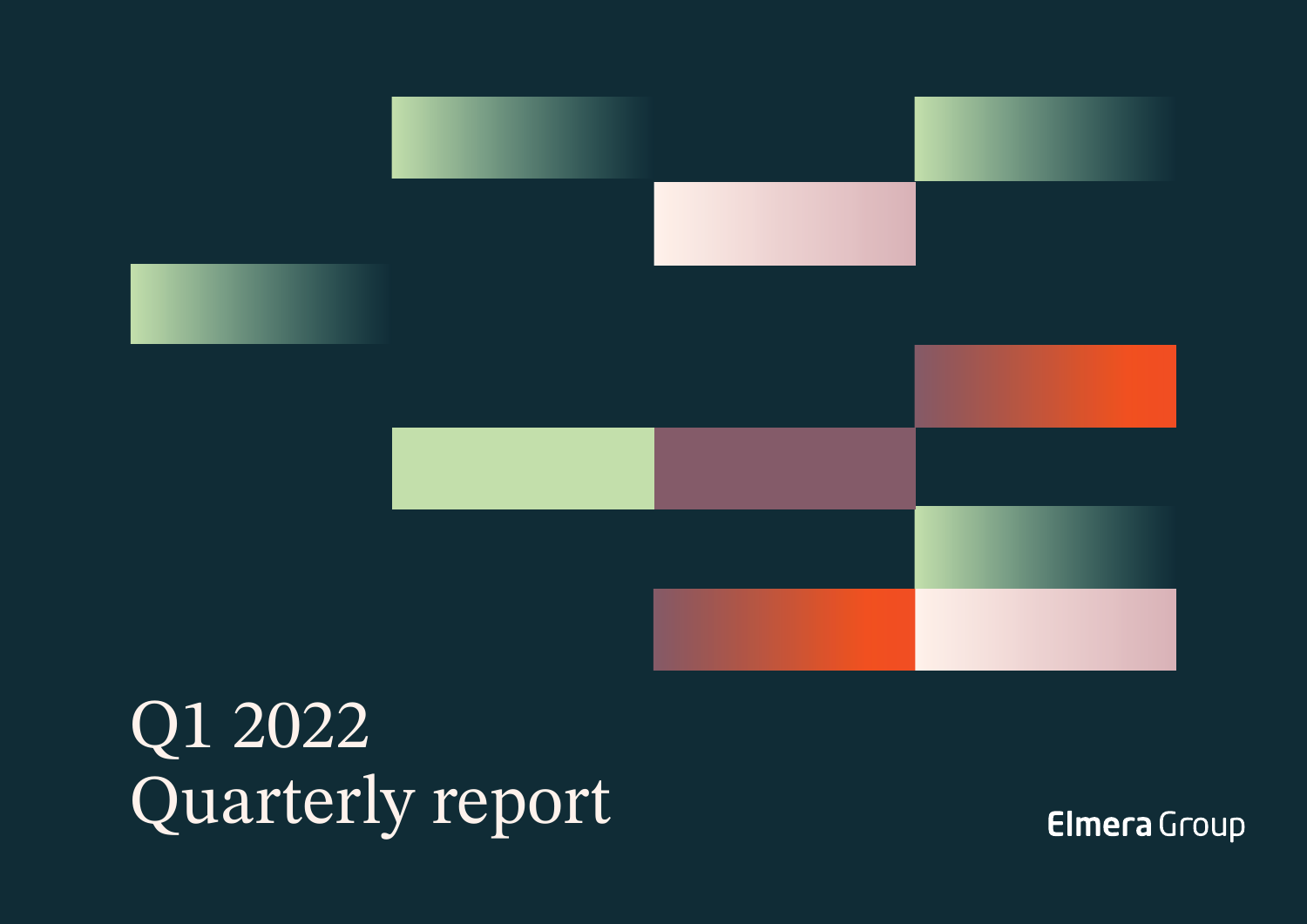**Revenue**

## Q1 Highlights

- Group net revenue adj. of 484 NOKm and EBIT adj. of 160 NOKm in the quarter in line with trading update
- All time high financial performance in the Business segment this quarter
- Volume sold decrease 20% YoY, negatively affecting the Consumer and NGI segments in particular
- Loss of 20k electricity deliveries in the quarter however, the trend at the end of the quarter was fairly stable
- Share buyback program initiated, starting from 5 May 2022
- Dividend of NOK 3.5 per share for 2021 to be distributed to eligible shareholders 5 May 2022

## Key figures Q1

| .                                               |                          |                          |                |
|-------------------------------------------------|--------------------------|--------------------------|----------------|
| NOK in thousands                                | Q1 2022                  | Q1 2021                  | Full year 2021 |
| Revenue adjusted*                               | 6 890 652                | 4 062 952                | 15 200 165     |
| Direct cost of sales adjusted                   | (6406665)                | (3553371)                | (13499669)     |
| Net revenue adjusted                            | 483 987                  | 509 581                  | 1700 496       |
|                                                 |                          |                          |                |
| Personnel and other operating expenses adjusted | (261188)                 | (245013)                 | (899993)       |
| Depreciation and amortisation adjusted          | (62, 406)                | (49 280)                 | (214455)       |
| <b>Total operating expenses adjusted</b>        | (323 594)                | (294 293)                | (1114448)      |
|                                                 |                          |                          |                |
| <b>Operating profit adjusted</b>                | 160 393                  | 215 288                  | 586 048        |
|                                                 |                          |                          |                |
| Acquisition related costs                       |                          | (1034)                   | (1034)         |
| Other one- off items                            |                          | 3 3 8 7                  | 3 3 8 7        |
| Depreciation of acquisitions **                 | (33713)                  | (50575)                  | (188629)       |
| Estimate deviations                             | $\overline{\phantom{a}}$ | $\overline{\phantom{a}}$ | 11515          |
| Unrealised gains and losses on derivatives      | (71667)                  | 5 3 8 8                  | 1 088 469      |
| Change in provisions for onerous contracts      | 99 516                   | 18 655                   | (996 739)      |
| Impairment of intangible assets                 |                          | (9533)                   | (9762)         |
| <b>Operating profit (EBIT)</b>                  | 154 528                  | 181 577                  | 493 256        |

\* Note 3 (Revenue recognitions) shows the breakdown from Revenue adjusted to Total revenue.

\*\* Depreciation of acquisitions consists of depreciations of customer portfolios acquired seperately and recognised as intangible assets, and depreciations of customer portfolios and other intangible assets recognised as part of a business combination.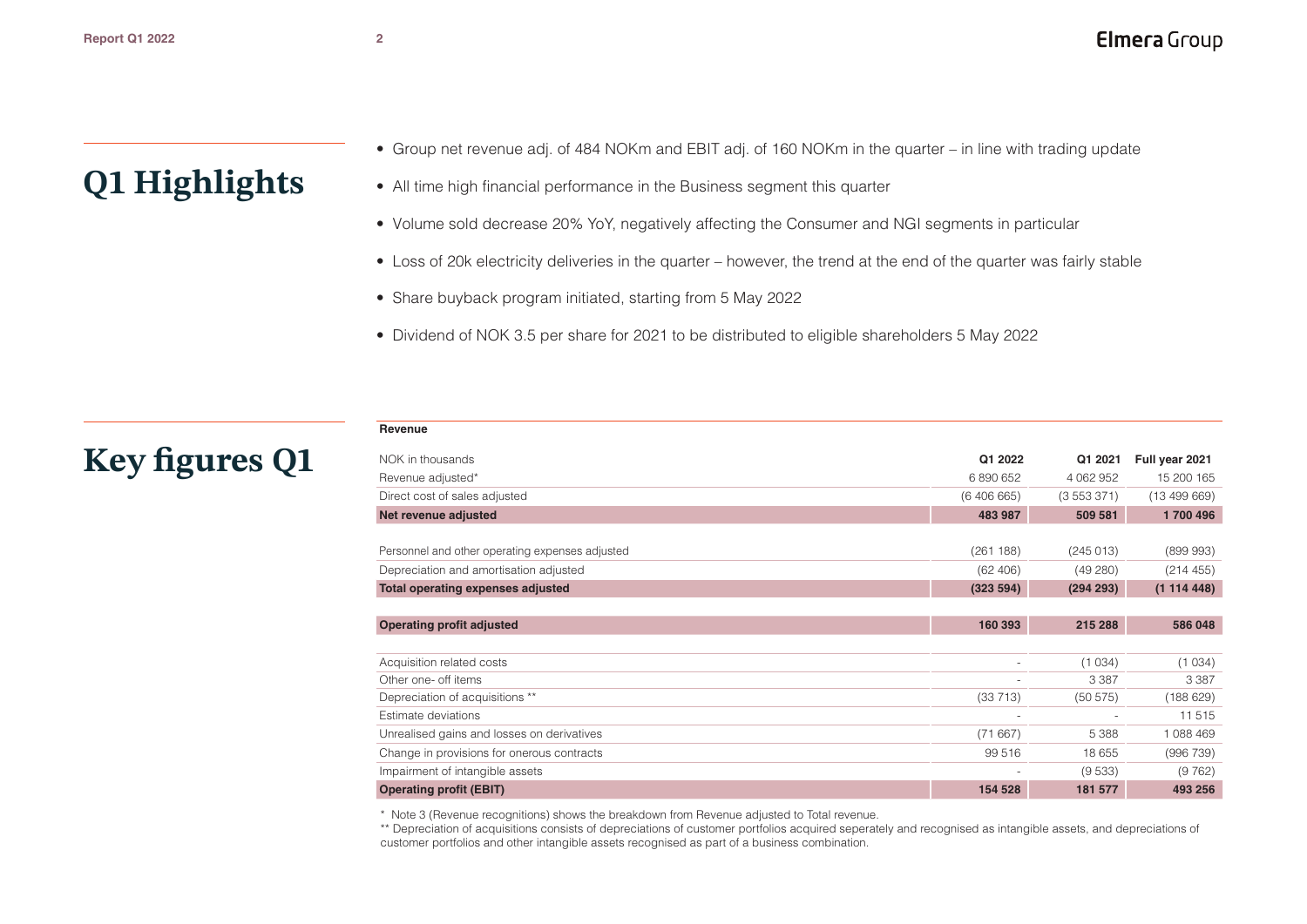## **Elmera** Group

## Mild weather and low consumption volumes

The first quarter of 2022 has been a quarter with mild weather across the Nordics. This results in lower consumption volumes and has affected both the Consumer and NGI segments negatively this quarter. The Business segment, however, is delivering its best financial performance of all time, with an EBIT adj. of 100 NOKm. The Group's net revenue adj. was 484 NOKm and EBIT adj. was 160 NOKm in Q1 2022.

Elspot prices remain at a very high level, driven by the weather situation and the oil & gas price level, which again is affected by the ongoing war in Ukraine. The peak/off-peak differences continue to affect the Nordic segment negatively, however, there were no losses from under-hedging of the fixed price contracts in the quarter.

On the annual general meeting on 26 April, the company name was changed to Elmera Group ASA. This was done to reflect that The Group constitutes a diversified business consisting of significantly more than the electricity supplier Fjordkraft AS and the development of the business and the company portfolio is expected to continue under the Group's new name going forward.

Figures from the corresponding period the previous year are in brackets, unless otherwise specified.

#### **Consumer**

Number of electricity deliveries in the Consumer segment decreased by 29 thousand deliveries in the quarter due to intense competition and termination of the "price match" service. Volume sold was 2,641 GWh,

a decrease of 29% from Q1 2021, primarily driven by mild weather and high elspot prices. Adjusted net revenue amounted to 265 NOKm (312 NOKm), adjusted OPEX amounted to 200 NOKm (202 NOKm) and EBIT adj. amounted to 65 NOKm (110 NOKm).

#### **Business**

At the end of first quarter 2022, the Business segment comprised 115 thousand electricity deliveries, an increase of 4 thousand deliveries from last quarter. The volume sold in the quarter was 2,182 GWh, a decrease of 17% from Q1 2021.

Adjusted net revenue amounted to 161 NOKm (138 NOKm), adjusted OPEX amounted to 61 NOKm (48 NOKm) and EBIT adj. amounted to 100 NOKm (90 NOKm).

### **Nordic**

The Nordic segment increased the number of deliveries by 5 thousand in the quarter, and at the end of Q1 2022 the segment comprised 177 thousand deliveries. Volume sold was 968 GWh in the quarter, a decrease of 4% from Q1 2021.

Adjusted net revenue amounted to 32 NOKm, OPEX adjusted to 33 NOKm and EBIT adjusted amounted to -1 NOKm, negatively affected by the peak/off-peak price difference.

## **New Growth Initiatives**

At the end of first quarter 2022, the number of mobile subscribers was 154 thousand, a decrease of 6 thousand subscribers from last quarter.

Alliance volume in the quarter was 1,404

GWh, which is a 16% YoY decrease. The Extended Alliance deliveries were stable in the quarter.

Adjusted net revenue in the New Growth Initiatives segment amounts to 26 NOKm, a YoY increase of 7 NOKm. OPEX adjusted amounted to 29 NOKm (26 NOKm), while EBIT adjusted amounted to -3 NOKm (-7 NOKm).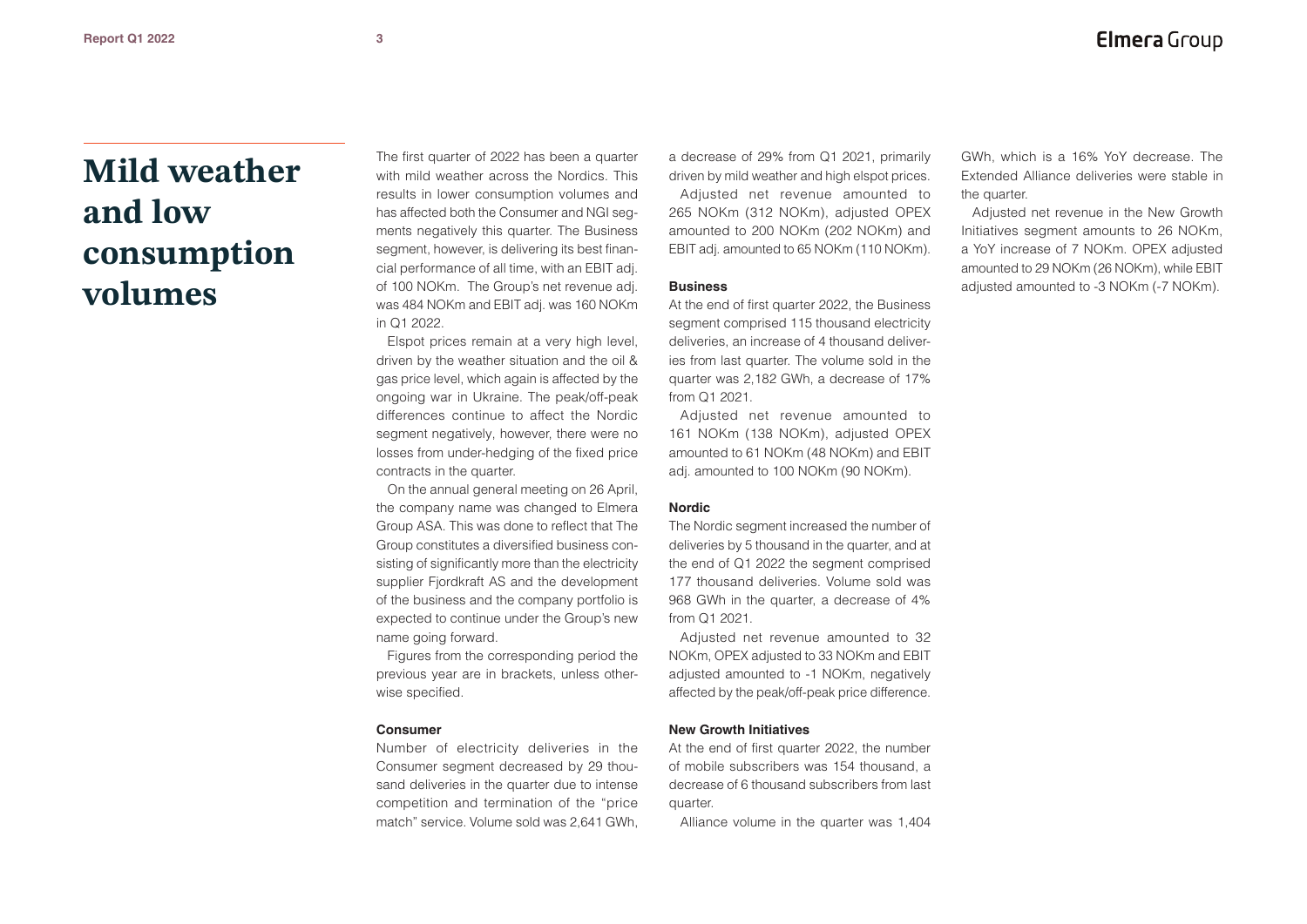## Financials

**Revenue** amounted to 6,718 NOKm (4,055 NOKm), an increase of 66%, due to higher elspot prices.

**Net revenue adjusted** amounted to 484 NOKm (510 NOKm), a decrease of 5% YoY. Operating expenses adjusted amounted to 324 NOKm (294 NOKm).

**EBIT adjusted** amounted to 160 NOKm (215 NOKm), a decrease of 25% YoY due to the factors described above.

**Net financial income** amounted to -11 NOKm (-21 NOKm).

**Profit for the period** amounted to 110 NOKm (134 NOKm) in the quarter due to the factors described above.

### **Consolidated cash flow**

Net cash generated from operating activities was 642 NOKm (-417 NOKm). Net cash used in investing activities was -7 NOKm (-13 NOKm). Net cash used in financing activities was NOK 123 NOKm (415 NOKm).

### **Financial position**

The total capital as of 31.03.2022 was 11,134 NOKm (5,931 NOKm).

### **Events after the reporting period**

The annual general meeting of Fjordkraft Holding ASA was held on 26 April 2022. The proposed dividend of NOK 3,50 per share was approved by the general meeting.

At the general meeting a resolution was passed to change the company's name to Elmera Group ASA.

The general meeting also passed a resolution which gives the Board of Directors authorisation to acquire shares in the company, on one or several occasions, up to a total nominal share value of NOK 1,715,277.

The power of attorney may only be used (i) in connection with acquisitions, mergers, demergers or other transfers of business, (ii) in connection with the company's share option program, or (iii) for the purpose of subsequent deletion of shares by reduction of the registered share capital with the general meetings resolution.

The Board of Directors has decided that a share buyback program in accordance with the above resolution will be initiated, starting from 5 May 2022.

There are no significant events after the reporting period that has not been reflected in the consolidated financial statements.

## Risks and uncertainties

The demand for electricity, electricity prices, customer churn and competition are the main uncertainties in a short-term perspective. The demand for electricity varies with i.a. weather conditions and temperature. Electricity prices are determined by supply and demand through Nordpool, the marketplace for electricity in the **Nordics** 

The group revised its risk management strategy and policy for power purchases in the Norwegian group entities in July 2021. In the revised strategy Fjordkraft will seek to reduce price variability for a higher percentage of the future power purchases in Norway. The hedging activities can be done with both forward contracts, futures, and options. Fjordkraft uses different derivatives to reduce variability in future power purchases, depending on availability in the market. This will support the commercial goal to reduce the number of price changes for the variable price products, at the same time acknowledging the risk that the group might not be fully able to follow the price curve in a market with reduced prices.

The Group is exposed to volume and profile risk on the fixed price contracts in the Nordic segment. In events where consumption volumes or profile costs deviate significantly from expected levels, this might have a negative impact on the Group's results.

Fjordkraft is certified according to DNV's "Trygg Strømhandel", which will contribute to increased transparency and reduced risk.

## **Outlook**

The Group's updated outlook is presented in the quarterly presentation.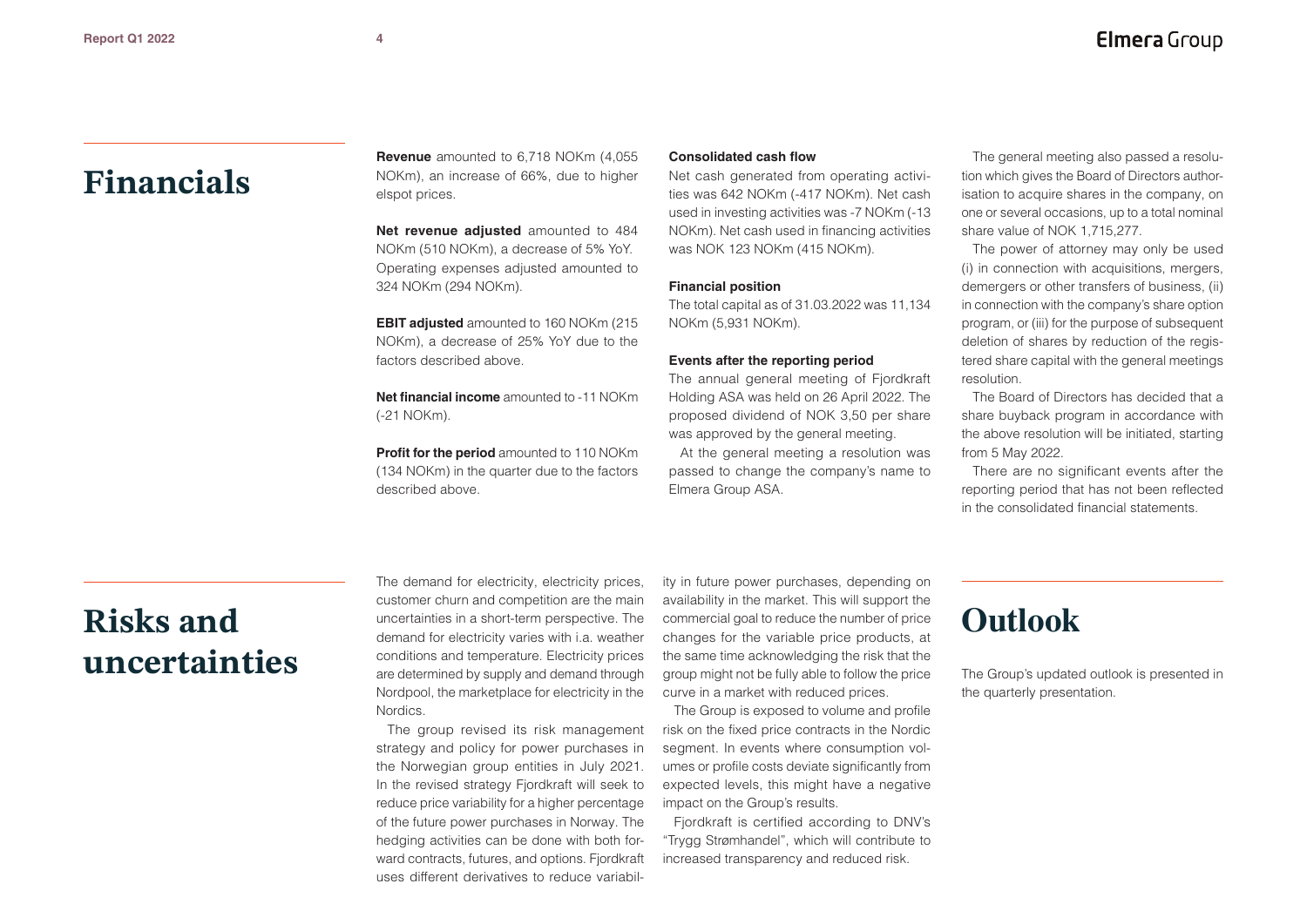## Condensed interim financial statements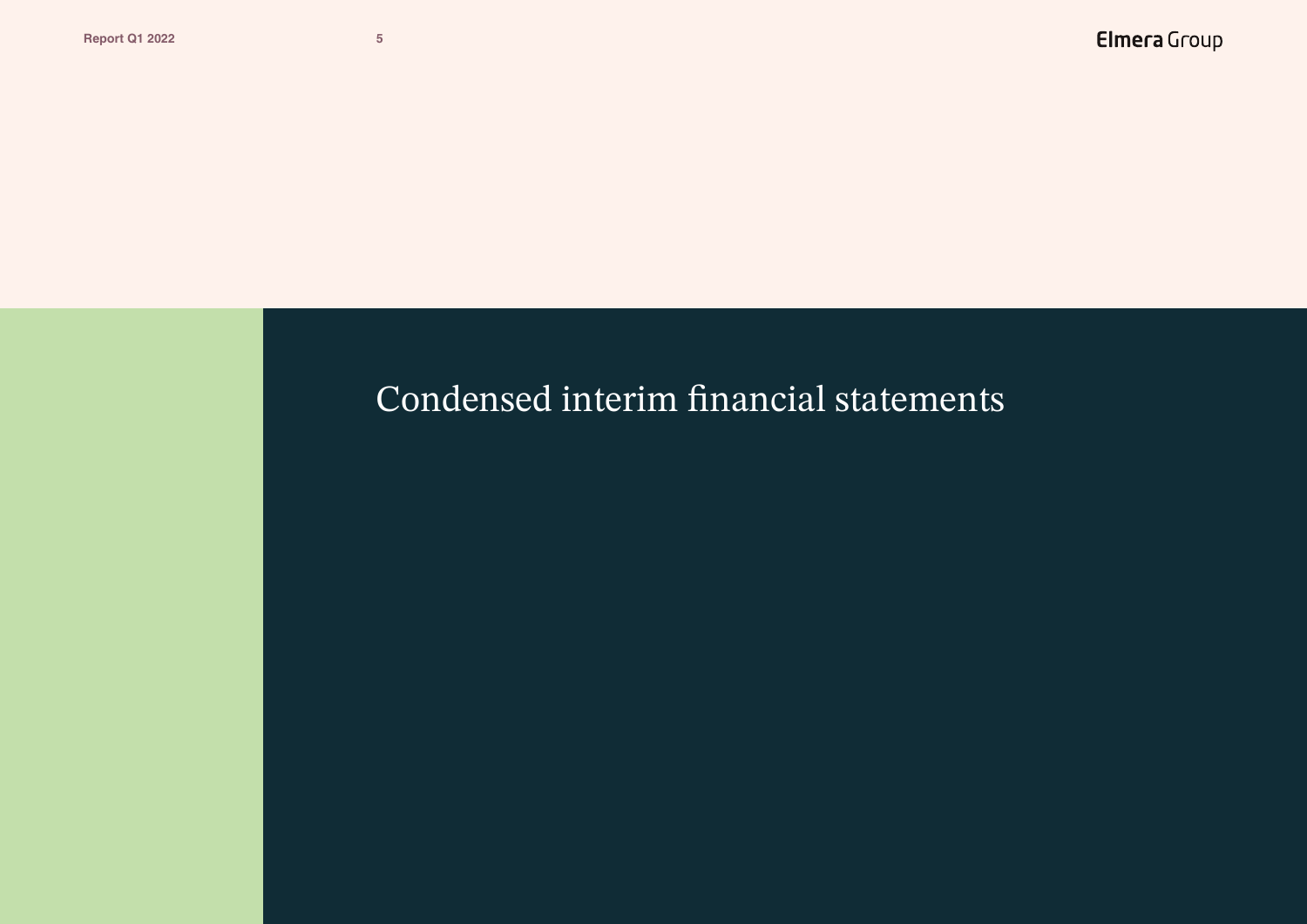## Elmera Group

## Condensed consolidated statement of profit or loss

| NOK in thousands                                              | <b>Note</b>    | Q1 2022   | Q1 2021       | Full year 2021 |
|---------------------------------------------------------------|----------------|-----------|---------------|----------------|
|                                                               |                |           |               |                |
| <b>Continuing operations</b>                                  |                |           |               |                |
| Revenue                                                       | 2,3            | 6718296   | 4 0 5 4 8 6 9 | 15 170 991     |
| Direct cost of sales                                          | $\mathfrak{D}$ | (6206461) | (3521245)     | (13367251)     |
| Personnel expenses                                            | $\overline{c}$ | (111317)  | (111 493)     | (409 123)      |
| Other operating expenses                                      | $\overline{c}$ | (149870)  | (131 246)     | (488517)       |
| Depreciation and amortisation                                 | 2,7            | (96119)   | (99774)       | (403084)       |
| Impairment of intangible assets                               | 2,7            |           | (9533)        | (9762)         |
| <b>Operating profit</b>                                       |                | 154 528   | 181 577       | 493 256        |
|                                                               |                |           |               |                |
| Income/loss from investments in associates and joint ventures |                | 239       | 734           | 2637           |
| Interest income                                               |                | 5 3 7 4   | 2 4 9 9       | 12801          |
| Interest expense lease liability                              |                | (531)     | (658)         | (2374)         |
| Interest expense                                              | 12             | (6060)    | (10219)       | (42583)        |
| Other financial items, net                                    |                | (10094)   | (12922)       | (19219)        |
| Net financial income/(cost)                                   |                | (11072)   | (20 566)      | (48737)        |
|                                                               |                |           |               |                |
| Profit/ (loss) before tax                                     |                | 143 456   | 161 011       | 444 519        |
|                                                               |                |           |               |                |
| Income tax (expense)/income                                   | 5              | (33 409)  | (27368)       | (102 150)      |
| Profit/ (loss) for the period                                 |                | 110 047   | 133 643       | 342 369        |
| Basic earnings per share (in NOK)*                            | 6              | 0,96      | 1,17          | 3,00           |
| Diluted earnings per share (in NOK)*                          | 6              | 0.95      | 1,15          | 2,96           |
|                                                               |                |           |               |                |

\* Based on a weighted average of 114 322 587 shares outstanding. It is issued 1 820 000 share options to employees.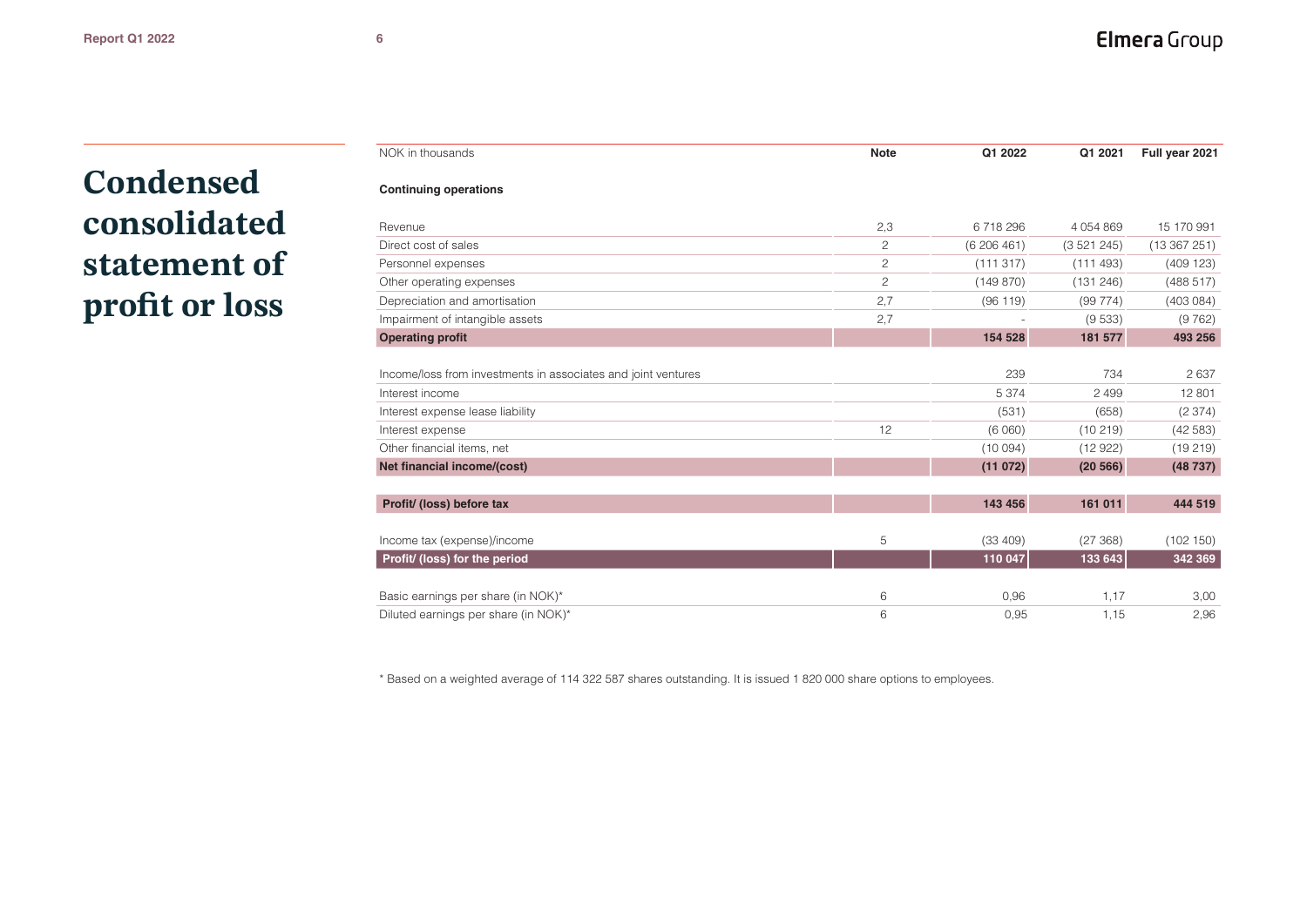Condensed consolidated statement of comprehensive income

| NOK in thousands                                                           | Q1 2022 | Q1 2021                  | Full year 2021 |
|----------------------------------------------------------------------------|---------|--------------------------|----------------|
| Profit/ (loss) for the period                                              | 110 047 | 133 643                  | 342 369        |
| Other comprehensive income/ (loss):                                        |         |                          |                |
| Items which may be reclassified over profit or loss in subsequent periods: |         |                          |                |
| Hedging reserves (net of tax, note 10)                                     | 94 809  | $\overline{\phantom{a}}$ | (71347)        |
| Currency translation differences                                           | (19448) | (43768)                  | (56 574)       |
| <b>Total</b>                                                               | 75 361  | (43768)                  | (127921)       |
| Items that will not be reclassified to profit or loss:                     |         |                          |                |
| Actuarial gain/(loss) on pension obligations (net of tax)                  | 58 905  | 25 830                   | 17577          |
| <b>Total</b>                                                               | 58 905  | 25 830                   | 17 577         |
| Total other comprehensive income/(loss) for the period, net of tax         | 134 266 | (17937)                  | (110343)       |
| Total comprehensive income/ (loss) for the period                          | 244 312 | 115 706                  | 232 026        |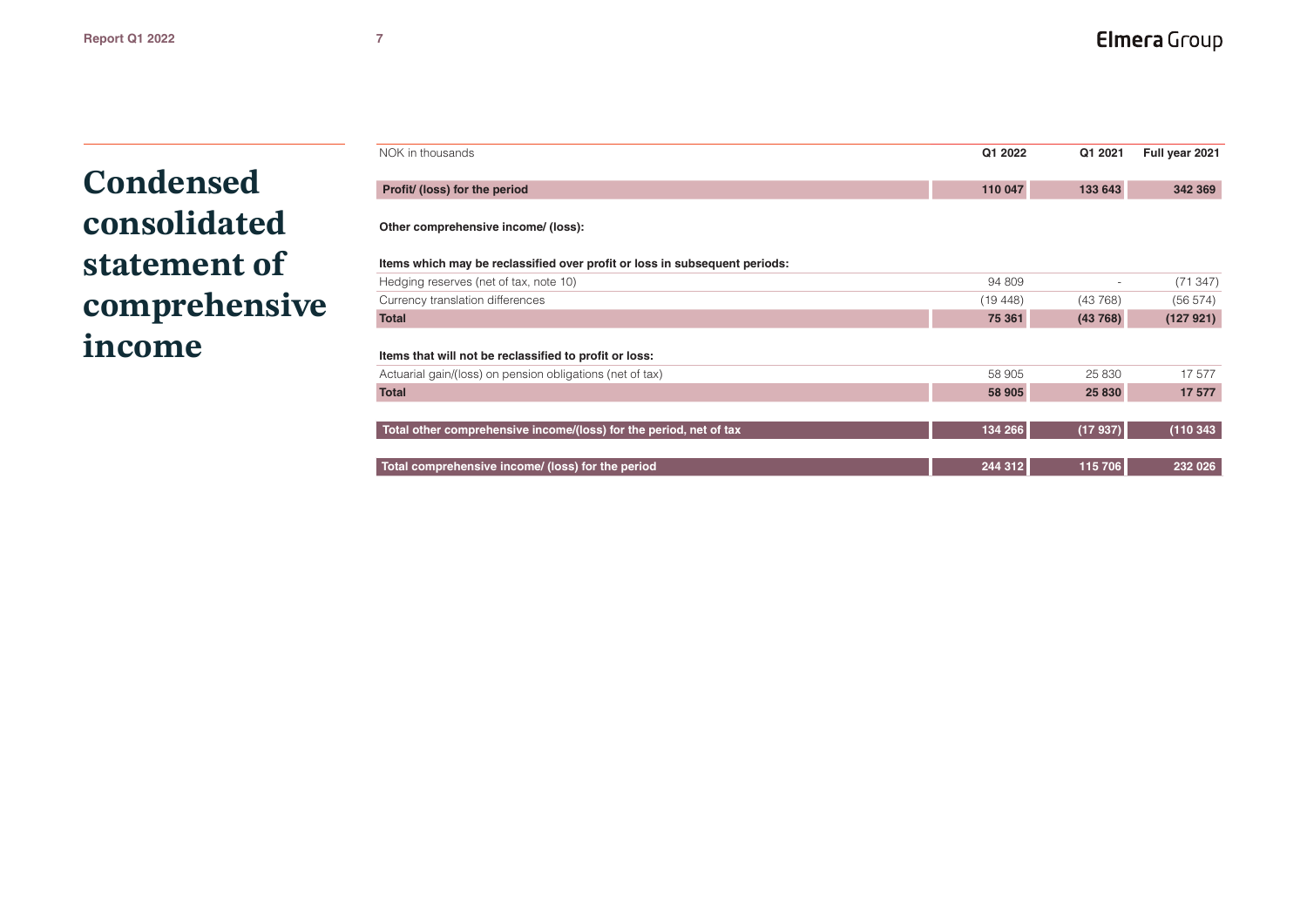## Condensed consolidated statement of financial position

| <b>Note</b>    | 31 March<br>2022 | 31 March<br>2021                                                     | 31 December<br>2021                                         |
|----------------|------------------|----------------------------------------------------------------------|-------------------------------------------------------------|
|                |                  |                                                                      |                                                             |
|                |                  |                                                                      |                                                             |
|                | 33 922           | 35 143                                                               | 35 0 92                                                     |
|                | 81 286           | 92 302                                                               | 82 806                                                      |
|                | 7471             | 8819                                                                 | 8098                                                        |
| $\overline{7}$ | 1 409 734        | 1424680                                                              | 1 419 451                                                   |
| $\overline{7}$ | 650 837          | 798 173                                                              | 694 630                                                     |
|                | 295 814          | 191 660                                                              | 287 728                                                     |
|                | 14 043           | 11 902                                                               | 13 805                                                      |
| 9              | 661 917          | 160 460                                                              | 365 611                                                     |
| 11             | 46 524           | ÷.                                                                   |                                                             |
|                | 53 732           | 62 488                                                               | 54 784                                                      |
|                | 3 255 280        | 2 785 626                                                            | 2 962 003                                                   |
|                |                  |                                                                      |                                                             |
|                |                  |                                                                      |                                                             |
|                |                  |                                                                      | 7518                                                        |
|                |                  |                                                                      | 2 146                                                       |
|                |                  |                                                                      | 5 256 259                                                   |
|                |                  |                                                                      | 1 661 225                                                   |
|                |                  |                                                                      | 38 847                                                      |
|                |                  |                                                                      | 306 627                                                     |
|                | 7878677          | 3 145 472                                                            | 7 272 622                                                   |
|                |                  |                                                                      |                                                             |
|                | 8,12,14<br>9,10  | 5910<br>2 1 2 6<br>4 643 699<br>2 062 147<br>101 079<br>1 0 63 7 1 7 | 3443<br>6 248<br>2 279 982<br>183 563<br>111 145<br>561 092 |

| × | .,<br>× |
|---|---------|

| <b>Total equity</b> | 2 027 027 | 2 060 672 | 780 482 |
|---------------------|-----------|-----------|---------|
| Retained earnings   | 999 427   | 1 034 773 | 754 097 |
| Share premium       | 993 294   | 991 614   | 992 094 |
| Share capital       | 34 306    | 34 285    | 34 291  |
|                     |           |           |         |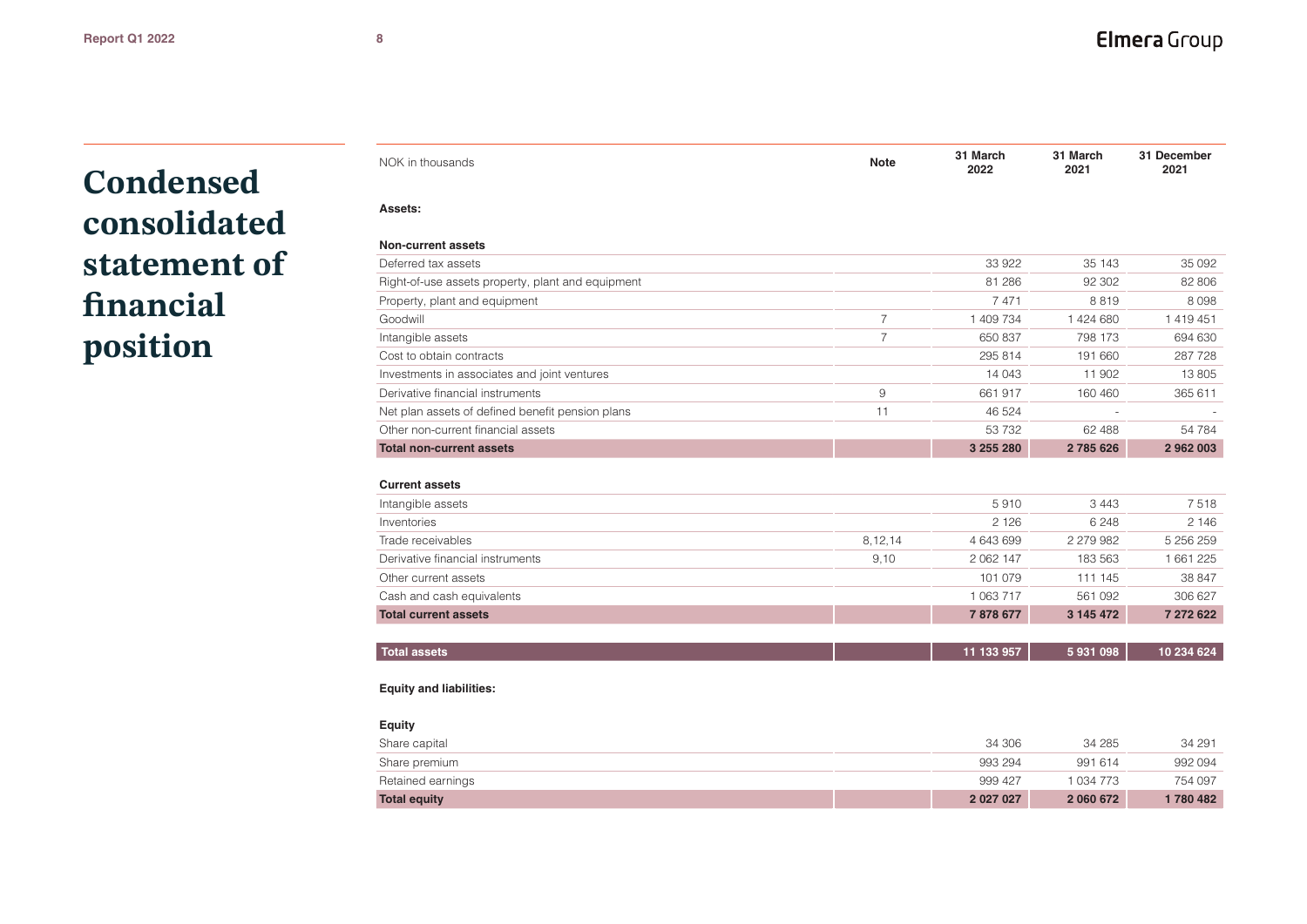## **Condensed consolidated statement of financial position**

| <b>Note</b>    | 31 March<br>2022 | 31 March<br>2021 | 31 December<br>2021 |
|----------------|------------------|------------------|---------------------|
|                |                  |                  |                     |
| 11             | 66 904           | 79 688           | 93 837              |
| 12             | 697 299          | 789 260          | 720 009             |
|                | 155 189          | 140 118          | 118 318             |
|                | 63 399           | 78 133           | 65 259              |
| 9              | 494 732          | 203 286          | 238 481             |
| $\overline{4}$ | 347 291          |                  | 321 814             |
|                | 16 150           | 14 501           | 16740               |
|                | 1840964          | 1 304 988        | 1 574 458           |
|                |                  |                  |                     |
| 14             | 4599821          | 1 365 123        | 4516589             |
| 12             |                  | 472 648          |                     |
| 12             | 150 000          |                  |                     |
|                | 47889            | 35 912           | 108 400             |
| 9,10           | 1 144 384        | 55 945           | 719 946             |
|                | 154 859          | 170 295          | 116 390             |
|                | 21 454           | 17414            | 21 055              |
| $\overline{4}$ | 586 753          | 50 948           | 744 473             |
| 13             | 560 805          | 397 155          | 652 831             |
|                | 7 265 966        | 2 565 439        | 6 879 684           |
|                | 9 106 930        | 3 870 427        | 8 4 5 4 1 4 2       |
|                | 11 133 957       | 5931098          | 10 234 624          |
|                |                  |                  |                     |

## **The Board of Elmera Group ASA, Bergen, 4 May 2022**

**Steinar Sønsteby**  Chairman

Elizabeth M. Norbin **Elisabeth M. Norberg** Board member

Par **Per Oluf Solbraa**

Board member

11o **Tone Wille**

Board member

Heidi T. Cx **Heidi Theresa Ose** Board member

Maianne Chlyem-Solbjærg **Marianne Unhjem-Solbjørg** 

Board member

**Frank Økland**

Board member

**Live Bertha Haukvik** Board member

**Rolf Barmen**  gle

CEO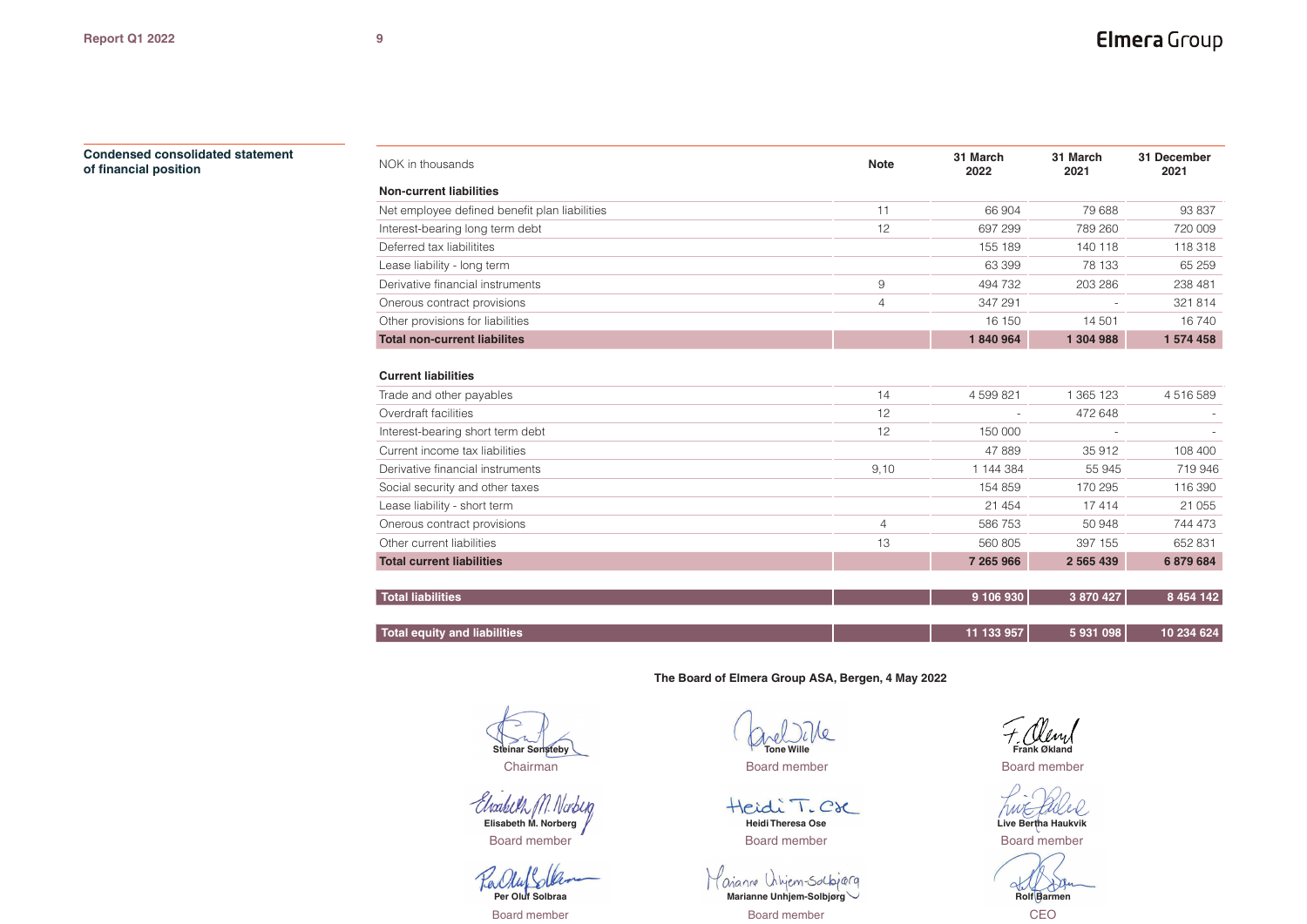## Condensed consolidated statement of changes in equity

| NOK in thousands                                                           | Share capital | <b>Share</b><br>premium | Hedging<br>reserves | Foreign<br>currency<br>translation<br>reserve | <b>Retained</b><br>earnings | <b>Total</b> |
|----------------------------------------------------------------------------|---------------|-------------------------|---------------------|-----------------------------------------------|-----------------------------|--------------|
| Balance at 1 January 2021                                                  | 34 285        | 991 614                 |                     | (11 201)                                      | 929 348                     | 1944 045     |
|                                                                            |               |                         |                     |                                               |                             |              |
| Profit/(loss) for the period                                               |               |                         |                     |                                               | 133 643                     | 133 643      |
| Share-based payment                                                        |               |                         |                     |                                               | 919                         | 919          |
| Other comprehensive income/(loss) for the period, net of tax               |               |                         | $\sim$              | (43768)                                       | 25 830                      | (17937)      |
| Total comprehensive income/(loss) for the period incl. share-based payment | ×.            | ÷.                      | ä,                  | (43768)                                       | 160 393                     | 116 625      |
| Share capital increase                                                     |               |                         |                     |                                               |                             |              |
| Dividends paid                                                             |               |                         |                     |                                               |                             |              |
| <b>Transactions with owners</b>                                            | ÷.            | ×.                      | ä,                  |                                               |                             |              |
|                                                                            |               |                         |                     |                                               |                             |              |
| Balance at 31 March 2021                                                   | 34 285        | 991 614                 |                     | (54969)                                       | 1 089 741                   | 2 060 671    |
|                                                                            |               |                         |                     |                                               |                             |              |
| Balance at 1 January 2022                                                  | 34 291        | 992 094                 | (71347)             | (67775)                                       | 893 218                     | 1780482      |
|                                                                            |               |                         |                     |                                               |                             |              |
| Profit/(loss) for the period                                               |               |                         |                     |                                               | 110 047                     | 110 047      |
| Share-based payment                                                        |               |                         |                     | ÷                                             | 1018                        | 1018         |
| Other comprehensive income/(loss) for the period, net of tax               |               |                         | 94 809              | (19448)                                       | 58 905                      | 134 266      |
| Total comprehensive income/(loss) for the period incl. share-based payment | ×.            | ÷.                      | 94 809              | (19448)                                       | 169 970                     | 245 331      |
| Share capital increase (note 6)                                            | 15            | 1 200                   |                     |                                               |                             | 1 2 1 5      |
| Dividends paid (note 6)                                                    |               |                         |                     |                                               |                             |              |
| <b>Transactions with owners</b>                                            | 15            | 1 200                   | L,                  |                                               |                             | 1 2 1 5      |
|                                                                            |               |                         |                     |                                               | ٠                           |              |
| Balance at 31 March 2022                                                   | 34 30 6       | 993 294                 | 23 4 6 2            | (87223)                                       | 1 063 188                   | 2 027 027    |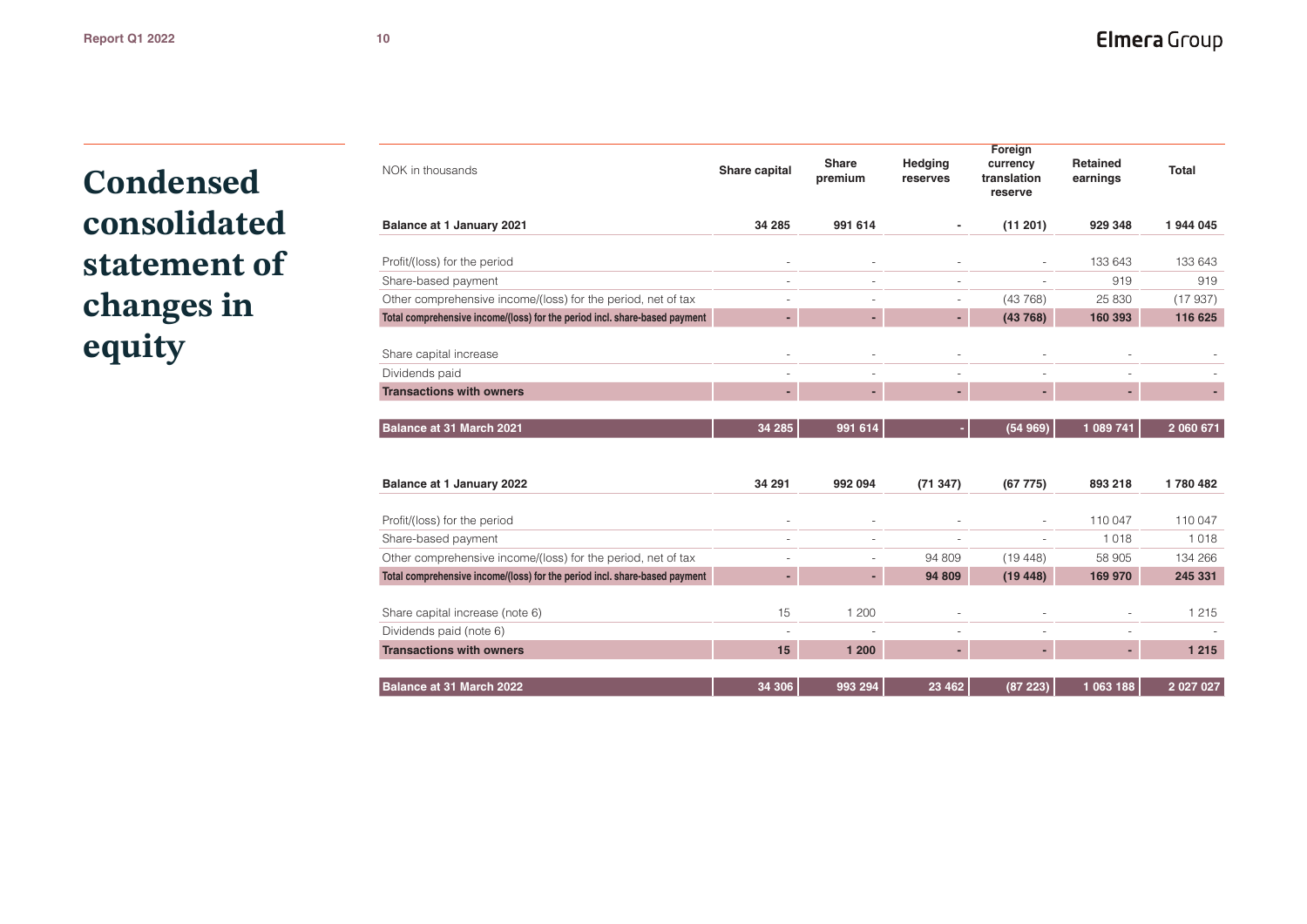## Condensed consolidated statement of cash flows

| NOK in thousands                                                                                | <b>Note</b>    | Q1 2022        | Q1 2021   | Full year 2021 |
|-------------------------------------------------------------------------------------------------|----------------|----------------|-----------|----------------|
| <b>Operating activities</b>                                                                     |                |                |           |                |
| Profit/(loss) before tax                                                                        |                | 143 456        | 161 011   | 444 519        |
| Adjustments for:                                                                                |                |                |           |                |
| Depreciation                                                                                    | $\overline{7}$ | 46734          | 61838     | 236 624        |
| Depreciation right-of-use assets                                                                |                | 5 1 7 0        | 4 6 6 3   | 19 687         |
| Amortisation of cost to obtain contracts                                                        |                | 44 216         | 33 273    | 146 773        |
| Impairment of intangible assets                                                                 | 4,7            |                | 9533      | 9762           |
| Interest income                                                                                 |                | (5374)         | (2499)    | (12801)        |
| Interest expense lease liability                                                                |                | 531            | 658       | 2 3 7 4        |
| Interest expense                                                                                |                | 6 0 6 0        | 10 219    | 42 583         |
| Income/loss from investments in associates and joint ventures                                   |                | (239)          | (734)     | (2637)         |
| Change in long-term receivables                                                                 |                | (897)          | 297       | (3882)         |
| Share based payment expense                                                                     |                | 1018           | 919       | 3910           |
| Change in post-employment liabilities                                                           |                | 2062           | 1976      | 5 5 4 4        |
| Payments to obtain a contract                                                                   |                | (55888)        | (53 206)  | (264 152)      |
| Changes in working capital (non-cash effect)<br>Impairment loss recognised in trade receivables | 8              | 6 2 8 2        | (4581)    | (57666)        |
| Provision for onerous contracts                                                                 | $\overline{4}$ | (99516)        | (18655)   | 996 739        |
| Change in fair value of derivative financial instruments                                        | 4,9,10         | 71 667         | (5388)    | (1088469)      |
|                                                                                                 |                |                |           |                |
| Changes in working capital                                                                      |                |                |           |                |
| Inventories                                                                                     |                | 21             | (3850)    | 251            |
| Trade receivables                                                                               | 8              | 591 843        | (813933)  | (3740539)      |
| Purchase of el-certificates                                                                     |                | (72)           | (84153)   | (86044)        |
| Non-cash effect from cancelling el-certificates                                                 |                | $\overline{a}$ | 83 978    | 85 898         |
| Purchase of guarantees of origination                                                           |                |                | (4320)    | (11206)        |
| Non-cash effect from disposal of guarantees of origination                                      |                | 1648           | 3949      | 7 0 28         |
| Other current assets                                                                            |                | (62907)        | 54 117    | 127 465        |
| Trade and other payables                                                                        |                | 97 886         | 350 929   | 3 505 284      |
| Other current liabilities                                                                       | 13             | (51356)        | (72240)   | 167 198        |
| <b>Cash generated from operations</b>                                                           |                | 742 344        | (286 197) | 534 244        |
| Interest paid                                                                                   |                | (5928)         | (11060)   | (43978)        |
| Interest received                                                                               |                | 5 3 7 4        | 2 4 9 9   | 12 801         |
| Income tax paid                                                                                 | 5              | (99994)        | (122145)  | (123 774)      |
| Net cash from operating activities                                                              |                | 641796         | (416903)  | 379 293        |
|                                                                                                 |                |                |           |                |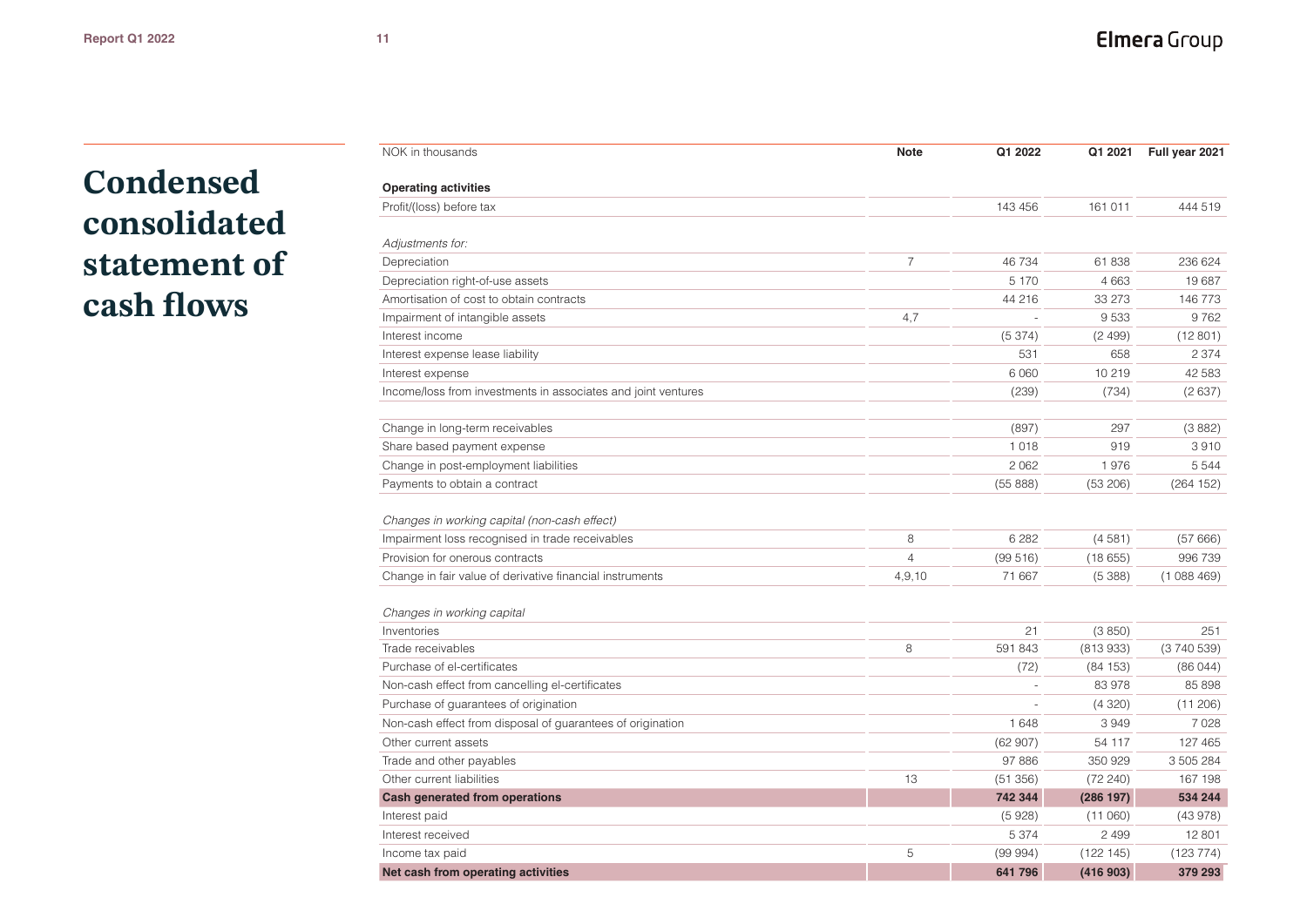**Condensed consolidated statement of cash flows**

| NOK in thousands                                              | <b>Note</b>    | Q1 2022   | Q1 2021  | Full year 2021 |
|---------------------------------------------------------------|----------------|-----------|----------|----------------|
| <b>Investing activities</b>                                   |                |           |          |                |
| Purchase of property, plant and equipment                     |                | (159)     | (1291)   | (2742)         |
| Purchase of intangible assets                                 | $\overline{7}$ | (8394)    | (13418)  | (83 225)       |
| Proceeds from sale of intangible assets                       | $\overline{7}$ |           |          |                |
| Net cash outflow on acquisition of subsidiares                | 13             |           |          | (42674)        |
| Net cash outflow on acquisition of shares in associates       |                |           |          |                |
| Net (outflow)/proceeds from non-current receivables           |                | 1949      | 1 0 9 2  | 12 975         |
| Net (outflow)/proceeds from other long-term liabilities       |                | 16        | 829      | 3 1 6 4        |
| Net cash used in investing activities                         |                | (6589)    | (12788)  | (112 502)      |
|                                                               |                |           |          |                |
| <b>Financing activities</b>                                   |                |           |          |                |
| Proceeds from overdraft facilities                            | 12             |           | 443 248  | (29, 400)      |
| Proceeds from revolving credit facility                       | 12             | 150 000   |          |                |
| Repayment of revolving credit facility                        | 12             |           |          |                |
| Proceeds from issuance of shares                              |                | 1 2 1 5   |          | 486            |
| Dividends paid                                                |                |           |          | (399986)       |
| Proceeds from long term debt                                  | 12             |           |          |                |
| Instalments of long term debt                                 | 12             | (23 425)  | (23 425) | $(93\ 700)$    |
| Repayment of long term debt                                   | 12             |           |          |                |
| Payment of lease liability                                    |                | (5128)    | (4530)   | (19095)        |
| Net cash used in financing activities                         |                | 122 662   | 415 293  | (541696)       |
|                                                               |                |           |          |                |
| Net change in cash and cash equivalents                       |                | 757 869   | (14398)  | (274905)       |
| Cash and cash equivalents at start of period                  |                | 306 627   | 599 348  | 599 348        |
| Effects of exchange rate changes on cash and cash equivalents |                | (779)     | (23859)  | (17816)        |
| Cash and cash equivalents at end of period                    |                | 1 063 717 | 561 092  | 306 627        |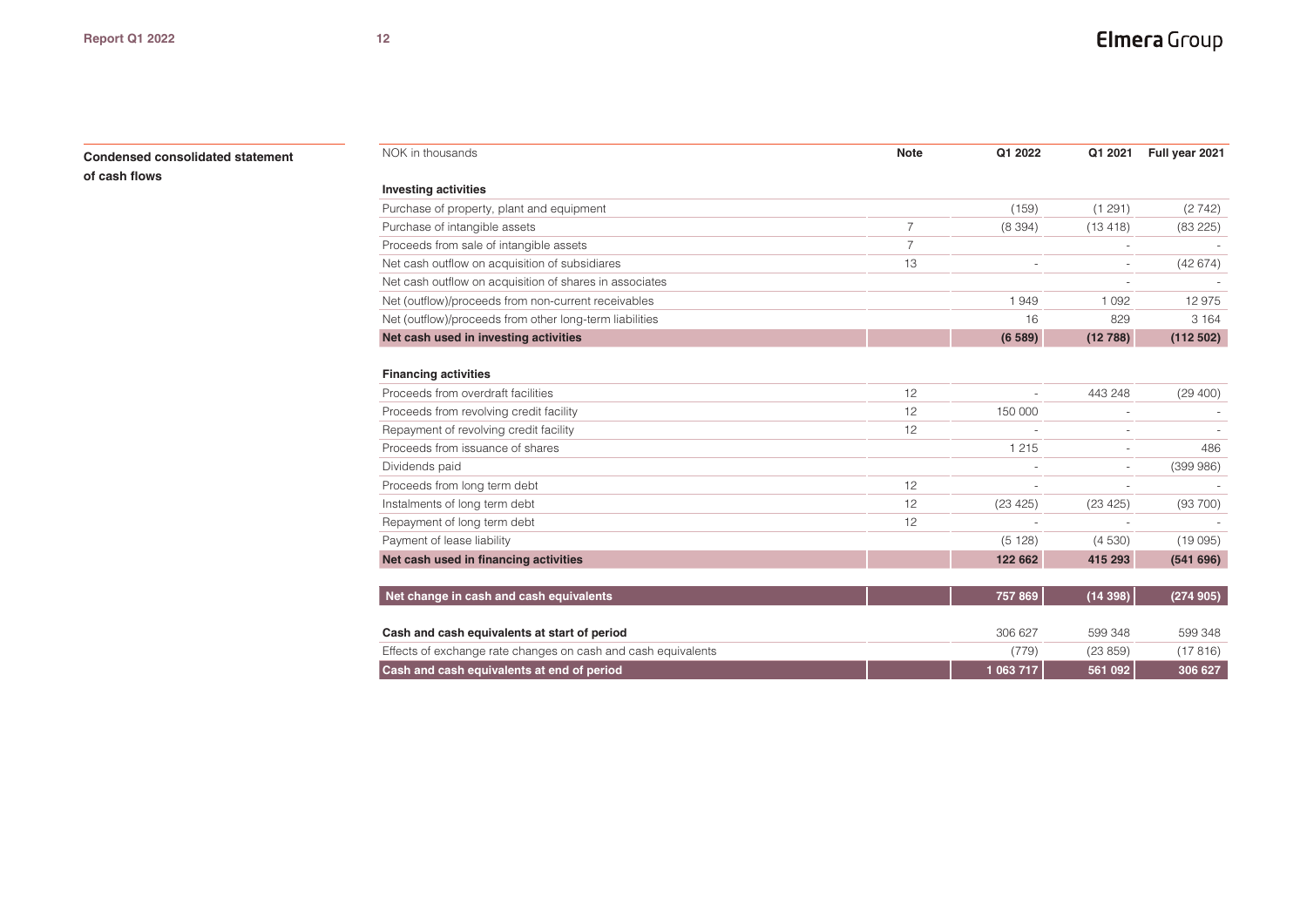## Notes to the condensed consolidated financial statements

| Note 1  | <b>Accounting policies</b>                                      |    |
|---------|-----------------------------------------------------------------|----|
| Note 2  | <b>Segment information</b>                                      | 16 |
| Note 3  | <b>Revenue recognition</b>                                      | 20 |
| Note 4  | <b>Onerous contract provisions</b>                              | 21 |
| Note 5  | Income tax                                                      | 23 |
| Note 6  | <b>Earnings per share</b>                                       | 23 |
| Note 7  | Intangible assets                                               | 24 |
| Note 8  | Trade receivables                                               | 27 |
| Note 9  | Derivatives and fair value measurement of financial instruments | 28 |
| Note 10 | <b>Hedge accounting</b>                                         | 31 |
| Note 11 | <b>Pension liabilities</b>                                      | 32 |
|         | Note 12 Credit facilities                                       | 33 |
| Note 13 | <b>Other current liabilities</b>                                | 34 |
|         | Note 14 Related party transactions                              | 35 |
| Note 15 | Events after the reporting period                               | 36 |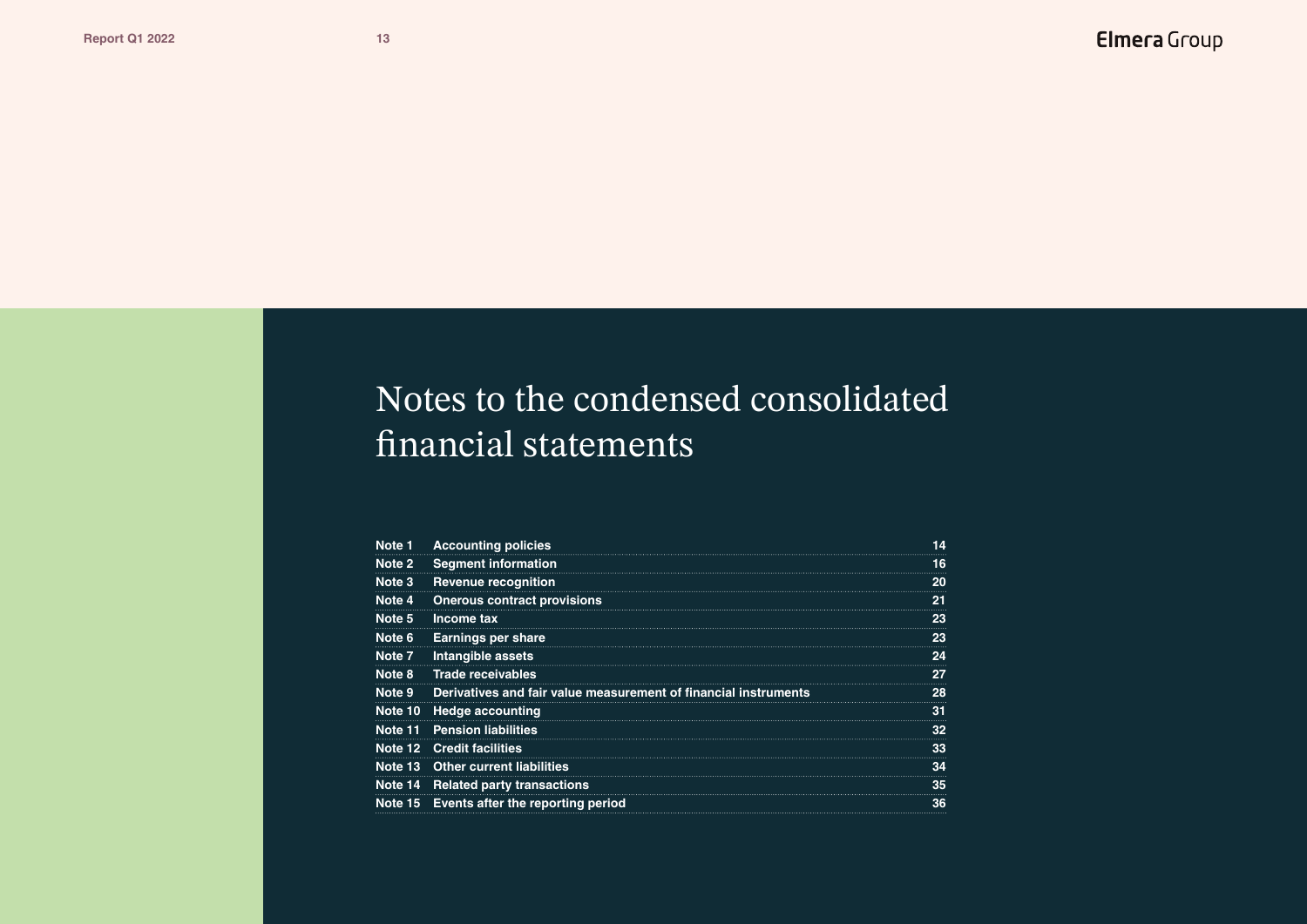## Note 1 Accounting policies

## **General information**

Elmera Group ASA and its subsidiaries (together 'the Group') is a supplier of electrical power in Norway, Sweden and Finland. The Group's core business is concentrated at purchase, sales and portfolio management of electrical power to households, private and public companies, and municipalities. In 2017, the Group also became a provider of mobile phone services to private customers in Norway.

Elmera Group ASA is incorporated and domiciled in Norway. The address of its registered office is Folke Bernadottes Vei 38, 5147 Bergen, Norway.

These interim financial statements, which are unaudited, were approved by the Board of Directors for issue on 4 May 2022.

## **Basis of preparation**

These interim financial statements have been prepared in accordance with International Accounting Standard 34, "Interim financial reporting". These interim financial statements do not provide the same scope of information as the annual financial statements and should therefore be read in conjunction with the annual financial statements for the year ended 31 December 2021, which have been prepared in accordance with IFRS.

### **Going concern**

The Group has adopted the going concern basis in preparing it's consolidated financial statements. When assessing this assumption, management has assessed all available information about the future. This comprises information about net cash flows from existing customer contracts and other service contracts, debt service and obligations. After making such assessments, management has a reasonable expectation that the Group has adequate resources to continue its operational existence for the foreseeable future.

### **Accounting policies**

The accounting policies applied in preparing these interim financial statements are consistent with those described in the previous annual report for the financial year 2021. except that:

**•** income tax expense is recognised in each interim period using the expected weighted average annual income tax rate for the full financial year. Taxes on income in the interim periods are accrued using the tax rate that would be applicable to expected total annual profit or loss.

There are not any new or amended accounting standards or interpretations of which application is mandatory for reporting periods commencing 1 January 2022, that have had a material impact on these interim financial **statements** 

### **Use of estimates**

The preparation of interim financial statements requires management to make judgements, estimates and assumptions that affect the application of accounting policies and the reported amounts of assets and liabilities,

income and expense. Actual results may differ from these estimates.

In preparing these interim financial statements, the significant judgements made by management in applying the Group's accounting policies and the key sources of estimation uncertainty were the same as those that applied to the consolidated financial statements for the year ended 31 December 2021, except for income taxes and defined benefit obligations.

Income tax expense and deferred income tax liability is calculated by applying a weighted average of tax rates across jurisdictions, while in annual financial statements income tax expense and deferred income tax liability is calculated by applying the tax rate for each individual jurisdiction to measures of income for each jurisdiction.

Present value of defined benefit obligations and the fair value of plan assets are at the end of each interim reporting period estimated by extrapolation of the pension expense in the latest annual actuarial valuation, and an estimate of actuarial gains and losses calculated using updated estimates for sigificant actuarial assumptions. In the annual financial statements however the present value of defined benefit obligations and the fair value of plan assets are estimated based on a complete set of annual actuarial valuations.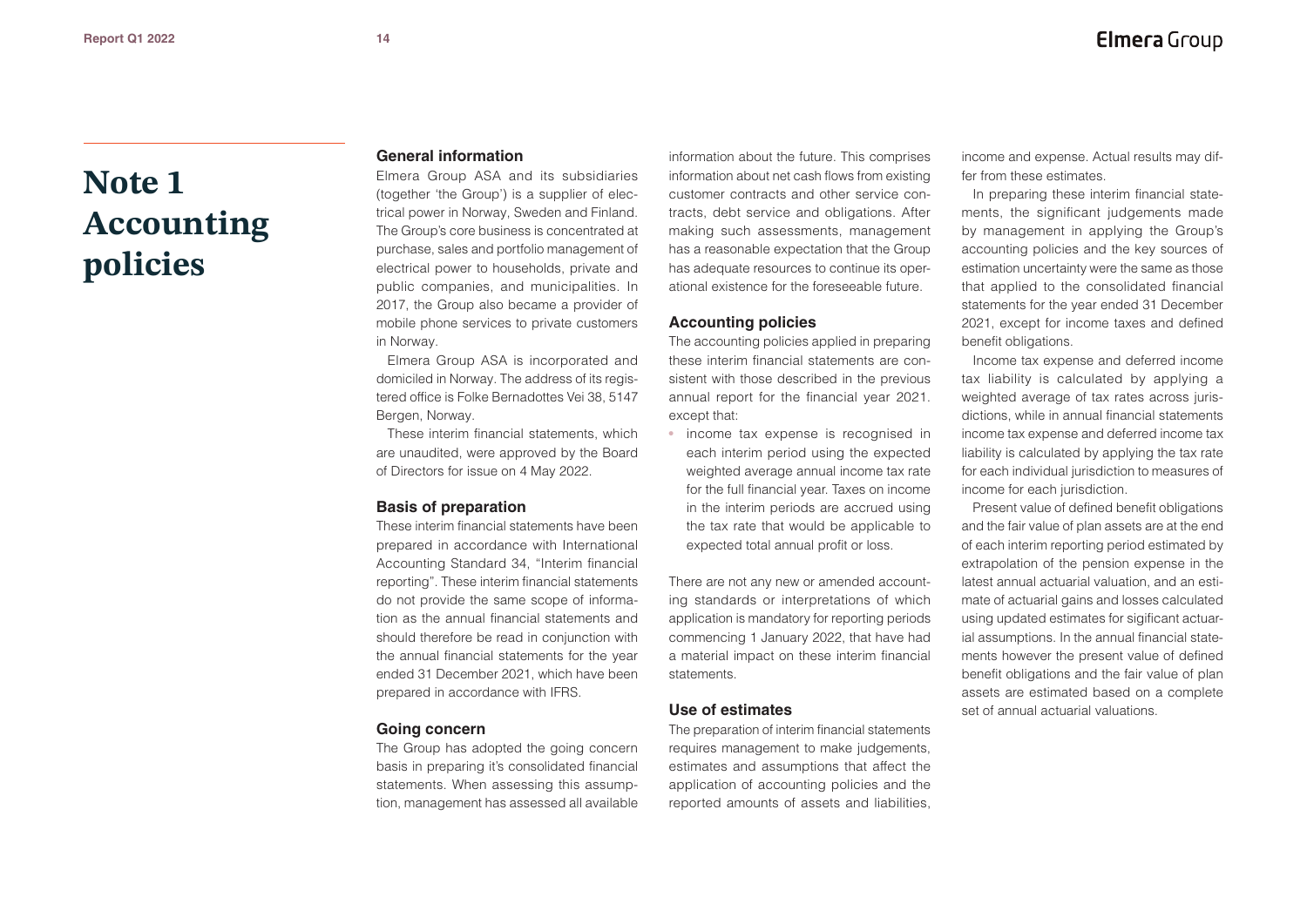## **Comparable figures and reclassifications**

The consolidated statements of profit or loss, comprehensive income, financial position, equity, cash flow and notes provide comparable information in respect of the previous period. The following changes have been made in comparable figures for the first quarter of 2021 and full year 2021:

## *Presentation of derivative financial instruments in statement of financial position*

All derivative financial instruments, including both derivative financial assets and derivative financial liabilities, have previously been presented as currents assets or current liabilities respectively in the statement of financial position. From the annual report 2021 and going forward the derivative financial instruments that are not intended to be settled within 12 months of the reporting date are presented as non-current. At the same time, the unit of account applied when offsetting financial assets and liabilities has been changed to the individual identifiable cash flows of the financial instruments. The unit of account for offsetting Electricity derivaties is thus monthly settlements of such derivatives.

The comparative figures for 31 March 2021 in the statement of financial position have been restated, with NOKt 160 460 for non-current Derivative financial assets, NOKt 183 563 for current Derivative financial assets, NOKt 203 286 for non-current Derivative financial liabilities, and NOKt 55 945 for current Derivative financial liabilities. Thus total derivative financial assets and total derivative financial liabilities are both increased by NOKt 205 510 compared to the figures reported in the Q1 2021 quarterly financial statement.

The comparative figures for 31 December 2021 in the statement of financial position have been restated compared to the figures reported in the Q4 2021 quarterly financial statement, with NOKt 365 611 beeing reclassified from current Derivative financial assets to non-current Derivative financial assets, and NOKt 238 481 beeing reclassified from current Derivative financial liabilities to non-current Derivative financial liabilities.

## *Presentation of unrealised gains and losses on derivative financial instruments in statement of profit or loss*

Unrealised gains and losses on derivative financial instruments have previously been reported as Other gains and losses, net in the statement of profit or loss. From the annual report 2021 and going forward unrealised gains and losses on derivative financial instruments that are

- **•** customer contracts are presented as Revenue (comparable figures for first quarter 2021 have been restated with NOKt -8 083 (losses) and the comparable figure for the full year 2021 have been restated with NOKt -37 596 (losses)), and
- **•** heding contracts are presented as Direct cost of sales. (Comparable figures for first quarter 2021 have been restated with NOKt 13 471 (gains) and the comparable figure for the full year 2021 have been restated with NOKt 1 126 064 (gains)).

## *Presentation of onerous contract provisions in statement of financial position*

Onerous contract provisions have previously been presented as part of Other current liabilities in the statement of financial position. From the annual report 2021 and going forward Onerous contract provisions are presented as a seperate line item in the statement of financial position. When the onerous contracts are intended to be settled within 12 months of the reporting date, the provisions are presented as current. The comparative figures for 31 March 2021 and 31 December 2021 in the statement of financial position have been restated.

## *Presentation of changes in onerous contract provisions in statement of profit or loss*

Changes in onerous contract provisions have previously been reported as part of Impairment and change in provision for onerous contracts in the statement of profit or loss. From the annual report 2021 and going forward changes in onerous contract provisions relating to contracts for the purchase and sale of electricity are presented as Direct cost of sales. Comparable figures for first quarter 2021 have been restated with NOKt 18 655, and comparable figures for full year 2021 have been restated with NOKt -996 739.

## *Change in statement of financial position from reported in previous quarterly financial statement*

Due to recalculation of the fair value of derivative financial instruments and onerous contract provisions, total assets and total liabilities at 31 December 2021 are both increased by NOKt 577 078, compared to the figures reported in the Q4 2021 quarterly financial statement.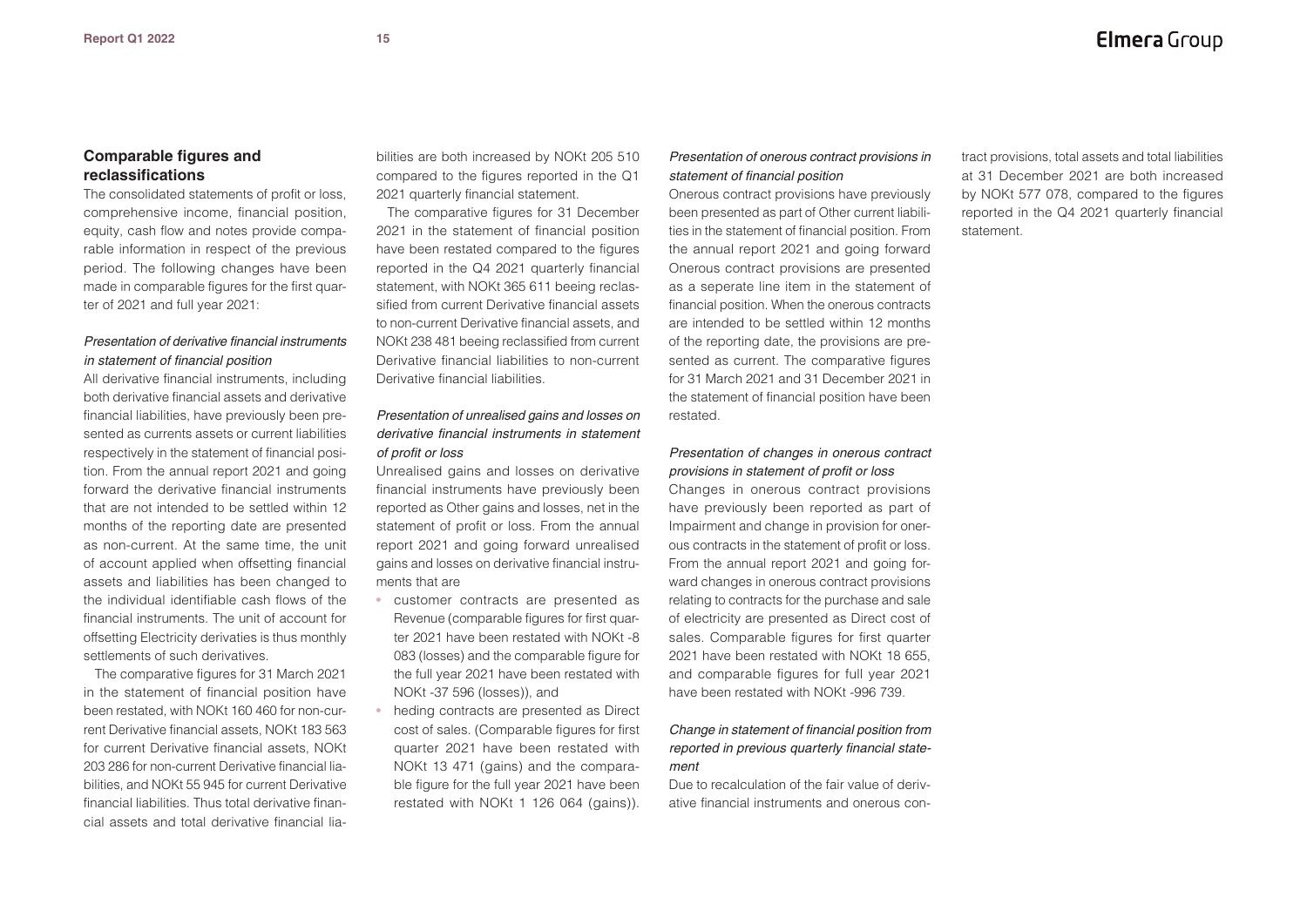### **Report Q1 2022 16**

## Note 2 Segment information

## **Disaggregation of revenue from contracts with customers**

Operating segments are reported in a manner consistent with the internal financial reporting provided to the chief operating decision-maker. The chief operating decision maker, who is responsible for allocating resources and assessing performance of the operating segments, has been identified as the Board of Directors. The Board of Directors examines the Group's performance from a type of services perspective. Segment performance is evaluated based on profit or loss and is measured consistently with profit or loss in the consolidated financial statements.

The Group's reportable segments under IFRS 8 - "Operating Segments" are therefore as follows:

- **•** Consumer segment Sale of electrical power and related services to private consumers in Norway
- **•** Business segment Sale of electrical power and related services to business consumers in Norway

**•** Nordic segment - Sale of electrical power and related services to consumers in Finland and Sweden.

Information reported to the chief operating decision maker for the purposes of resource allocation and assessment of segment performance is focused on the category of customer for each type of activity. No operating segments have been aggregated in arriving at the reportable segments of the Group. The principal categories of customers are direct sales to private consumers, business consumers and alliance partners.

 The segment profit measure is adjusted operating profit which is defined as operating profit earned by each segment without the allocation of: acquisition related costs and other one-off items, estimate deviations from previous periods, unrealised gains and losses on derivatives, impairment of intangible assets, depreciation of acquisitions, and change in provisions for onerous contracts. This is the measure reported to the chief operating decision maker for the purposes of resource allocation and assessment of segment performance. The accounting policies of the reportable segments are the same as the Group's accounting policies.

 All of the Group's revenue is from external parties and is from activities currently carried out in Norway, Sweden and Finland. There are no customers representing more than 10% of revenue.

The tables below is an analysis of the Group's revenue and profit by reportable segment. New growth initiatives comprise of other business activities (sale of mobile service to private customers and power sale, included related services, to Alliance Partners) which are not considered separate operating segments.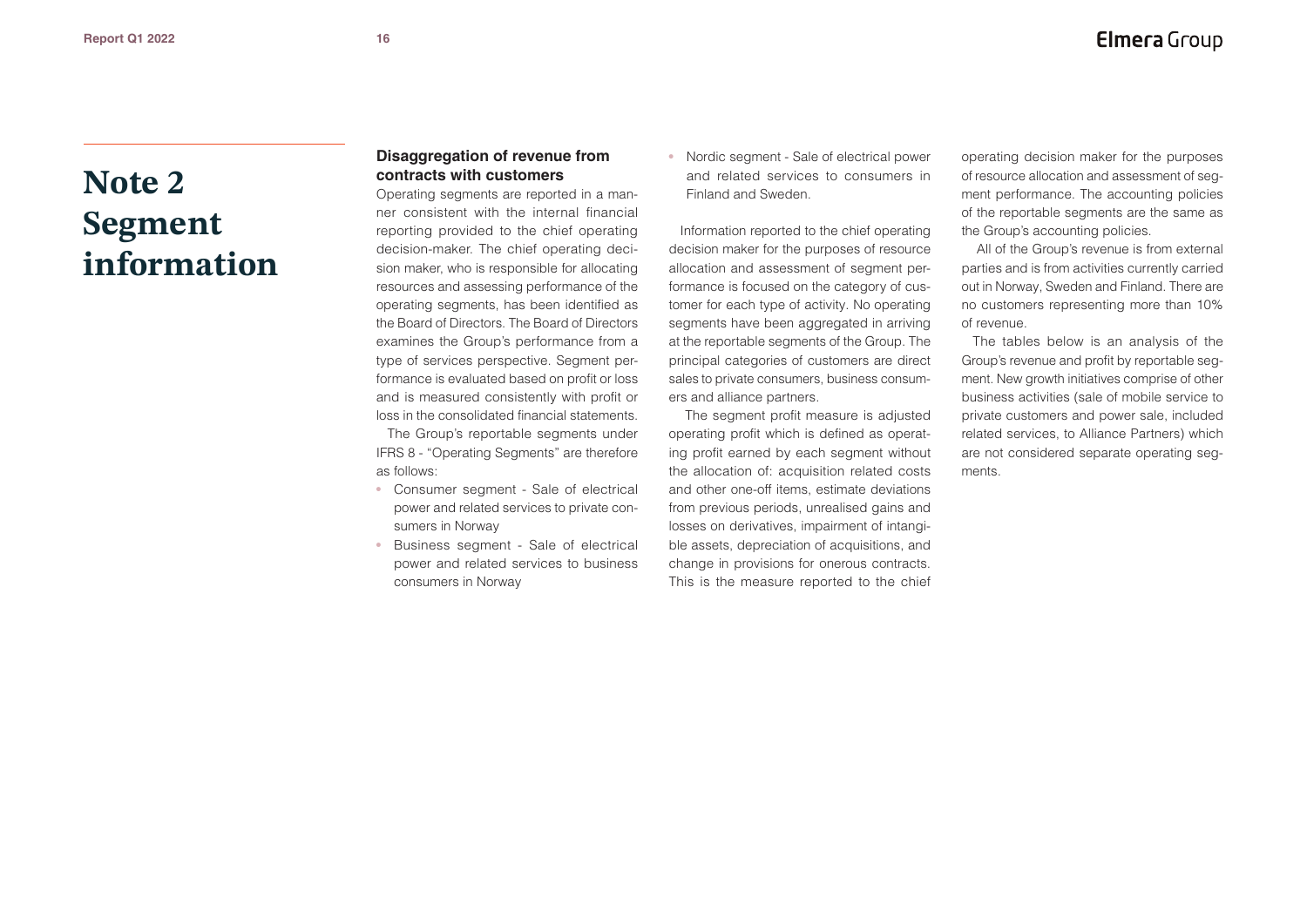**Q1 2022**

### **Note 2**

**Segment information**

| NOK in thousands                                | <b>Consumer</b> | <b>Business</b> | <b>Nordic</b> | <b>Total reportable</b><br>segments | New growth<br>initiatives* | <b>Total</b> |
|-------------------------------------------------|-----------------|-----------------|---------------|-------------------------------------|----------------------------|--------------|
| Revenue adjusted**                              | 3 768 236       | 2 489 273       | 573 781       | 6831289                             | 59 363                     | 6890652      |
| Direct cost of sales adjusted                   | (3503300)       | (2328367)       | (541682)      | (6373348)                           | (33317)                    | (6406665)    |
| Net revenue adjusted                            | 264 936         | 160 906         | 32 099        | 457 941                             | 26 046                     | 483 987      |
|                                                 |                 |                 |               |                                     |                            |              |
| Personnel and other operating expenses adjusted | (156 991)       | (53 559)        | (22368)       | (232918)                            | (28 270)                   | (261 188)    |
| Depreciation and amortisation adjusted          | (43112)         | (7321)          | (10787)       | (61 220)                            | (1186)                     | (62, 406)    |
| <b>Total operating expenses adjusted</b>        | (200103)        | (60 880)        | (33155)       | (294138)                            | (29 456)                   | (323 594)    |
|                                                 |                 |                 |               |                                     |                            |              |
| <b>Operating profit adjusted</b>                | 64 833          | 100 026         | (1056)        | 163 803                             | (3410)                     | 160 393      |
|                                                 |                 |                 |               |                                     |                            |              |
| Acquisition related costs                       |                 |                 |               |                                     |                            |              |
| Other one- off items                            |                 |                 |               |                                     |                            |              |
| Depreciation of acquisitions ***                |                 |                 |               |                                     |                            | (33713)      |
| Estimate deviations                             |                 |                 |               |                                     |                            |              |
| Unrealised gains and losses on derivatives      |                 |                 |               |                                     |                            | (71667)      |
| Change in provisions for onerous contracts      |                 |                 |               |                                     |                            | 99 516       |
| Impairment of intangible assets                 |                 |                 |               |                                     |                            |              |
| <b>Operating profit (EBIT)</b>                  |                 |                 |               |                                     |                            | 154 528      |
|                                                 |                 |                 |               |                                     |                            |              |

\* Comprise of other business activities (sale of EV chargers, PV panels, mobile services and power sale and related services to Alliance partners) which are not considered separate operating segments.

\*\* Note 3 (Revenue recognitions) shows the breakdown from Revenue adjusted to Total revenue.

\*\*\* Depreciation of acquisitions consists of depreciations of customer portfolios acquired separately and recognised as intangible assets, and depreciations of customer portfolios and other intangible assets recognised as part of a business combination.

| NOK in thousands                        | Q1 2022 |
|-----------------------------------------|---------|
| TrønderEnergi Marked acquisition        | (1433)  |
| Oppdal Everk Kraftomsetning acquisition | (425)   |
| Vesterålskraft Strøm acquisition        | (417)   |
| Innlandskraft acquisition               | (20836) |
| Troms Kraft Strøm acquisition           | (8049)  |
| Other customer acquisitions             | (2553)  |
| <b>Depreciation of acquisitions</b>     | (33713) |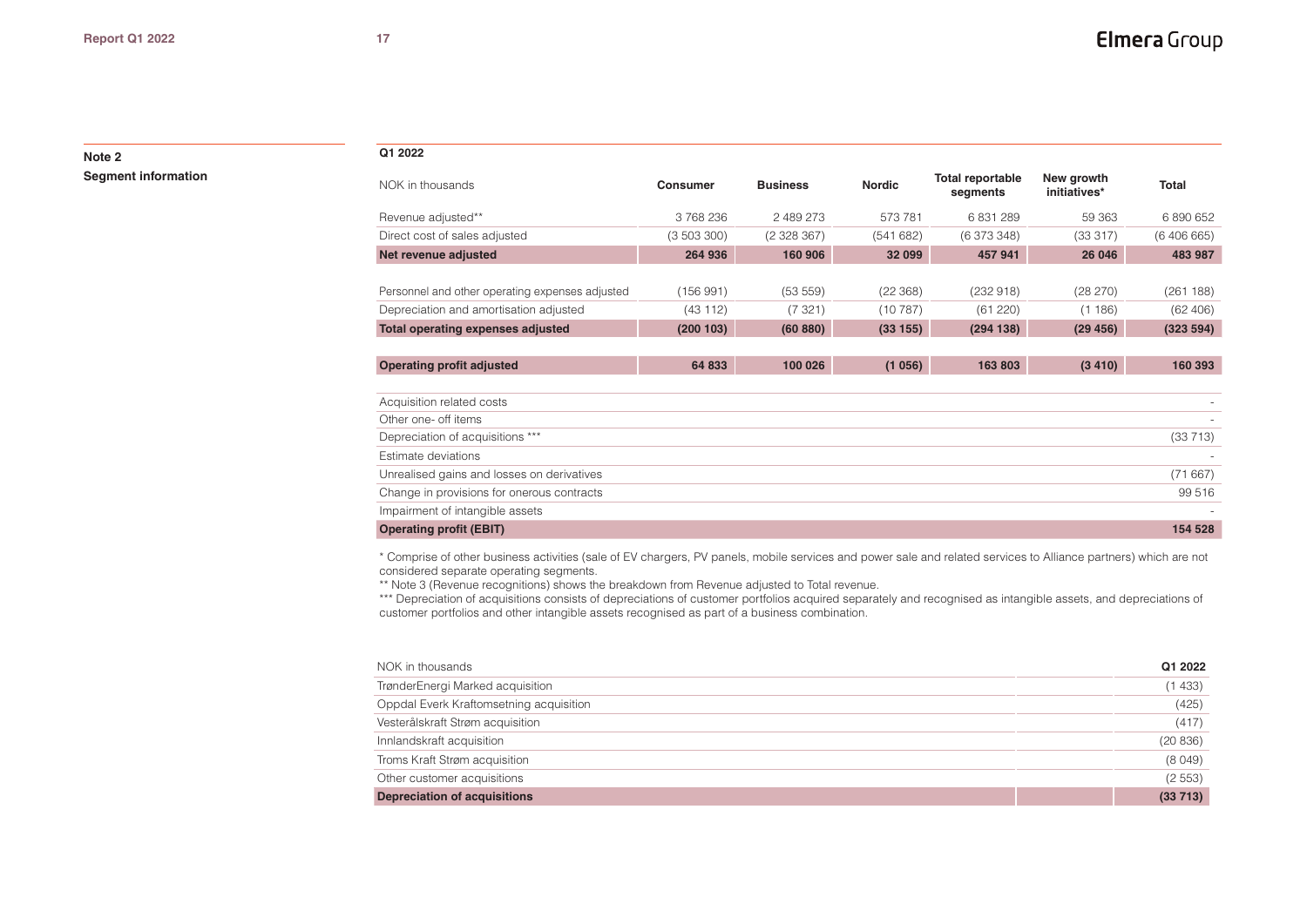**Q1 2021**

### **Note 2**

**Segment information**

| NOK in thousands                                | <b>Consumer</b> | <b>Business</b> | <b>Nordic</b> | <b>Total reportable</b><br>segments | New growth<br>initiatives* | Total     |
|-------------------------------------------------|-----------------|-----------------|---------------|-------------------------------------|----------------------------|-----------|
| Revenue adjusted**                              | 2 191 316       | 1 302 773       | 484 668       | 3978757                             | 84 195                     | 4 062 952 |
| Direct cost of sales adjusted                   | (1879117)       | (1164864)       | (444204)      | (3488185)                           | (65186)                    | (3553371) |
| Net revenue adjusted                            | 312 199         | 137 909         | 40 4 64       | 490 572                             | 19 009                     | 509 581   |
|                                                 |                 |                 |               |                                     |                            |           |
| Personnel and other operating expenses adjusted | (162 849)       | (41424)         | (16292)       | (220 565)                           | (24447)                    | (245013)  |
| Depreciation and amortisation adjusted          | (39125)         | (6385)          | (2586)        | (48097)                             | (1183)                     | (49 280)  |
| <b>Total operating expenses adjusted</b>        | (201974)        | (47809)         | (18 878)      | (268662)                            | (25631)                    | (294 293) |
|                                                 |                 |                 |               |                                     |                            |           |
| <b>Operating profit adjusted</b>                | 110 224         | 90 100          | 21 586        | 221 910                             | (6622)                     | 215 288   |
|                                                 |                 |                 |               |                                     |                            |           |
| Acquisition related costs                       |                 |                 |               |                                     |                            | (1034)    |
| Other one- off items                            |                 |                 |               |                                     |                            | 3 3 8 7   |
| Depreciation of acquisitions ***                |                 |                 |               |                                     |                            | (50 575)  |
| Estimate deviations                             |                 |                 |               |                                     |                            |           |
| Unrealised gains and losses on derivatives      |                 |                 |               |                                     |                            | 5 3 8 8   |
| Change in provisions for onerous contracts      |                 |                 |               |                                     |                            | 18 655    |
| Impairment of intangible assets                 |                 |                 |               |                                     |                            | (9533)    |
| <b>Operating profit (EBIT)</b>                  |                 |                 |               |                                     |                            | 181 577   |

\* Comprise of other business activities (sale of EV chargers, PV panels, mobile services and power sale and related services to Alliance partners) which are not considered separate operating segments.

\*\* Note 3 (Revenue recognitions) shows the breakdown from Revenue adjusted to Total revenue.

\*\*\* Depreciation of acquisitions consists of depreciations of customer portfolios acquired seperately and recognised as intangible assets, and depreciations of customer portfolios and other intangible assets recognised as part of a business combination.

| NOK in thousands                        | Q1 2021  |
|-----------------------------------------|----------|
| TrønderEnergi Marked acquisition        | (2608)   |
| Oppdal Everk Kraftomsetning acquisition | (572)    |
| Vesterålskraft Strøm acquisition        | (484)    |
| Innlandskraft acquisition               | (35446)  |
| Troms Kraft Strøm acquisition           | (10625)  |
| Other customer acquisitions             | (839)    |
| <b>Depreciation of acquisitions</b>     | (50 575) |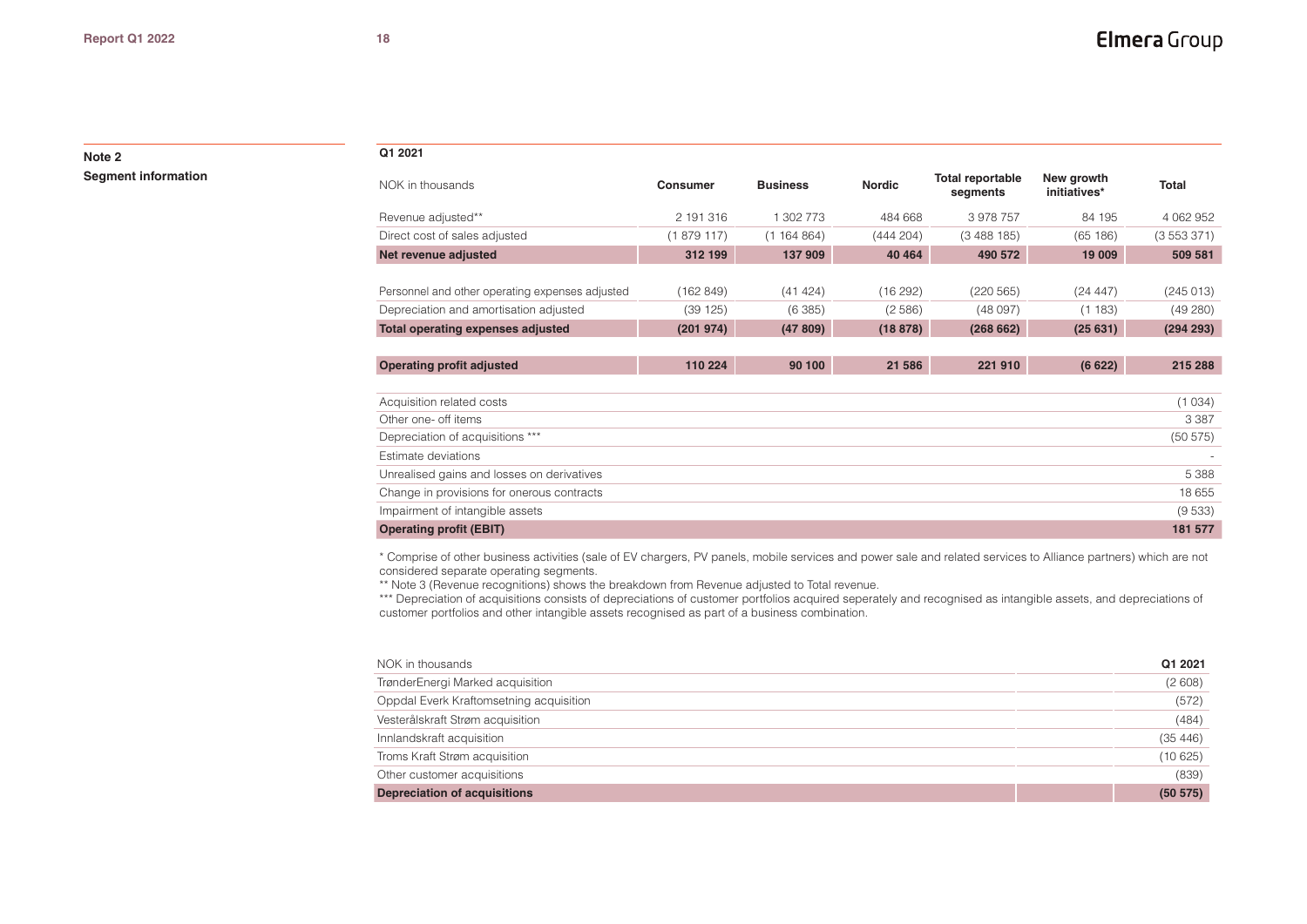**Full year 2021**

**Note 2** 

**Segment information**

## NOK in thousands **Consumer Business Nordic Total reportable segments New growth initiatives\* Total** Revenue adjusted\*\* 7 802 881 5 257 664 1 773 888 14 834 434 365 732 15 200 165 Direct cost of sales adjusted (6 704 802) (4 796 617) (1 710 899) (13 212 318) (287 350) (13 499 669) **Net revenue adjusted 1 098 079 461 048 62 989 1 622 116 78 382 1 700 496**  Personnel and other operating expenses adjusted (586 248) (159 441) (70 661) (816 349) (83 634) (899 993) Depreciation and amortisation adjusted (164 206) (27 213) (17 931) (209 350) (5 105) (214 455) Total operating expenses adjusted (750 454) (186 654) (88 592) (1 025 699) (88 740) (1 114 448) **Operating profit adjusted 347 625 274 394 (25 603) 596 417 (10 357) 586 048**  Acquisition related costs (1 034) Other one- off items 3 387 Depreciation of acquisitions \*\*\* (188 629) Estimate deviations 11 515 Unrealised gains and losses on derivatives 1 088 469 Change in provisions for onerous contracts (996 739) Impairment of intangible assets (9 762) **Operating profit (EBIT) 493 256**

\* Comprise of other business activities (sale of EV chargers, PV panels, mobile services and power sale and related services to Alliance partners) which are not considered separate operating segments.

\*\* Note 3 (Revenue recognitions) shows the breakdown from Revenue adjusted to Total revenue.

\*\*\* Depreciation of acquisitions consists of depreciations of customer portfolios acquired separately and recognised as intangible assets, and depreciations of customer portfolios and other intangible assets recognised as part of a business combination.

| NOK in thousands                        | Full Year 2021 |
|-----------------------------------------|----------------|
| TrønderEnergi Marked acquisition        | (10434)        |
| Oppdal Everk Kraftomsetning acquisition | (2289)         |
| Vesterålskraft Strøm acquisition        | (1936)         |
| Innlandskraft acquisition               | (128650)       |
| Troms Kraft Strøm acquisition           | (42031)        |
| Other customer acquisitions             | (3289)         |
| <b>Depreciation of acquisitions</b>     | (188629)       |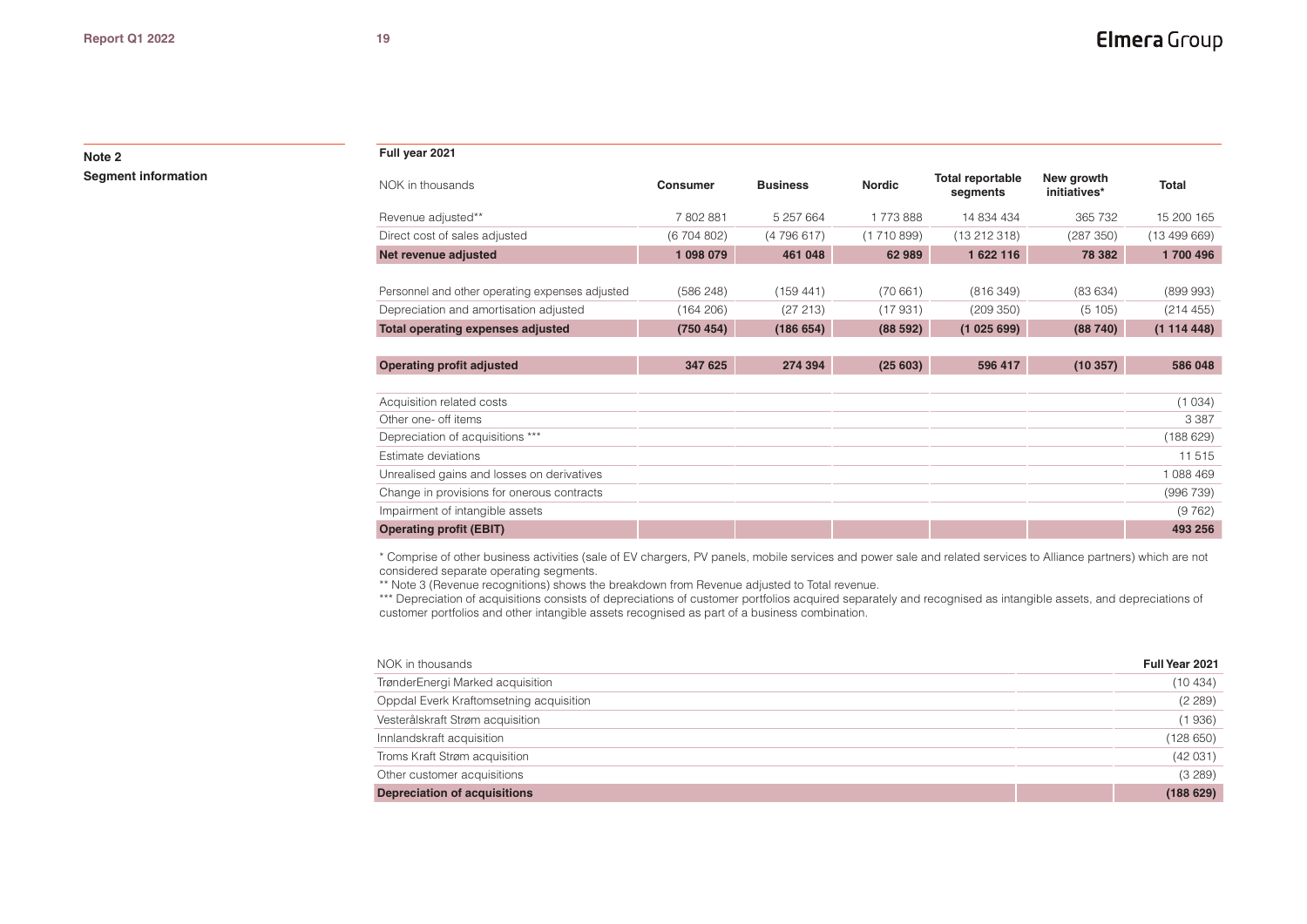## Note 3 Revenue recognition

The following table summarises revenue from contracts with customers:

## **Timing of revenue recognition**

### **Over time:**

| NOK in thousands                   | Q1 2022   | Q1 2021     | Full year 2021 |
|------------------------------------|-----------|-------------|----------------|
| Revenue - Consumer segment         | 3745878   | 2 166 860   | 7697878        |
| Revenue - Business segment         | 2472885   | 1 292 110   | 5 219 008      |
| Revenue - Nordic                   | 573781    | 484 668     | 1773888        |
| Revenue - New growth initiatives   | 56 564    | 83 0 29     | 360 175        |
| Total revenue recognised over time | 6 849 107 | 4 0 26 6 67 | 15 050 949     |

## **At a point in time:**

| NOK in thousands                                               | Q1 2022   | Q1 2021     | Full year 2021 |
|----------------------------------------------------------------|-----------|-------------|----------------|
| Revenue - Consumer segment                                     | 22 358    | 24 45 6     | 105 003        |
| Revenue - Business segment                                     | 16 388    | 10 663      | 38 657         |
| Revenue - Nordic                                               | ٠         |             |                |
| Revenue - New growth initiatives                               | 2799      | 1 1 6 6     | 5 5 5 7        |
| Total revenue recognised at a point in time                    | 41 545    | 36 285      | 149 217        |
|                                                                |           |             |                |
| Total revenue from contracts with customers (Revenue adjusted) | 6 890 652 | 4 062 952   | 15 200 165     |
|                                                                |           |             |                |
| Other revenue:                                                 |           |             |                |
| Estimate deviations                                            | ٠         |             | 8 4 2 2        |
| Unrealised gains and losses on derivative customer contracts   | (172356)  | (8083)      | (37596)        |
| Other one- off items                                           |           |             |                |
| <b>Total revenue</b>                                           | 6718296   | 4 0 54 8 69 | 15 170 991     |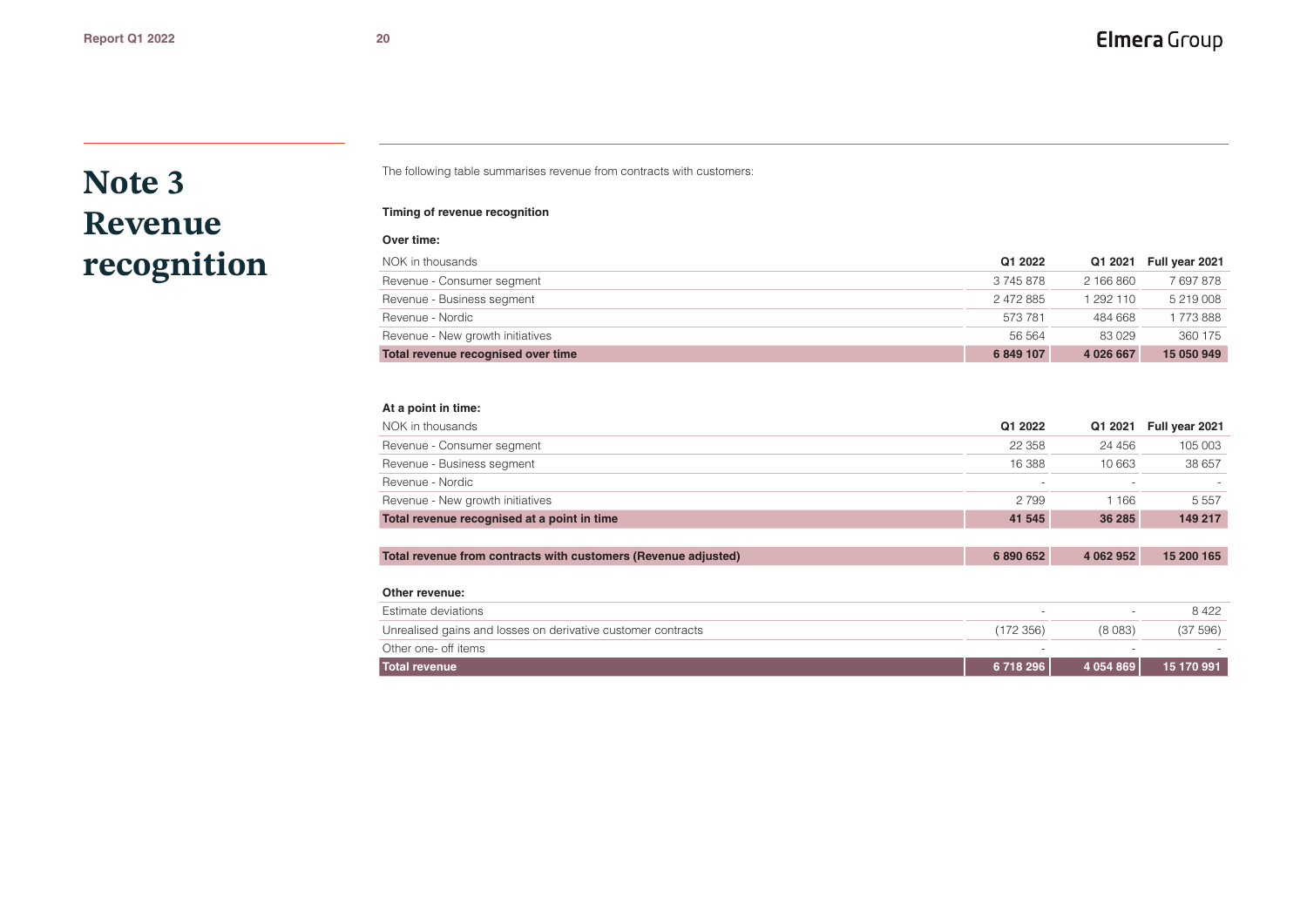## Note 4 **Onerous** contract provisions

#### **Fixed price customer contracts**

The Group has significant portfolios of fixed price power contracts with end user customers where the volume is not fixed, mainly in the Nordic segment. These customer contracts do not qualify to be recognised as financial instruments. Portfolios of Fixed price customer contracts acquired as part of business combinations are however recognised as intangible assets (refer note 7), and depreciated systematically over the contract lengths using a pattern that reflect how the acquisition value of the contracts are distributed over the remaining length of the contracts (up to five years) (cost model in IAS 38). Fixed price customer contracts, not acquired through a business combination, are not recognised in the statement of financial position, unless the contracts are identified as onerous contracts. Fixed price customer contracts are assessed as onerous contracts if the estimated unavoidable costs of purchasing the estimated power volumes to be delivered on these contracts exceed the fixed price to be received from the costumers.

The price risk related to fixed price customer contracts are hedged with portfolios of electricity derivatives which are recognised as derivative financial instruments and measured at fair value through profit and loss. The hedged forward power prices in the corresponding portfolios of derivative hedge contracts are not taken into consideration when estimating the contracts' unavoidable costs as hedge accounting is not applied.

The Group has recognised the following provisions for onerous contracts:

| NOK in thousands                          | 31 March 2022 |        | 31 March 2021 31 December 2021 |
|-------------------------------------------|---------------|--------|--------------------------------|
| Onerous contract provisions - Non-current | 347 291       |        | 321814                         |
| Onerous contract provisions - Current     | 586 753       | 50.948 | 744 473                        |
| Onerous contract provisions - Total       | 934 044       | 50 948 | 1 066 287                      |

When the onerous contracts are intended to be settled within 12 months of the reporting date, the provisions are presented as current.

The difference between the change in onerous contracts provisions in the statement of financial position and the corresponding amount recognised in the statement of profit or loss (see table below) is due to currency translation differences.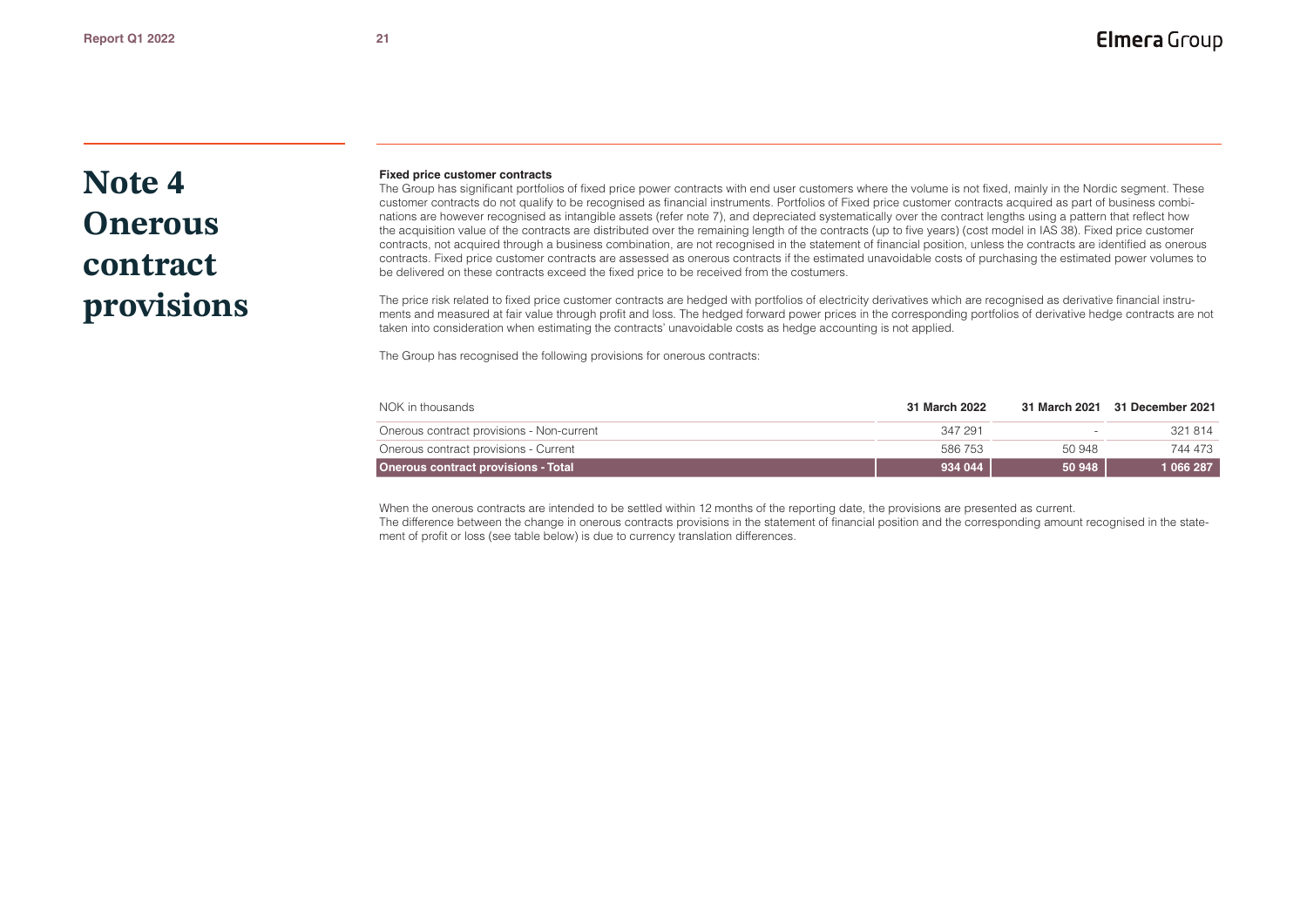## **Note 4**

**Onerous contract provisions**

#### **Financial statement impact of unrealised gains/losses:**

The Group's portfolios of fixed price customer contracts and the corresponding portfolios of derivative hedge contracts resulted in the following unrealised effects recognised in the statement of profit or loss:

| NOK in thousands                                                                     | <b>Note</b> | Q1 2022                  | Q1 2021 | Full year 2021 |
|--------------------------------------------------------------------------------------|-------------|--------------------------|---------|----------------|
| Impairment and provisions for onerous contracts:                                     |             |                          |         |                |
| Change in provisions for onerous contracts                                           |             | 99 516                   | 18 655  | (996 739)      |
| Depreciation of intangible assets - Fixed price customer contracts                   |             | -                        |         |                |
| Impairment of intangible assets - Fixed price customer contracts                     |             | $\overline{\phantom{a}}$ | (9533)  | (9762)         |
| Total depreciation, impairment and provisions for onerous contracts:                 |             | 99 516                   | 9 1 2 2 | (1006500)      |
|                                                                                      |             |                          |         |                |
| Unrealised gains and losses on derivatives related to fixed price customer contracts |             | (96356)                  | (4885)  | 029 510        |
| Net unrealised gain/loss recognised in statement of profit or loss                   |             | 3 1 6 0                  | 4 2 3 7 | 23 010         |

As a result of increased forward market prices of electrical power in 2020 and 2021, indicators of impairment was identified, and impairment charges were recognised to the fixed price customer contracts recognised as intangible assets in the statement of financial position. As these intangible assets were fully impaired in 2021, there has been no further depreciation or impairment charges in 2022.

Change in provisions for onerous contracts includes both release of provisions for (parts of) contracts which have been delivered in the period, and change in provisions for new and remaining contracts. The increase in forward market prices in 2020 and 2021 also lead to significant changes in provisions for onerous contracts and an increase in the unrealised gains on the corresponding portfolios of derivative hedge contracts. Expected power prices have remained high through the first quarter of 2022 which has led to a reduction in provisions for onerous contracts and the unrealised gains on the corresponding portfolios of derivative hedge contracts, mainly due to realisation of parts of the contracts.

The net impact in the statement of profit or loss, which was an unrealised net gain in 2022 of NOKt 3 160 (NOKt 23 010 in 2021) is mainly caused by margins in the customer contracts and imbalance between the portfolios of customer contracts, and the corresponding portfolios of derivative hedge contracts. Change in provision for onerous contracts and unrealised gains and losses on derivatives related to fixed price customer contracts are both presented as Direct cost of sales in the statement of profit or loss.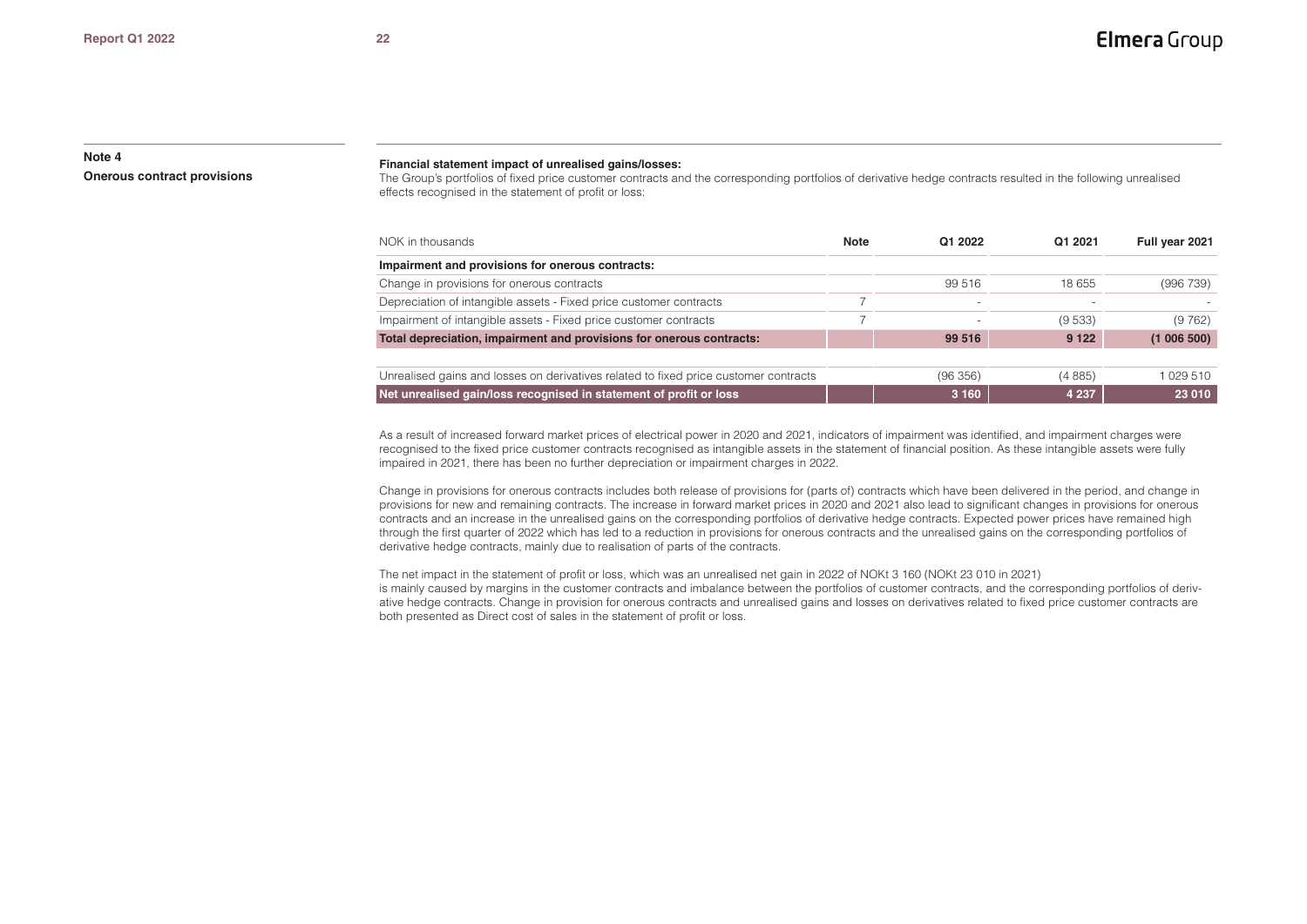## Note 5 Income tax

| NOK in thousands                                      | Q1 2022  | Q1 2021 | Full year 2021 |
|-------------------------------------------------------|----------|---------|----------------|
| Profit before tax                                     | 143 456  | 161 011 | 444 519        |
| Tax expense                                           | (33 409) | (27368) | (102 150)      |
| Average tax rate                                      | 23.3 %   | 17.0%   | 23.0 %         |
| Tax payable                                           | 39 335   | 28 960  | 108 400        |
| Adjustments to prior years tax payable                |          | (4914)  | (4968)         |
| Change in deferred tax                                | (5926)   | 3 3 2 2 | (1282)         |
| Tax expense recognised in statement of profit or loss | 33 409   | 27 368  | 102 150        |

Earnings per share is calculated as profit/loss allocated to shareholders for the year divided by the weighted average number of outstanding shares.

## Note 6 Earnings per share

**Basic earnings per share**

|                                                                            | Q1 2022     | Q1 2021     | Full year 2021 |
|----------------------------------------------------------------------------|-------------|-------------|----------------|
| Profit/(loss) attributable to equity holders of the company *              | 110 047     | 133 643     | 342 369        |
| Total comprehensive income attributable to equity holders of the company * | 244 312     | 115 706     | 232 026        |
| Total number of ordinary shares in issue                                   | 114 351 800 | 114 281 800 | 114 301 800    |
| Weighted average number of ordinary shares in issue                        | 114 322 587 | 114 281 800 | 114 291 767    |
| Earnings per share in NOK                                                  | 0,96        | 1,17        | 3,00           |
| Total comprehensive income per share in NOK                                | 2,14        | 1,01        | 2,03           |
|                                                                            |             |             |                |
| Share options                                                              | 820 000     | 520 000     | 500 000        |
| Diluted earnings per share in NOK                                          | 0,95        | 1,15        | 2,96           |
|                                                                            |             |             |                |
| Dividend per share in NOK                                                  |             |             | 3,50           |
|                                                                            |             |             |                |

*\*NOK in thousands*

The change in share options from December 2021 is due to extention of the share option program with one extra year (a total of 370 000 new share options) and vesting period after fourth quarter where a total of 50 000 share options were exercised.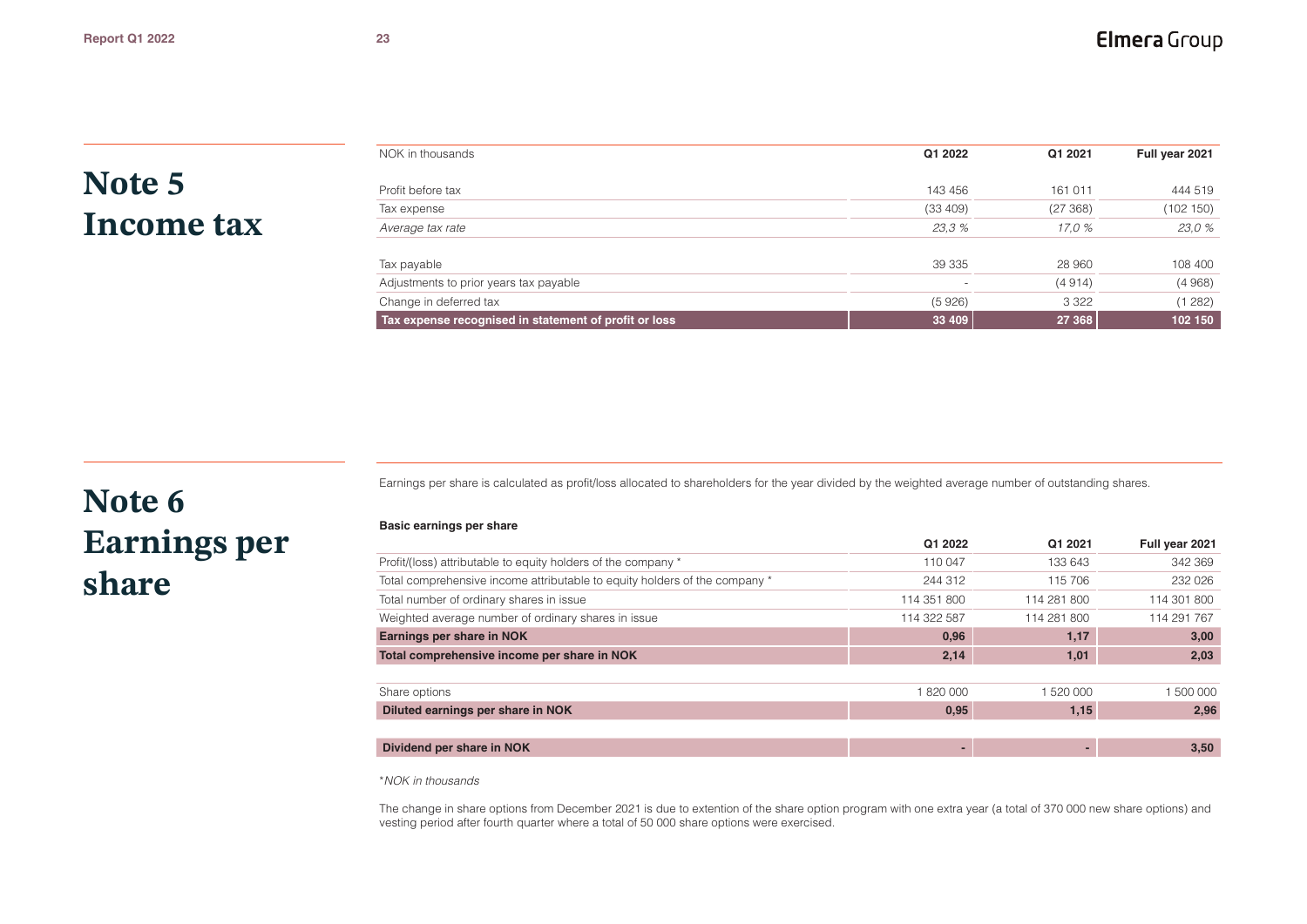#### **Intangible assets**

## Note 7 Intangible assets

| $\sim$ | <br>$\sim$<br>$\sim$<br>. . | <br>۰.<br>×<br>$\sim$<br>×<br>., |
|--------|-----------------------------|----------------------------------|
|        |                             |                                  |
|        |                             |                                  |
|        |                             |                                  |

| NOK in thousands                              | Software and<br>development<br>projects | <b>Construction</b><br>in progress | <b>Customer</b><br>portfolios | <b>Fixed price</b><br>customer<br>contracts* | Other intan-<br>gible assets | Total non-cur-<br>rent intangible<br>assets, excl.<br>goodwill | Goodwill                 | Total non-<br>current<br>intangible<br>assets |
|-----------------------------------------------|-----------------------------------------|------------------------------------|-------------------------------|----------------------------------------------|------------------------------|----------------------------------------------------------------|--------------------------|-----------------------------------------------|
| Accumulated cost 1 January 2022               | 345 582                                 | 5 3 3 9                            | 796 218                       | 229 668                                      | 145 607                      | 1522414                                                        | 1 4 1 9 4 5 1            | 2941866                                       |
| Additions - Purchase                          | ٠                                       | 8 1 0 3                            | $\overline{4}$                |                                              |                              | 8 107                                                          | ٠                        | 8 107                                         |
| Additions - Internally generated              | 61                                      | 226                                | $\sim$                        |                                              |                              | 287                                                            | ÷                        | 287                                           |
| Additions from business combinations          | ÷,                                      | $\sim$                             | $\sim$                        |                                              | $\sim$                       |                                                                | $\sim$                   | <b>Single</b>                                 |
| Transferred from construction in progress     | 242                                     | (242)                              |                               |                                              |                              |                                                                |                          |                                               |
| Government grants (SkatteFUNN)                | $\sim$                                  |                                    |                               |                                              |                              |                                                                |                          |                                               |
| <b>Disposals</b>                              |                                         |                                    |                               |                                              |                              |                                                                |                          |                                               |
| Currency translation differences              | (62)                                    | (63)                               | (6966)                        | (7200)                                       | (739)                        | (15029)                                                        | (9717)                   | (24747)                                       |
| <b>Accumulated cost 31 March 2022</b>         | 345 824                                 | 13 3 63                            | 789 256                       | 222 468                                      | 144 868                      | 1 515 779                                                      | 1 409 733                | 2925513                                       |
| Accumulated depreciation 1 January 2022       | (221534)                                |                                    | (321346)                      | (49842)                                      | (32514)                      | (625 236)                                                      | ٠                        | (625 237)                                     |
| Depreciation for the period                   | (12180)                                 | $\sim$                             | (31582)                       |                                              | (2 225)                      | (45987)                                                        | $\overline{\phantom{a}}$ | (45987)                                       |
| Currency translation differences              | (13)                                    |                                    | 1643                          | 1 6 3 2                                      |                              | 3 2 6 2                                                        | $\sim$                   | 3 2 6 2                                       |
| <b>Accumulated depreciation 31 March 2022</b> | (233 727)                               |                                    | (351 285)                     | (48210)                                      | (34739)                      | (667961)                                                       | ٠                        | (667962)                                      |
| Accumulated impairment 1 January 2022         | (22724)                                 |                                    | $\overline{\phantom{a}}$      | (179826)                                     | $\sim$                       | (202 550)                                                      | $\overline{\phantom{a}}$ | (202550)                                      |
| Impairment for the period *                   |                                         |                                    | $\sim$                        |                                              |                              |                                                                | $\overline{a}$           |                                               |
| Currency translation differences              |                                         |                                    | $\sim$                        | 5 5 6 8                                      |                              | 5568                                                           | $\sim$                   | 5 5 6 8                                       |
| <b>Accumulated impairment 31 March 2022</b>   | (22724)                                 |                                    | ×.                            | (174258)                                     | ×.                           | (196982)                                                       | ٠.                       | (196982)                                      |
| <b>Carrying amount 31 March 2022</b>          | 89 375                                  | 13 3 63                            | 437 971                       | ٠                                            | 110 129                      | 650 837                                                        | 1 409 733                | 2 060 571                                     |

*\* Refer note 4 for more information regarding fixed price customer contracts.*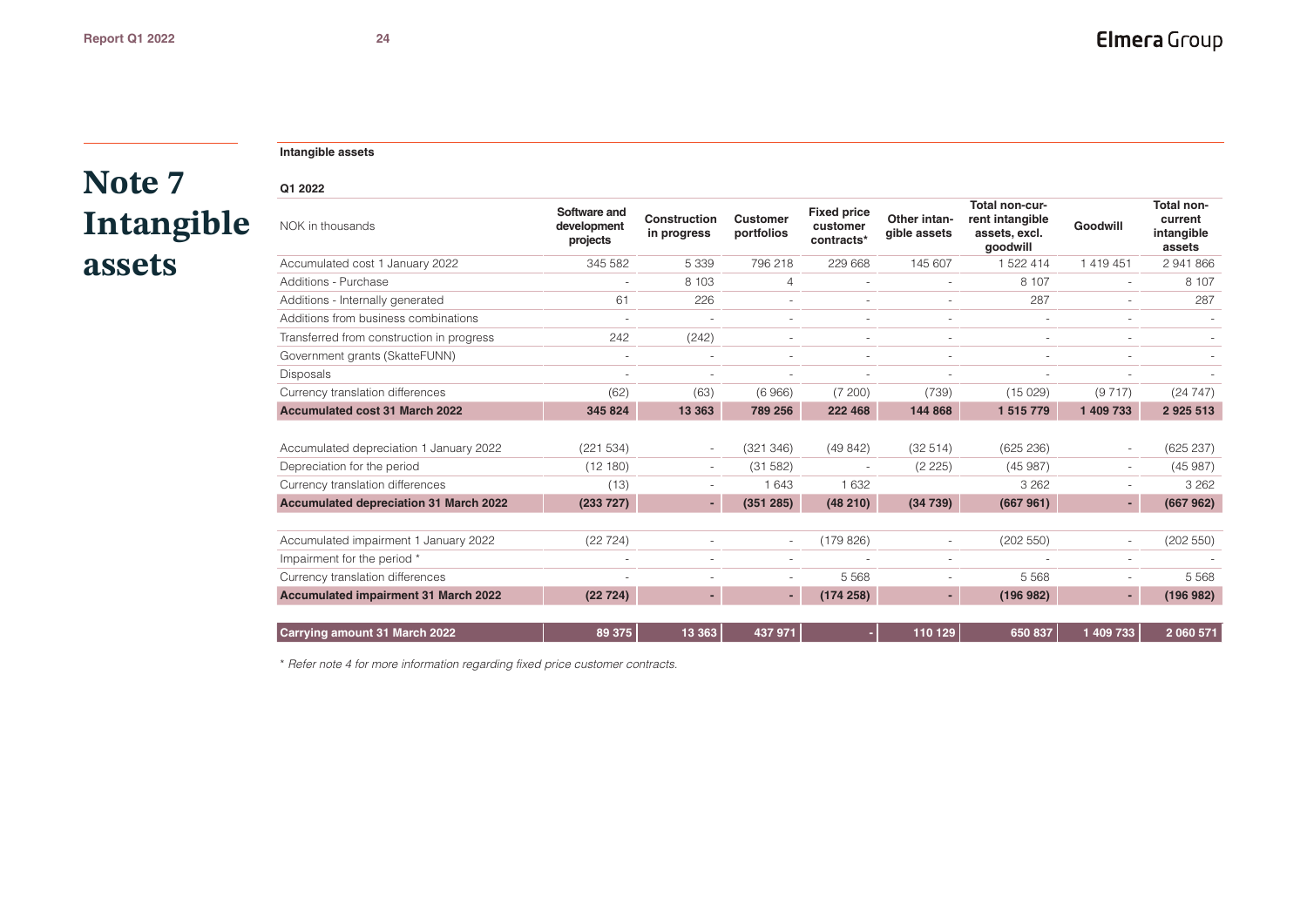**Intangible assets**

## **Note 7**

**Intangible assets**

| Q1 2021                                       |                                         |                             |                               |                                              |                              |                                                                |                |                                               |
|-----------------------------------------------|-----------------------------------------|-----------------------------|-------------------------------|----------------------------------------------|------------------------------|----------------------------------------------------------------|----------------|-----------------------------------------------|
| NOK in thousands                              | Software and<br>development<br>projects | Construction<br>in progress | <b>Customer</b><br>portfolios | <b>Fixed price</b><br>customer<br>contracts* | Other intan-<br>qible assets | Total non-cur-<br>rent intangible<br>assets, excl.<br>goodwill | Goodwill       | Total non-<br>current<br>intangible<br>assets |
| Accumulated cost 1 January 2021               | 297 473                                 | 9063                        | 770 256                       | 243 640                                      | 147 531                      | 1467963                                                        | 1 442 849      | 2910813                                       |
| Additions - Purchase                          | 81                                      | 12753                       |                               |                                              | ٠                            | 12834                                                          |                | 12 8 34                                       |
| Additions - Internally generated              | 123                                     | 461                         |                               |                                              |                              | 584                                                            |                | 584                                           |
| Additions from business combinations          |                                         | $\sim$                      |                               |                                              | $\sim$                       |                                                                |                |                                               |
| Transferred from construction in progress     | 2632                                    | (2632)                      |                               |                                              |                              |                                                                |                |                                               |
| Government grants (SkatteFUNN)                |                                         | $\sim$                      |                               |                                              |                              |                                                                |                |                                               |
| <b>Disposals</b>                              |                                         |                             |                               |                                              |                              |                                                                |                |                                               |
| Currency translation differences              | (211)                                   | (10)                        | (11355)                       | (13038)                                      | (1895)                       | (26509)                                                        | (18169)        | (44678)                                       |
| <b>Accumulated cost 31 March 2021</b>         | 300 098                                 | 19 635                      | 758 901                       | 230 602                                      | 145 636                      | 1 454 872                                                      | 1424 680       | 2879552                                       |
|                                               |                                         |                             |                               |                                              |                              |                                                                |                |                                               |
| Accumulated depreciation 1 January 2021       | (176096)                                | $\overline{\phantom{a}}$    | (149408)                      | (52761)                                      | (17383)                      | (395648)                                                       |                | (395649)                                      |
| Depreciation for the period                   | (10668)                                 | $\sim$                      | (43510)                       |                                              | (6997)                       | (61175)                                                        | $\sim$         | (61175)                                       |
| Currency translation differences              | (29)                                    | $\overline{\phantom{a}}$    | 716                           | 2656                                         |                              | 3 3 4 3                                                        |                | 3 3 4 3                                       |
| <b>Accumulated depreciation 31 March 2021</b> | (186 793)                               | $\sim$                      | (192 201)                     | (50105)                                      | (24380)                      | (453 480)                                                      | $\sim$         | (453 481)                                     |
|                                               |                                         |                             |                               |                                              |                              |                                                                |                |                                               |
| Accumulated impairment 1 January 2021         | (22724)                                 |                             | $\bar{a}$                     | (180026)                                     | $\sim$                       | (202 750)                                                      | $\sim$         | (202750)                                      |
| Impairment for the period                     |                                         |                             | $\overline{\phantom{a}}$      | (9533)                                       | $\sim$                       | (9762)                                                         | $\sim$         | (9762)                                        |
| Currency translation differences              |                                         |                             | $\overline{\phantom{a}}$      | 9063                                         | $\overline{\phantom{a}}$     | 9961                                                           | $\overline{a}$ | 9961                                          |
| <b>Accumulated impairment 31 March 2021</b>   | (22724)                                 | ٠                           | ۰.                            | (180 497)                                    | $\sim$                       | (212 511)                                                      | $\blacksquare$ | (202550)                                      |
| Carrying amount 31 March 2021                 | 90 581                                  | 19 635                      | 566 700                       | $\sim$                                       | 121 256                      | 798 173                                                        | 1 424 680      | 2 2 2 8 5 3                                   |

*\* Refer note 4 for more information regarding fixed price customer contracts.*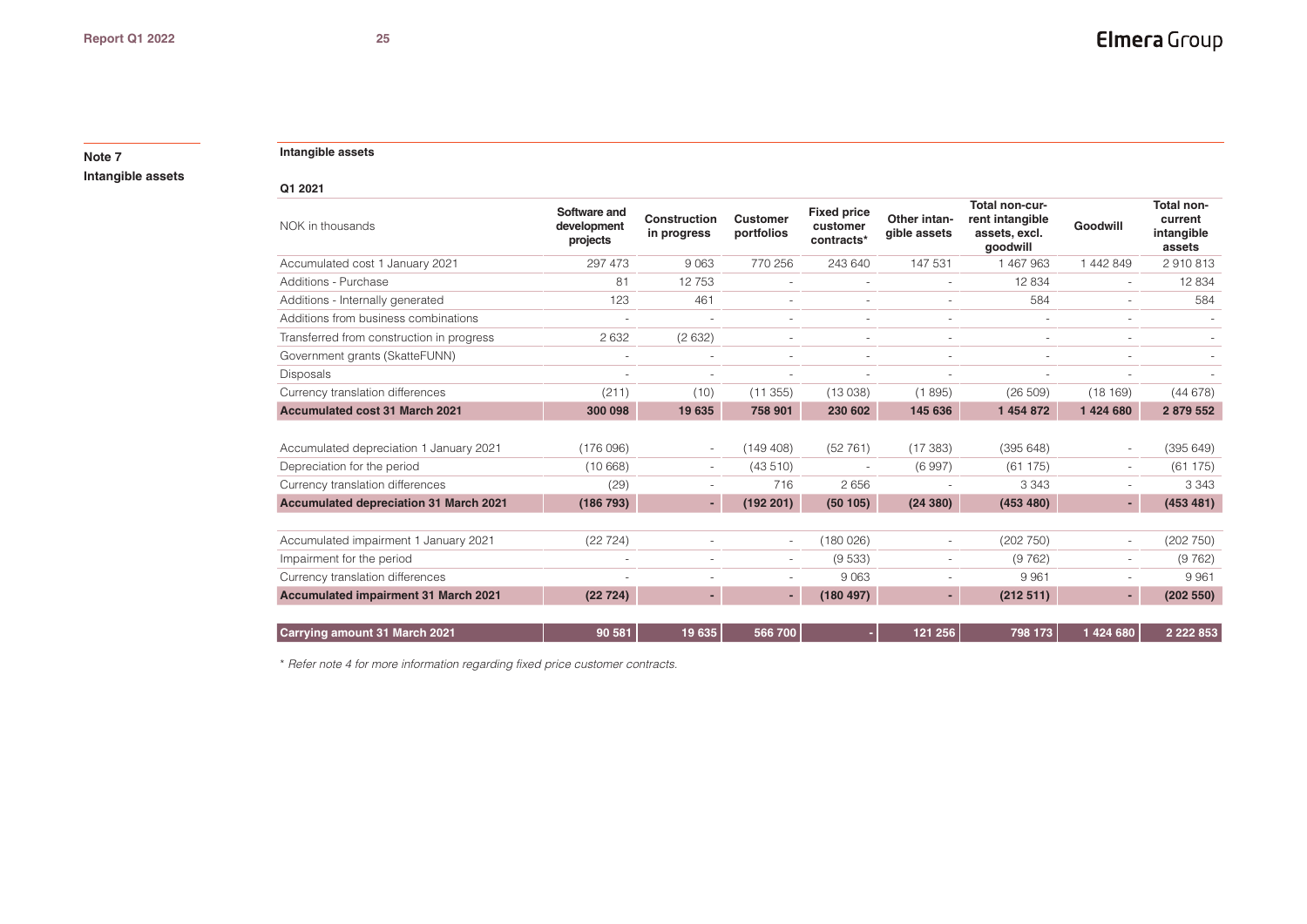## **Note 7**

**Intangible assets**

### **Full year 2021**

**Intangible assets**

| NOK in thousands                                 | Software and<br>development<br>projects | Construction<br>in progress | <b>Customer</b><br>port-<br>folios*** | <b>Fixed price</b><br>customer<br>contracts* | Other intan-<br>qible assets | Totalt non-cur-<br>rent intangible<br>assets excl.<br>Goodwill | Goodwill | Total<br>non-current<br>intangible<br>assets |
|--------------------------------------------------|-----------------------------------------|-----------------------------|---------------------------------------|----------------------------------------------|------------------------------|----------------------------------------------------------------|----------|----------------------------------------------|
| Cost price 1 January 2021                        | 297 473                                 | 9063                        | 770 256                               | 243 640                                      | 147 531                      | 1467963                                                        | 1442849  | 2910813                                      |
| Additions - Purchase                             | 889                                     | 41 655                      | 38 7 84                               | $\sim$                                       | $\sim$                       | 81 328                                                         |          | 81 328                                       |
| Additions - Internally generated                 | 1811                                    | 86                          |                                       |                                              | $\sim$                       | 1897                                                           |          | 1897                                         |
| Additions from business combinations **          |                                         | $\sim$                      |                                       |                                              | $\overline{a}$               | $\sim$                                                         | (4802)   | (4802)                                       |
| Transferred from construction in progress        | 45 45 6                                 | (45456)                     |                                       |                                              |                              |                                                                |          |                                              |
| <b>Disposals</b>                                 |                                         | ٠                           | $\overline{\phantom{a}}$              | $\overline{\phantom{a}}$                     | ٠                            | $\overline{\phantom{a}}$                                       |          |                                              |
| Currency translation differences                 | (47)                                    | (8)                         | (12823)                               | (13972)                                      | (1924)                       | (28 773)                                                       | (18596)  | (47369)                                      |
| Cost 31 December 2021                            | 345 582                                 | 5 3 3 9                     | 796 218                               | 229 668                                      | 145 607                      | 1 522 414                                                      | 1419451  | 2941866                                      |
|                                                  |                                         |                             |                                       |                                              |                              |                                                                |          |                                              |
| Accumulated depreciation 1 January 2021          | (176096)                                | $\overline{\phantom{a}}$    | (149408)                              | (52761)                                      | (17383)                      | (395648)                                                       |          | (395649)                                     |
| Depreciation for the year                        | (45, 401)                               | $\sim$                      | (173251)                              | $\bar{a}$                                    | (15131)                      | (233 783)                                                      | $\sim$   | (233 783)                                    |
| Currency translation differences                 | (37)                                    |                             | 1312                                  | 2919                                         |                              | 4 1 9 5                                                        |          | 4 1 9 5                                      |
| <b>Accumulated depreciation 31 December 2021</b> | (221 534)                               |                             | (321346)                              | (49842)                                      | (32514)                      | (625 236)                                                      | ٠        | (625 237)                                    |
|                                                  |                                         |                             |                                       |                                              |                              |                                                                |          |                                              |
| Accumulated impairment 1 January 2021            | (22724)                                 |                             | $\sim$                                | (180026)                                     | $\sim$                       | (202 750)                                                      |          | (202 750)                                    |
| Impairment for the year                          |                                         |                             | $\sim$                                | (9762)                                       | $\sim$                       | (9762)                                                         | $\sim$   | (9762)                                       |
| Currency translation differences                 |                                         |                             |                                       | 9961                                         |                              | 9961                                                           |          | 9961                                         |
| <b>Accumulated impairment 31 December 2021</b>   | (22724)                                 |                             | ÷.                                    | (179826)                                     | ٠                            | (202550)                                                       | ٠        | (202550)                                     |
|                                                  |                                         |                             |                                       |                                              |                              |                                                                |          |                                              |
| <b>Carrying amount 31 December 2021</b>          | 101 324                                 | 5 3 3 9                     | 474 873                               | ×.                                           | 113 093                      | 694 630                                                        | 1419451  | 2 114 081                                    |

*\* Through the acquisition of Troms Kraft Strøm AS in November 2020, a portfolio of fixed price customer contracts were acquired. These fixed price customer contracts are depreciated systematically over the remaining life of these contracts (up to five years) using a pattern that reflects how the acquisition value of the contracts are distributed over these contract periods (cost model in IAS 38). Fixed price customer contracts not acquired through a business combination are not recognised in the balance sheet, unless the contracts are identified as onerous contracts.* 

*As a result of the increase in market prices of electrical power, indicators of impairment was identified and impairment charges of NOKt 9 762 were recognised to the fixed price customer contracts in 2021 (NOKt 180 026 in 2020).* 

*\*\* The changes to Goodwill included in Additions from business combinations are adjustments to the goodwill recognised when the group acquired Innlandskraft AS and Troms Kraft Strøm AS in 2020. These changes are mainly caused by adjustments to the final purchase consideration.* 

\*\*\* Of total additions of customer portfolios, NOKt 37 348 relates to the acquisition of Skymobil AS' portfolio of mobile customers. The amount comprises the purchase price for the *portfolio and directly attributable costs.*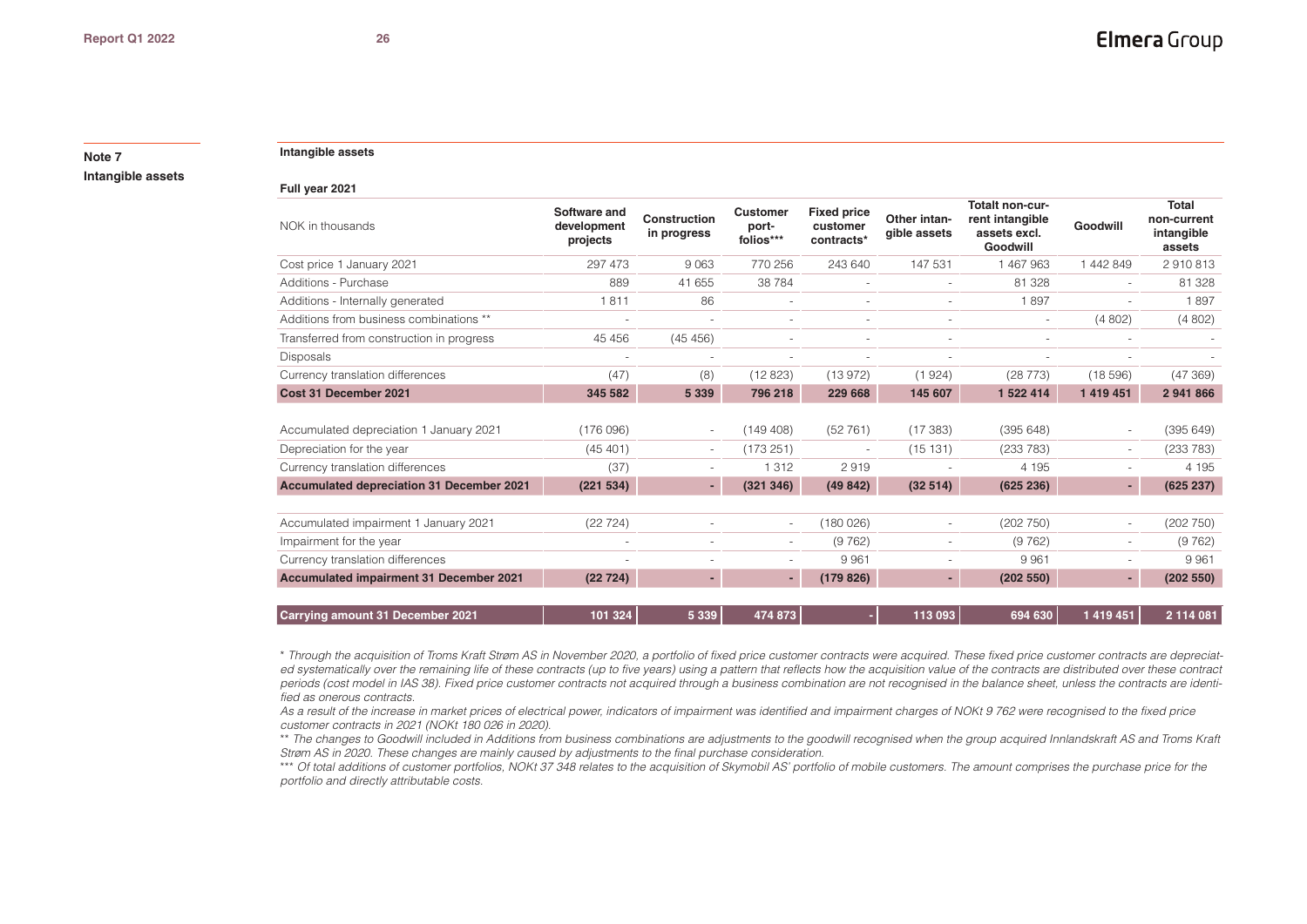## **Elmera** Group

## Note 8 **Trade** receivables

Trade receivables are amounts due from customers for goods sold or services performed in the ordinary course of business. If collection of the amounts is expected in one year or less they are classified as current assets. Trade receivables are generally due for settlement within 30 days. No interest is charged on outstanding trade receivables, unless it is past due date.

The Group always measures the loss allowance for trade receivables at an amount equal to lifetime expected credit loss (ECL). For customers in the business segment, the expected credit losses on trade receivables are estimated using a provision matrix by grouping trade receivables based on reference to past default experience for the group of customers. For customers in the private segment, the expected credit losses on trade receivables are estimated by an individual assessment of each specific customer performed by the Group's Debt Collection Service provider.

The customer's current financial position, adjusted for factors that are specific to the customers', general economic conditions of the industry in which the customers operate and an assessment of both the current as well as the forecast direction of conditions at the reporting date, are all factors that are taken into account when measuring ECL.

There has been no changes in the estimation techniques or significant assumptions made during the current reporting period.

The Group writes off a trade receivable when there is information indicating that the debtor is in severe financial difficulty and there is no realistic prospect of recovery, e.g. when the debtor has been placed under liquidation or has entered into bankruptcy proceedings, or when the trade receivables are over one years past due. whichever occurs earlier. The trade receivables that have been written off are still subject to collection processes.

The following table details the loss allowance provision recognised in trade receivables:

| NOK in thousands         | Q1 2022   | Q1 2021   | Full year 2021 |
|--------------------------|-----------|-----------|----------------|
| Gross nominal amount     | 4694967   | 2 379 079 | 5 301 472      |
| Loss allowance provision | (51268)   | (99096)   | (45213)        |
| Trade receivables, net   | 4 643 699 | 2 279 982 | 5 256 259      |

The following table shows the movement in lifetime ECL that has been recognised for trade receivables in accordance with the simplified approach set out in IFRS:

| Loss allowance provision, opening balance                            | 45 213 | 105 080 | 105 080 |
|----------------------------------------------------------------------|--------|---------|---------|
| Additions from business combinations                                 |        |         |         |
| Change in loss allowance recognised in profit or loss for the period | 6 28 2 | (5677)  | (59543) |
| Currency translation difference                                      | (226)  | (307)   | (324)   |
| Loss allowance provision, balance at end of period                   | 51 268 | 99 096  | 45 213  |

During the period, the following gains/(losses) in relation to impaired receivables were recognised as other operating expenses in profit or loss:

| Net impairment expense recognised on trade receivables | 6 0 4 1 | (8325) | (22348)  |
|--------------------------------------------------------|---------|--------|----------|
| Received payment on previously written off receivables | (705)   | (3632) | (16 651) |
| Movement in provision for impairment                   | 6 2 8 2 | (5677) | (59543)  |
| Receivables written off                                | 464     | 984    | 53 846   |
|                                                        |         |        |          |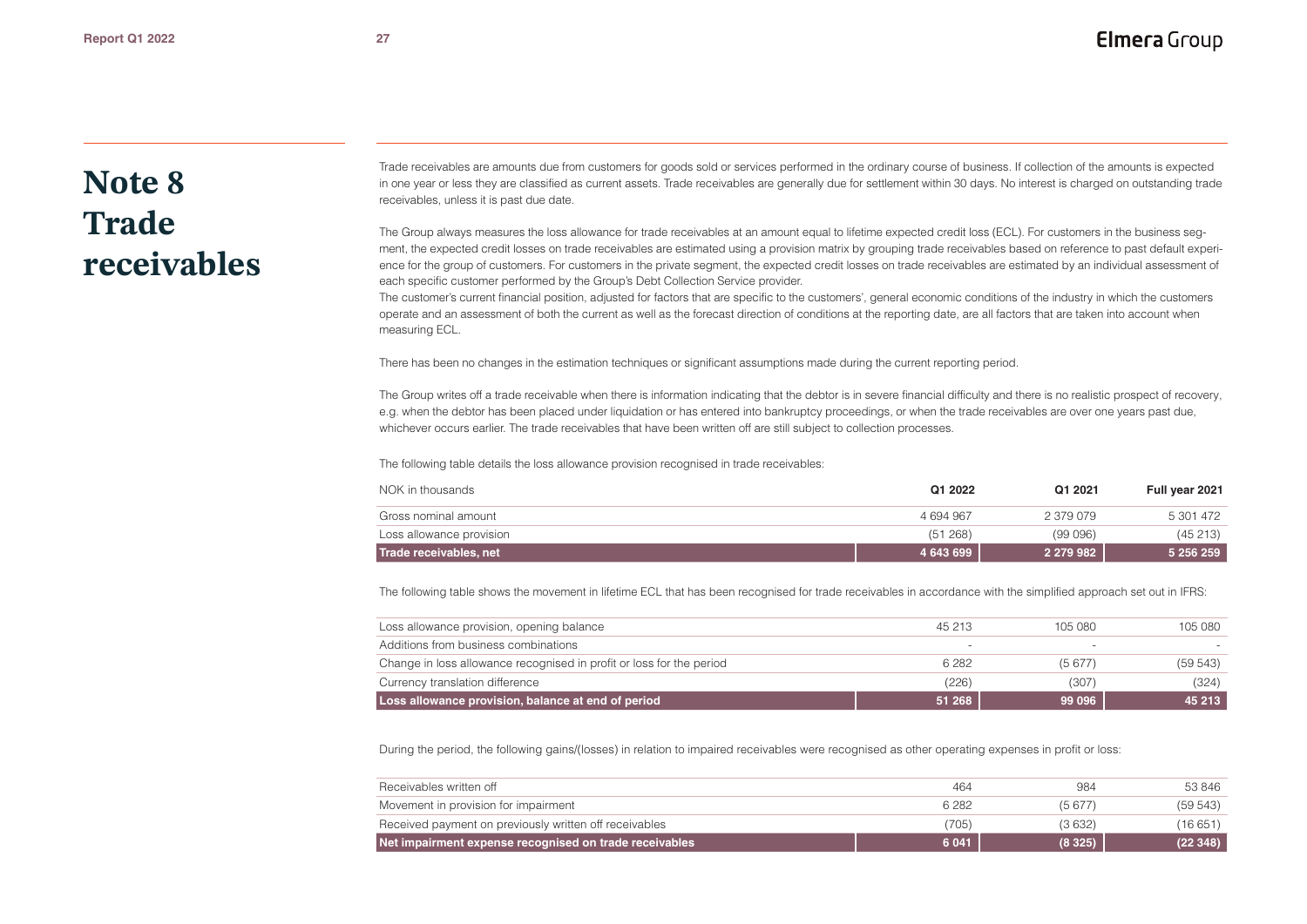## Note 9 Derivatives and fair value measurement of financial instruments

## **Derivatives**

All financial electricity derivatives are either financial customer contracts, or purchased for the purpose of hedging physical or financial customer contracts. Hence derivatives are only used for economic hedging purposes and not as speculative investments. However, where derivatives do not meet the hedge accounting criteria, they are classified as 'held for trading' for accounting purposes and are accounted for at fair value through profit or loss. Derivatives are presented as current assets or liabilities to the extent they are expected to be settled within 12 months after the end of the reporting period. See note 10 for details for cash flow hedges.

| NOK in thousands                                          | 31 March 2022 | 31 March 2021 | 31 December 2021 |
|-----------------------------------------------------------|---------------|---------------|------------------|
| Derivative financial assets                               |               |               |                  |
| Designated as hedging instruments for accounting purposes |               |               |                  |
| Electricity derivatives - Hedge contracts                 | ٠             |               |                  |
| Classified as held for trading for accounting purposes    |               |               |                  |
| Electricity derivatives - Hedge contracts                 | 1588710       | 184 582       | 1451547          |
| Electricity derivatives - Customer contracts              | 1 135 354     | 159 441       | 575 289          |
| Other derivatives                                         | -             |               |                  |
| Total derivative financial assets                         | 2 724 063     | 344 023       | 2 0 2 6 8 3 6    |
| <b>Derivative financial liabilities</b>                   |               |               |                  |
| Designated as hedging instruments for accounting purposes |               |               |                  |
| Electricity derivatives - Hedge contracts                 | (33 329)      |               | 78 962           |
| Classified as held for trading for accounting purposes    |               |               |                  |
| Electricity derivatives - Hedge contracts                 | 387 438       | 145 207       | 320 611          |
| Electricity derivatives - Customer contracts              | 1 283 612     | 112 249       | 557 609          |
| Other derivatives                                         | 1 3 9 6       | 1775          | 1 2 4 5          |
| Total derivative financial liabilities                    | 1639116       | 259 231       | 958 427          |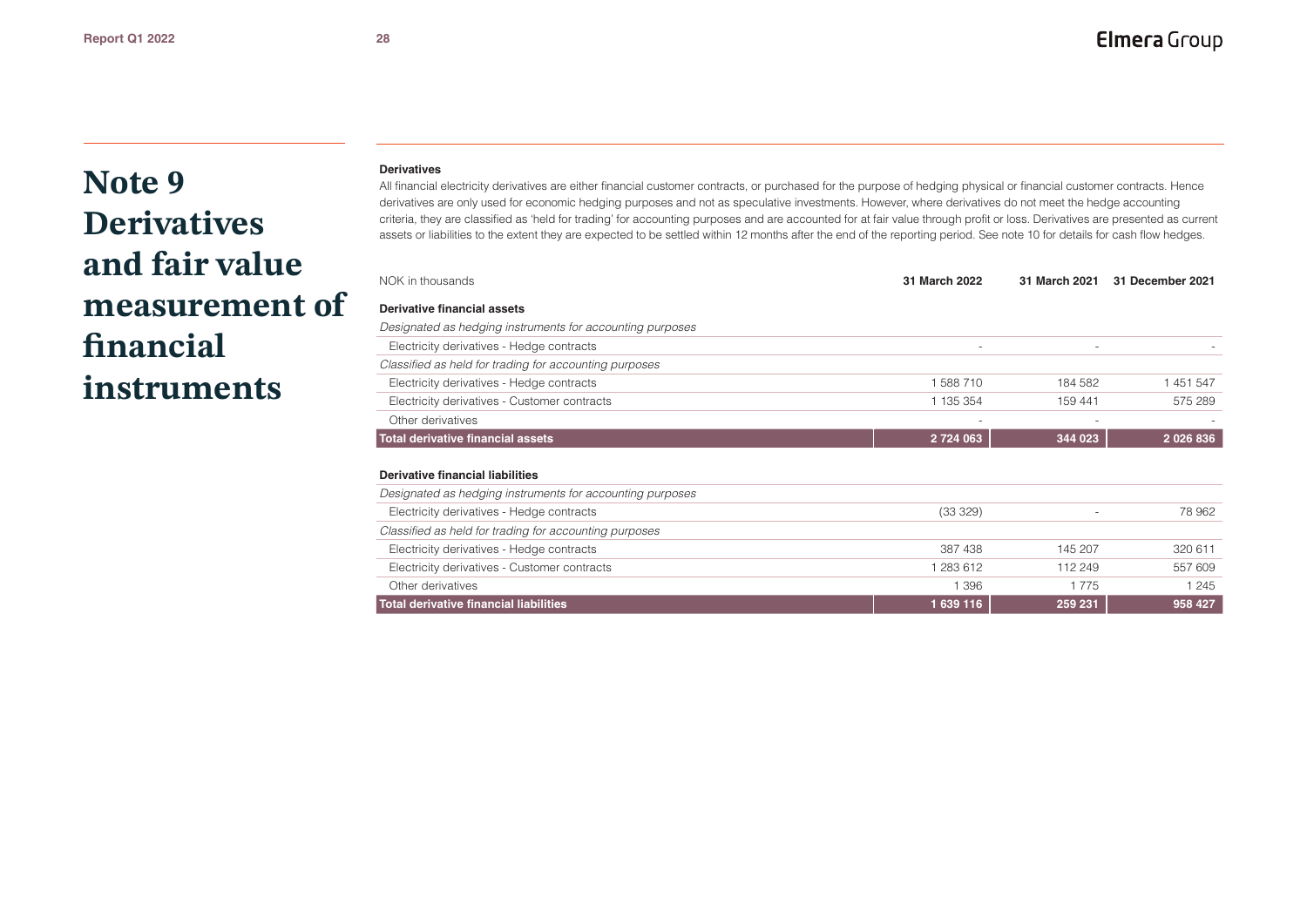**Note 9**

**Derivatives and fair value measurement of financial instruments**

### **Fair value measurements of financial instruments**

This note explains the judgements and estimates made in determining the fair values of the financial instruments that are recognised and measured at fair value in the financial statements. The table below provides details for the Group's financial instruments measured at fair value. The Group also has financial instruments which are not measured at fair value in the statement of financial position. For the majority of these instruments, the fair values are not materially different to their carrying amounts, since the interest receivable/payable is either close to current market rates or the instruments are short-term in nature. There has not been identified any significant difference between fair value and carrying amount at 31 March 2022.

To provide an indication about the reliability of the inputs used in determining fair value, the Group has classified its financial instruments into the three levels prescribed under the accounting standards. An explanation of each level follows underneath the table.

## **Recurring fair value measurements**

**At 31 March 2022**

| NOK in thousands                                          | Level 1                  | Level <sub>2</sub> | Level <sub>3</sub> | <b>Total</b> |
|-----------------------------------------------------------|--------------------------|--------------------|--------------------|--------------|
| Derivative financial assets                               |                          |                    |                    |              |
| Designated as hedging instruments for accounting purposes |                          |                    |                    |              |
| Electricity derivatives - Hedge contracts                 | $\overline{\phantom{a}}$ | $\sim$             |                    |              |
| Classified as held for trading for accounting purposes    |                          |                    |                    |              |
| Electricity derivatives - Hedge contracts                 | $\overline{\phantom{0}}$ | 1 559 191          | 29 5 18            | 1588710      |
| Electricity derivatives - Customer contracts              |                          | 1 103 262          | 32 092             | 1 135 354    |
| Other derivatives                                         |                          |                    |                    |              |
| Total financial assets at fair value                      |                          | 2 662 453          | 61 610             | 2 724 063    |
|                                                           |                          |                    |                    |              |
| Derivative financial liabilities                          |                          |                    |                    |              |
| Designated as hedging instruments for accounting purposes |                          |                    |                    |              |
| Electricity derivatives - Hedge contracts                 |                          | (33 329)           |                    | (33 329)     |
| Classified as held for trading for accounting purposes    |                          |                    |                    |              |
| Electricity derivatives - Hedge contracts                 |                          | 359 806            | 27 632             | 387 438      |
| Electricity derivatives - Customer contracts              |                          | 251816             | 31796              | 1 283 612    |
| Other derivatives                                         |                          | 1 3 9 6            |                    | 1 3 9 6      |
| <b>Total derivative financial liabilities</b>             |                          | 1 579 689          | 59 4 28            | 1639116      |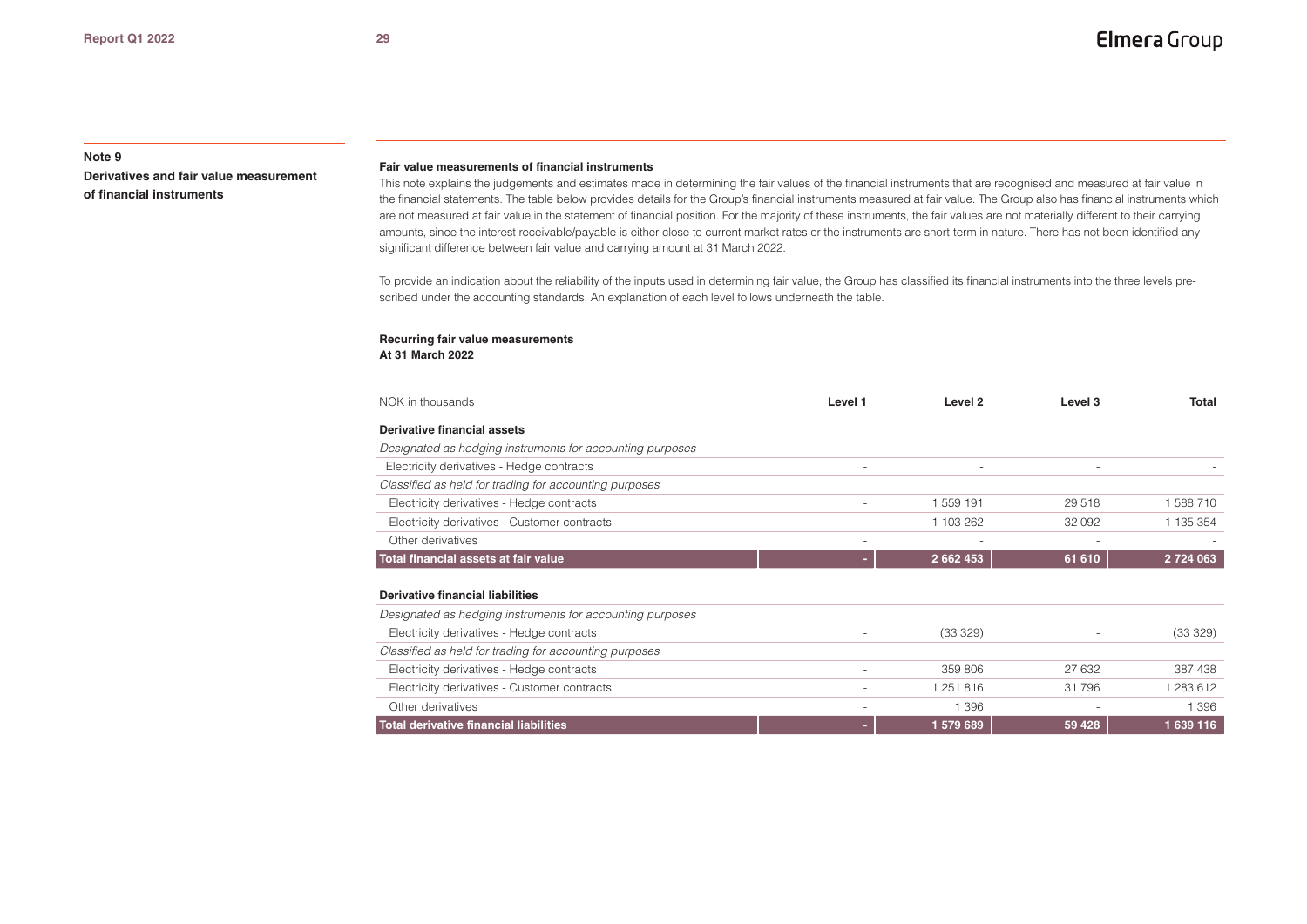## **Elmera** Group

### **Note 9**

**Derivatives and fair value measurement of financial instruments**

There were no transfers between level 1 and 2 for recurring fair value measurements during the period. The Group's policy is to recognise transfers into and transfers out of fair value hierarchy levels as at the end of the reporting period.

**Level 1:** The fair value of financial instruments traded in active markets (such as publicly traded derivatives, and trading and available-for-sale securities) is based on quoted market prices at the end of the reporting period. The quoted market price used for financial assets held by the Group is the current bid price. These instruments are included in level 1.

**Level 2:** The fair value of financial instruments that are not traded in an active market (for example, over-the-counter derivatives) is determined using valuation techniques which maximise the use of observable market data and rely as little as possible on entity-specific estimates. If all significant inputs required to fair value an instrument are observable, the instrument is included in level 2.

Level 3: If one or more of the significant inputs to a fair value valuation are not based on observable market data, the instrument is included in level 3.

## **Valuation techniques used to determine fair values**

Specific valuation techniques used to value derivative financial instruments, in majority electricity derivatives, include present value of future cash flows based on forward power prices from Nasdaq Commodities at the balance sheet date. In the case of material longterm contracts, the cash flows are discounted at a discount rate calculated by using interest rates on Government bonds with matching maturities, added a risk premium of 0,2 percentage points. Valuation method is used for bilateral forward contracts and option contracts associated with purchase and sale of electricity. Key inputs to the valuation are expected power prices (Nordic system price and area prices in the power price areas in Norway, Sweden and Finland), contract prices and discount rates.

Level 3 inputs consists of expected power prices for delivery periods which there is no observable market price:

- **•** Nordic system price for delivery periods beyond the next 10 calendar years,
- **•** Area prices for price areas in Norway for delivery periods beyond the next 3 calendar years,
- **•** Area prices for price areas in Sweden and Finland for delivery periods beyond the next 4 calendar years.

The Group does not hold electricity derivatives with maturities beyond the next 10 calendar years at 31 March 2022, hence all level 3 derivatives are long term area price contracts.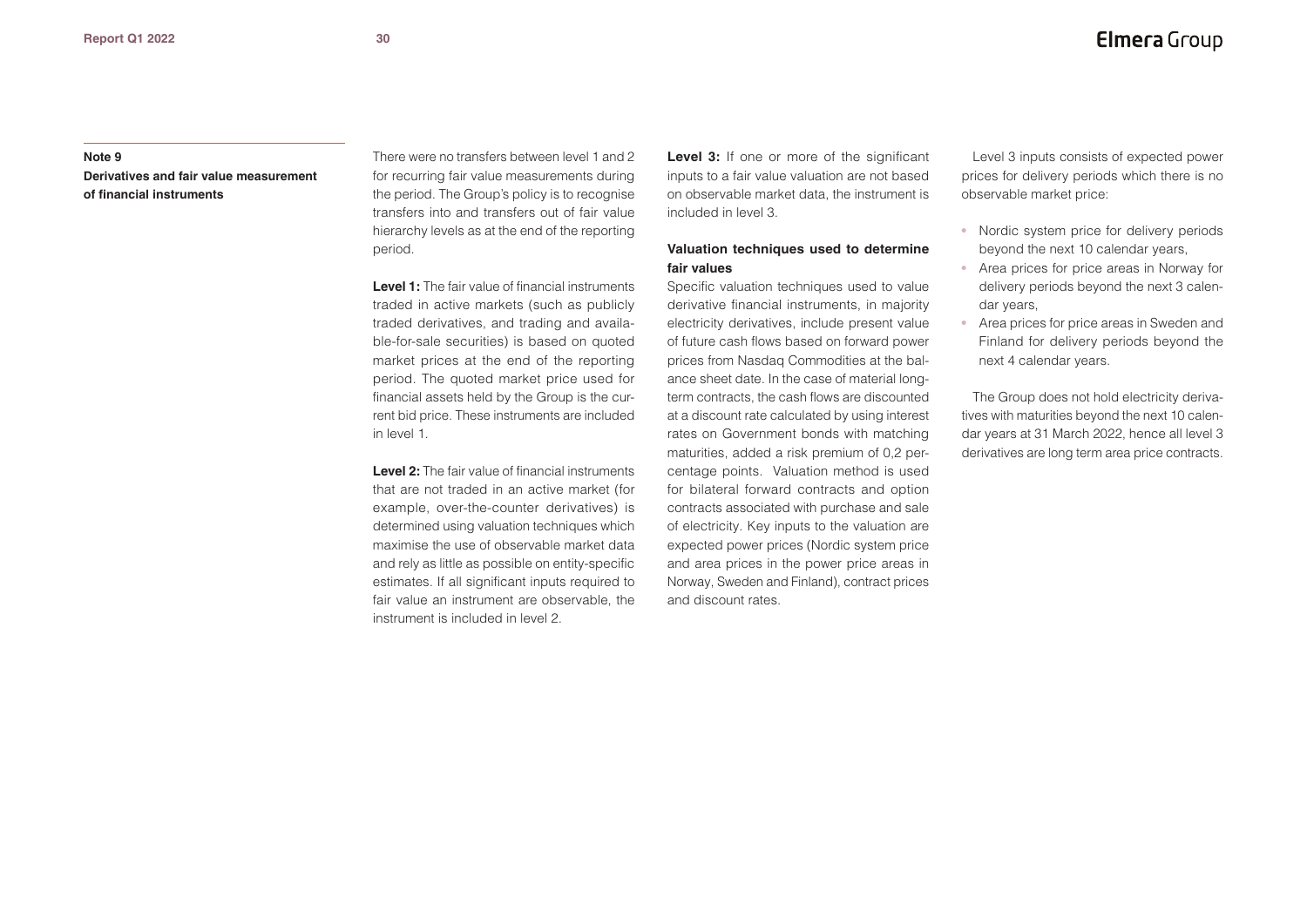## Elmera Group

## **Note 10 Hedge Accounting**

Derivatives are initially recognised at fair value on the date a derivative contract is entered into, and they are subsequently remeasured to their fair value at the end of each reporting period. The accounting for subsequent changes in fair value depends on whether the derivative is designated as a hedging instrument and, if so, the nature of the item being hedged. The group designates certain derivatives as hedges of a particular risk associated with the cash flows of highly probable forecast power purchase transactions in the five Norwegian price areas (cash flow hedges). While being considered as effective hedging instruments in Q3 and Q4 in 2021, Nordic system price forward contracts are no longer considered as effective heding instruments from Q1 2022 if the hedged item includes all variability in the future cash flows related to future power purchases in price areas NO3 and NO4.

The accounting implications of hedge accounting for the period is summarised in the table below.

### **Fair value of hedging instruments where hedge accounting is applied**

| 31 March 2022                                                     | <b>Fair value</b><br>hedge<br>instrument * | <b>Effective</b><br>portion in OCI * | <b>Ineffectiveness</b><br>in P&L * | <b>Hedged volume</b><br>Q2 2022** | <b>Hedged volume</b><br>beyond Q2<br>2022** |
|-------------------------------------------------------------------|--------------------------------------------|--------------------------------------|------------------------------------|-----------------------------------|---------------------------------------------|
| Cash flow hedge of highly probable power purchase in price areas: |                                            |                                      |                                    |                                   |                                             |
| South Norway (NO1, NO2, NO5)                                      | 30 4 25                                    | 30 4 25                              |                                    | 120                               | 27                                          |
| Trondheim (NO3)                                                   | 1800                                       | (434)                                | 2 2 3 4                            | 11                                | 8                                           |
| Tromsø (NO4)                                                      | 1 104                                      | 88                                   | 1016                               | $\overline{4}$                    | 6                                           |
| <b>Total</b>                                                      | 33 3 29                                    | 30 080                               | 3 2 5 0                            | 135                               | 41                                          |
| Tax effect                                                        |                                            | (6617)                               |                                    |                                   |                                             |
| <b>Effective portion in OCI net of tax</b>                        |                                            | 23 4 62                              |                                    |                                   |                                             |

NOKt -178 of the Hedging reserves at 31 March 2022 relates to hedging relationships for which hedge accounting is no longer applied.

| 31 December 2021                                                  | <b>Fair value</b><br>hedge<br>instrument* | <b>Effective</b><br>portion in OCI* | <b>Ineffectiveness</b><br>in P&L* | <b>Hedged volume</b><br>Q1 2022** | <b>Hedged volume</b><br>beyond Q1<br>2022** |
|-------------------------------------------------------------------|-------------------------------------------|-------------------------------------|-----------------------------------|-----------------------------------|---------------------------------------------|
| Cash flow hedge of highly probable power purchase in price areas: |                                           |                                     |                                   |                                   |                                             |
| South Norway (NO1, NO2, NO5)                                      | (88291)                                   | (88291)                             | $\overline{\phantom{a}}$          | 451                               | 22                                          |
| Trondheim (NO3)                                                   | 5831                                      | (2744)                              | 8575                              | 42                                | 6                                           |
| Tromsø (NO4)                                                      | 3498                                      | (435)                               | 3933                              | 16                                | 2                                           |
| <b>Total</b>                                                      | (78962)                                   | (91 470)                            | 12 508                            | 509                               | 30                                          |
| Tax effect                                                        |                                           | 20 123                              |                                   |                                   |                                             |
| Effective portion in OCI net of tax                               |                                           | (71347)                             |                                   |                                   |                                             |

*\* NOK in thousands*

*\*\* MWh in thousands*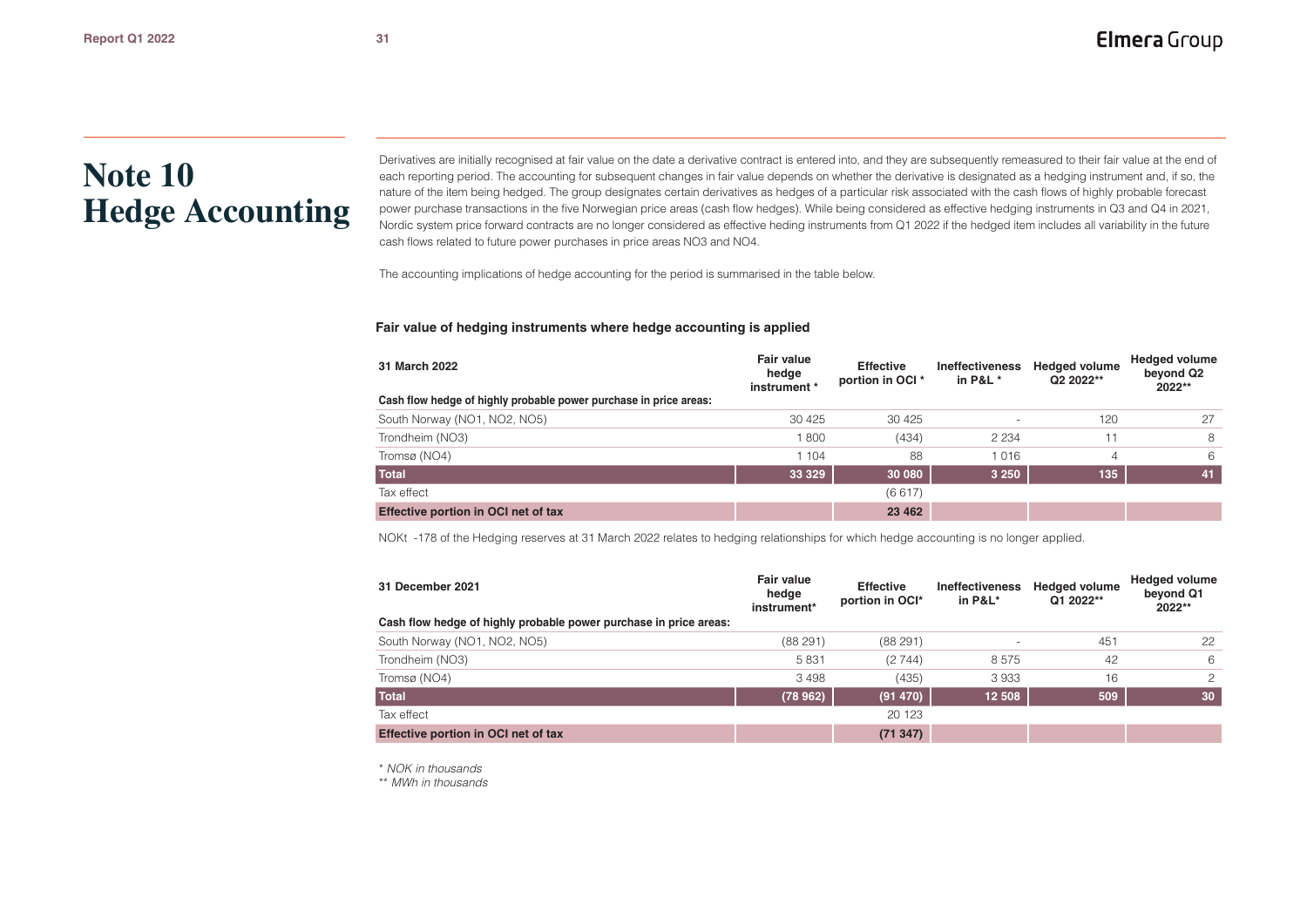## **Note 10**

## **Hedge Accounting Change in fair value of hedging instruments where hedge accounting is applied**

| NOK in thousands                                        | Q1 2022 | Q1 2021 | Full year 2021 |
|---------------------------------------------------------|---------|---------|----------------|
| Cash flow hedge of highly probable power purchase:      |         |         |                |
| Ineffective portion, recognised in P&L, total           | (9258)  | -       | 12 508         |
| Effective portion, recognised in OCI, total             | 121 550 |         | (91 470)       |
| Change in fair value, total                             | 112 292 | п.      | (78962)        |
|                                                         |         |         |                |
| Effective portion, recognised in OCI, net of tax (22 %) | 94 809  |         | (71347)        |
|                                                         |         |         |                |

Ineffective portion of changes in fair value of designated hedging instruments are recognised to *Direct cost of sales* in the Statement of profit or loss. Realised gains and losses on hedging instruments are recognised to *Direct cost of sales* in the period they are realised.

## **Note 11 Pension liabilities**

### **Amounts recognised in Statement of financial position**

| NOK in thousands                           | 31 March 2022 |         | 31 March 2021 31 December 2021 |
|--------------------------------------------|---------------|---------|--------------------------------|
| Present value of funded obligations        | 304 183       | 332 808 | 361 192                        |
| Fair value of plan assets                  | 349 737       | 315 506 | 345 243                        |
| Net deficit (plan assets) for funded plans | (45554)       | 17 302  | 15 949                         |
| Present value of unfunded obligations      | 61831         | 59 628  | 73 785                         |
| Total defined benefit pension plans        | 16 277        | 76 930  | 89 734                         |
| Other employee benefit obligations         | 4 103         | 2 7 5 9 | 4 103                          |
| Total employee benefit obligations, net    | 20 380        | 79 688  | 93 837                         |

## **Presentation in Statement of financial position:**

| Employee benefit obligations recognised in Statement of financial position, net |        |        | 93 837 |
|---------------------------------------------------------------------------------|--------|--------|--------|
| Net employee defined benefit plan liabilities                                   | 66.904 | 79 R88 | 93 837 |
| Net plan assets of defined benefit pension plans                                | 46 524 |        |        |

| Significant actuarial assumptions                  | 31 March 2022 |        | 31 March 2021 31 December 2021 |
|----------------------------------------------------|---------------|--------|--------------------------------|
| Discount rate                                      | 2.70%         | 2.10%  | 1,70 %                         |
| Salary growth rate                                 | 2.50%         | 2.25%  | 2,50 %                         |
| Expected growth in base social security amount (G) | 2.25%         | 2.00%  | 2,25%                          |
| Estimated return on plan assets                    | 2.70%         | 2.10%  | 1.70 %                         |
| Pension growth rate                                | 1.50%         | 1.25 % | 1.50%                          |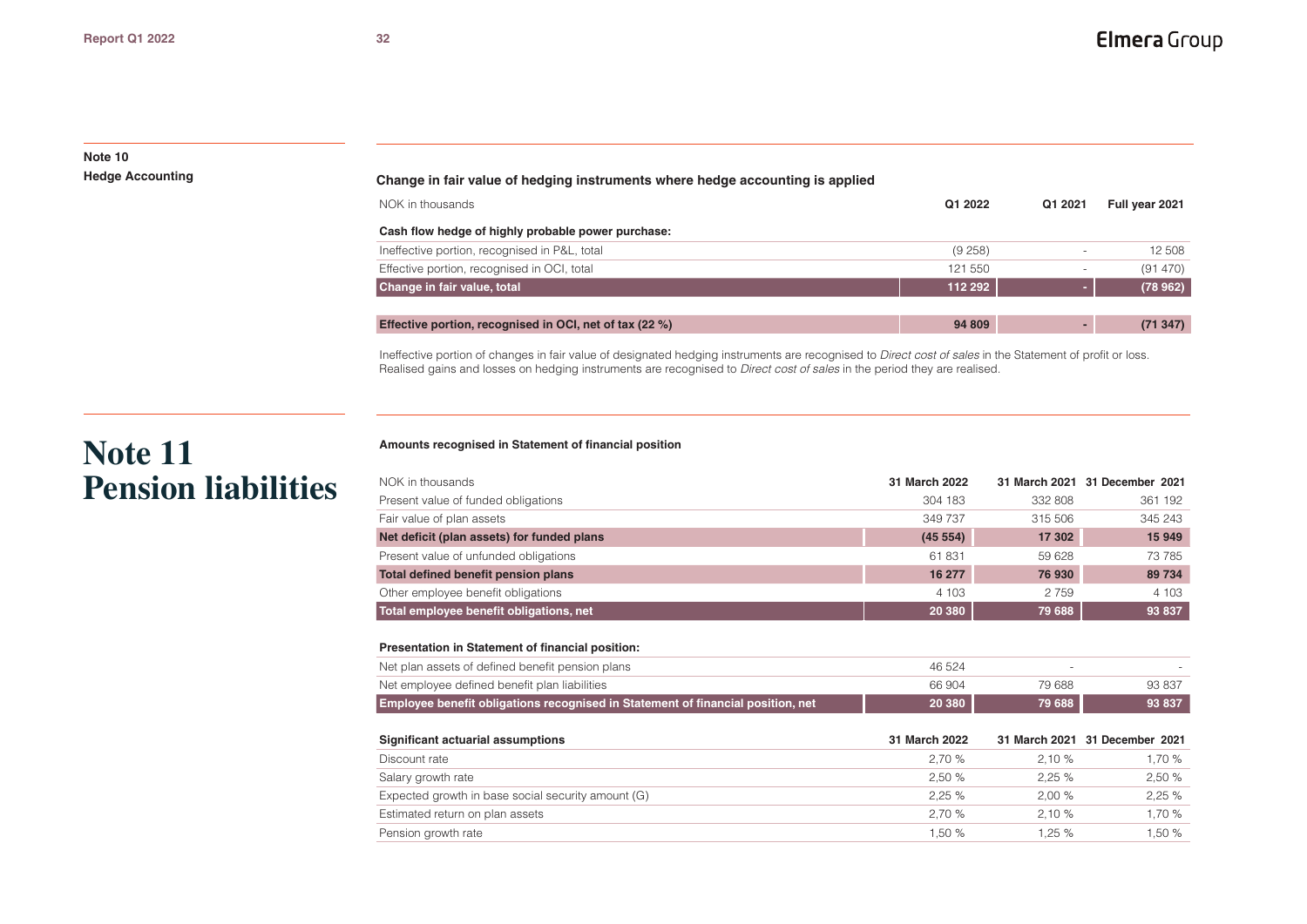## **Note 12 Credit facilities**

| NOK in thousands          | <b>Effective interest rate</b> | 31 March 2022 | 31 March 2021 | 31 December 2021 |
|---------------------------|--------------------------------|---------------|---------------|------------------|
| Term Ioan                 | NIBOR 3 months $+1.75$ %       | 796 450       | 890 150       | 819875           |
| Revolving credit facility | NIBOR 3 months $+1.75$ %       | 150 000       | -             |                  |
| Total principal amounts   |                                | 946 450       | 890 150       | 819 875          |

### **Credit facilities agreement**

In September 2020 the group entered into a new facilities agreement with DNB, which includes the following credit facilities;

- a NOKt 1 000 000 term loan - the acquisition facility

- a NOKt 500 000 revolving credit facility

- a NOKt 2 250 000 guarantee facility

- a NOKt 1 000 000 overdraft facility

For more informastion regarding the credit facilities agreement, see the 2021 annual report.

#### *The term loan - NOKt 1 000 000 - The acquisition facility*

At 31 March 2022 the remaining term loan principal balance is NOKt 796 450.

The loan instalments of NOKt 93 700 that are due the next twelve months have been reclassified from interest-bearing long term debt to interest-bearing short term debt, which is included in other current liabilities in the statement of financial position.

#### *The revolving credit facility - NOKt 500 000 - The RCF*

The group has drawn NOKt 150 000 on this facility in Q1 2022 which is classified as short-term interest bearing debt in the statement of financial position.

### *The guarantee facility - NOKt 2 250 000*

At 31 March 2022 guarantees of total NOKt 1 968 876 are issued under the guarantee facility.

### *The overdraft facility - NOKt 1 000 000*

At 31 March 2022 the overdraft facility is undrawn.

#### *Financial covenant*

Under the new credit facility, there is a leverage covenant that applies at all times, and which shall be calculated quarterly based on consolidated numbers. A leverage ratio is to be calculated as total long term interest bearing debt to rolling 12 month EBITDA adjusted. The leverage ratio shall not exceed:

- more than 2,5 in respect of more than one quarter-end during any financial year, and

- more than 2,0 in respect of the remaining three quarter-ends during any such financial year.

Elmera Group is in compliance with the covenant at the end of this reporting period.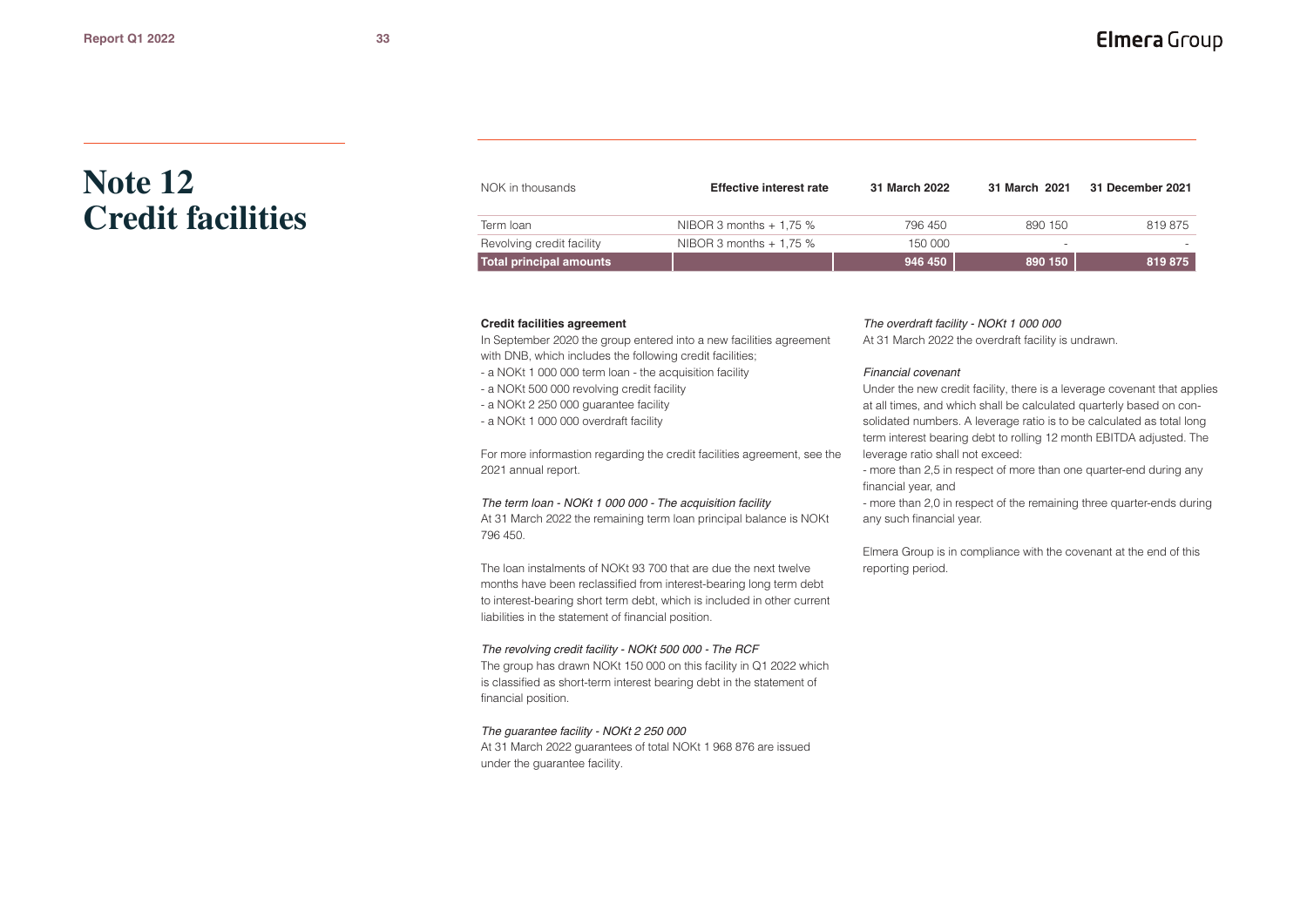## **Note 13 Other current liabilities**

| NOK in thousands                                          |    | 31 March 2022            | 31 March 2021 | 31 December 2021         |
|-----------------------------------------------------------|----|--------------------------|---------------|--------------------------|
| El-certificate cancellation liabilities                   |    | 14 753                   | 8 1 3 8       | 16 628                   |
| Accrued power purchase                                    |    | 320 290                  | 98 909        | 416 391                  |
| Prepayments from customers                                |    | 51 903                   | 64 382        | 56 948                   |
| Installments on long term loan due within 12 months       | 12 | 93 700                   | 93 700        | 93 700                   |
| Payroll liabilities                                       |    | 59 121                   | 58 915        | 57 727                   |
| Unsettled part of consideration for business combinations |    | $\overline{\phantom{a}}$ | 48 812        | $\overline{\phantom{a}}$ |
| Other                                                     |    | 21 039                   | 24 299        | 11 436                   |
| <b>Total other current liabilities</b>                    |    | 560 805                  | 397 155       | 652 831                  |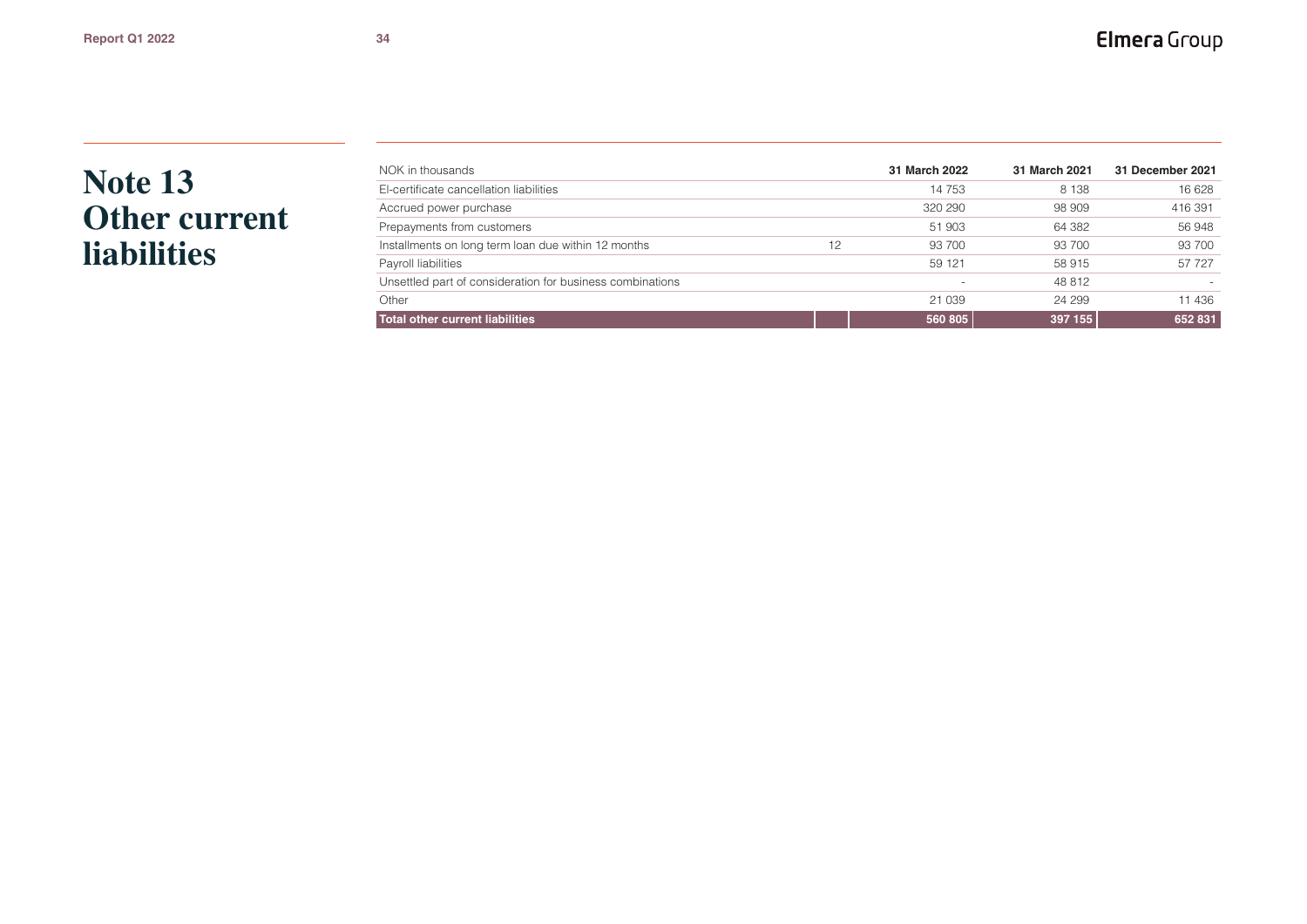## **Note 14 Related party transactions**

Per 31 March 2022, the Group's related parties include major shareholders, Board of Directors, associated company and key management.

The Board of Directors previously included a representative from former major shareholder Eviny AS (previous BKK AS). In the general meeting held in the second quarter of 2021, this board member was not re-elected. Eviny AS and subsidiaries were therefore considered to be related parties in the first two quarters of 2021, but not as of 30 June 2021.

The following transactions were carried out with related parties (NOK in thousands):

### **Income from related parties**

| <b>Related party</b>                                               | <b>Relation</b> | f transactions<br>וח באחזוונ | 21 2022 | Q1 2021 | Full Year 2021 |
|--------------------------------------------------------------------|-----------------|------------------------------|---------|---------|----------------|
| Eviny AS and subsidiaries<br>∟v…                                   | shareholder     | rıcaı powei                  |         | 23 443  | 10             |
| Sele of electric power in some cases includes reinvalged arid rent |                 |                              |         |         |                |

of electrial power in some cases includes reinvoiced grid rent.

### **Expenses to related parties**

| <b>Relation</b>    | <b>Purpose of transactions</b>          | Q1 2022 | Q1 2021 | Full Year 2021 |
|--------------------|-----------------------------------------|---------|---------|----------------|
| Major shareholder  | Purchase of electrical power            |         | 4 3 1 2 | 6588           |
| Major shareholder  | Purchase of other services              |         | 6745    | 12726          |
| Associated company | Purchase of other services              | 10775   | 10 568  | 38 743         |
| Other*             | Purchase of products and other services | 2 1 7 3 | 2 2 1 3 | 8853           |
|                    |                                         |         |         |                |

Other services consists of payroll expenses, IT, office expenses and customer service.

## **Purchase of assets**

| <b>Related party</b>      | <b>Relation</b>    | <b>Purpose of transactions</b> | Q1 2022 | Q1 2021 | Full Year 2021 |
|---------------------------|--------------------|--------------------------------|---------|---------|----------------|
| Eviny AS and subsidiaries | Maior shareholder  | Purchase of customer portfolio |         |         | 181            |
| Metzum AS                 | Associated company | Research and development       | -56     | 3 4 0 2 | 8 284          |
| Atea AS                   | Other*             | Products and development       |         | 289     | 4 0 7 7        |

### **Current receivables from related parties**

| <b>Related party</b>      | <b>Relation</b>          | Purpose of transactions | 31 March 2022 | 31 March 2021 | 31 December 2021 |
|---------------------------|--------------------------|-------------------------|---------------|---------------|------------------|
| Eviny AS and subsidiaries | <i>Aaior shareholder</i> | electrical power        |               | S 409         |                  |
| Atea AS                   | Other*                   | oducts and development  |               | 4 3 5 9       |                  |

## **Current liabilities to related parties**

| <b>Related party</b> | <b>Relation</b>    | Purpose of transactions  | 31 March 2022 |     | 31 March 2021 31 December 2021 |
|----------------------|--------------------|--------------------------|---------------|-----|--------------------------------|
| Metzum AS            | Associated company | Research and development |               | 342 |                                |
| Atea AS              | $Other*$           | Products and development | 70            |     | 956                            |

\* The chairman of the Board of Directors in Elmera Group ASA is the CEO of Atea ASA.

Payables to related parties are unsecured and are excpected to be settled in cash.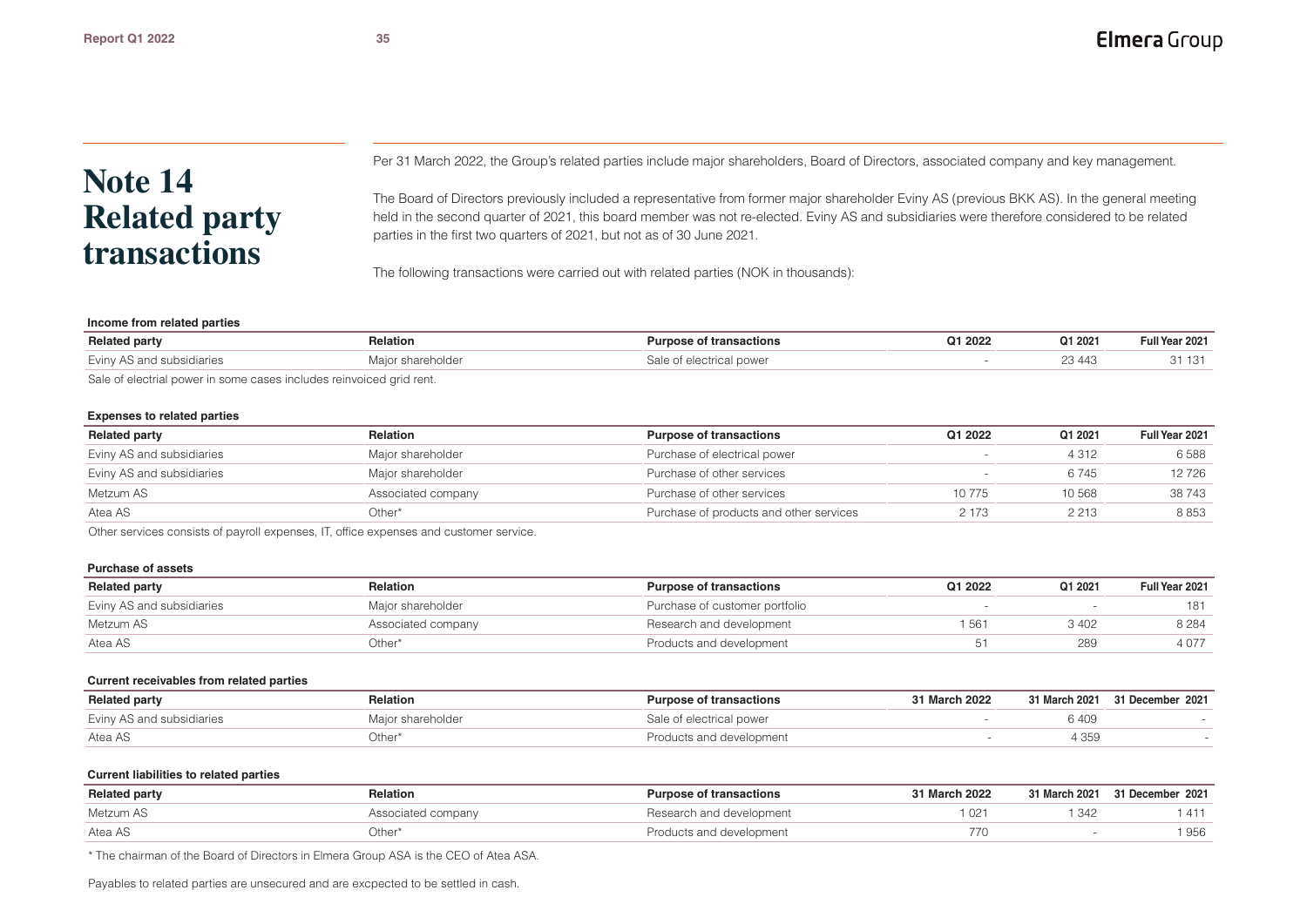## **Note 15 Events after the reporting period**

The annual general meeting of Fjordkraft Holding ASA was held on 26 April 2022. The proposed dividend of NOK 3,50 per share was approved by the general meeting.

At the general meeting a resolution was passed to change the company's name to Elmera Group ASA.

The general meeting also passed a resolution which gives the Board of Directors authorisation to acquire shares in the company, on one or several occasions, up to a total nominal share value of NOK 1,715,277.

The power of attorney may only be used (i) in connection with acquisitions, mergers, demergers or other transfers of business, (ii) in connection with the company's share option program, or (iii) for the purpose of subsequent deletion of shares by reduction of the registered share capital with the general meetings resolution.

The Board of Directors has decided that a share buyback program in accordance with the above resolution will be initiated, starting from 5 May 2022.

There are no significant events after the reporting period that has not been reflected in the consolidated financial statements.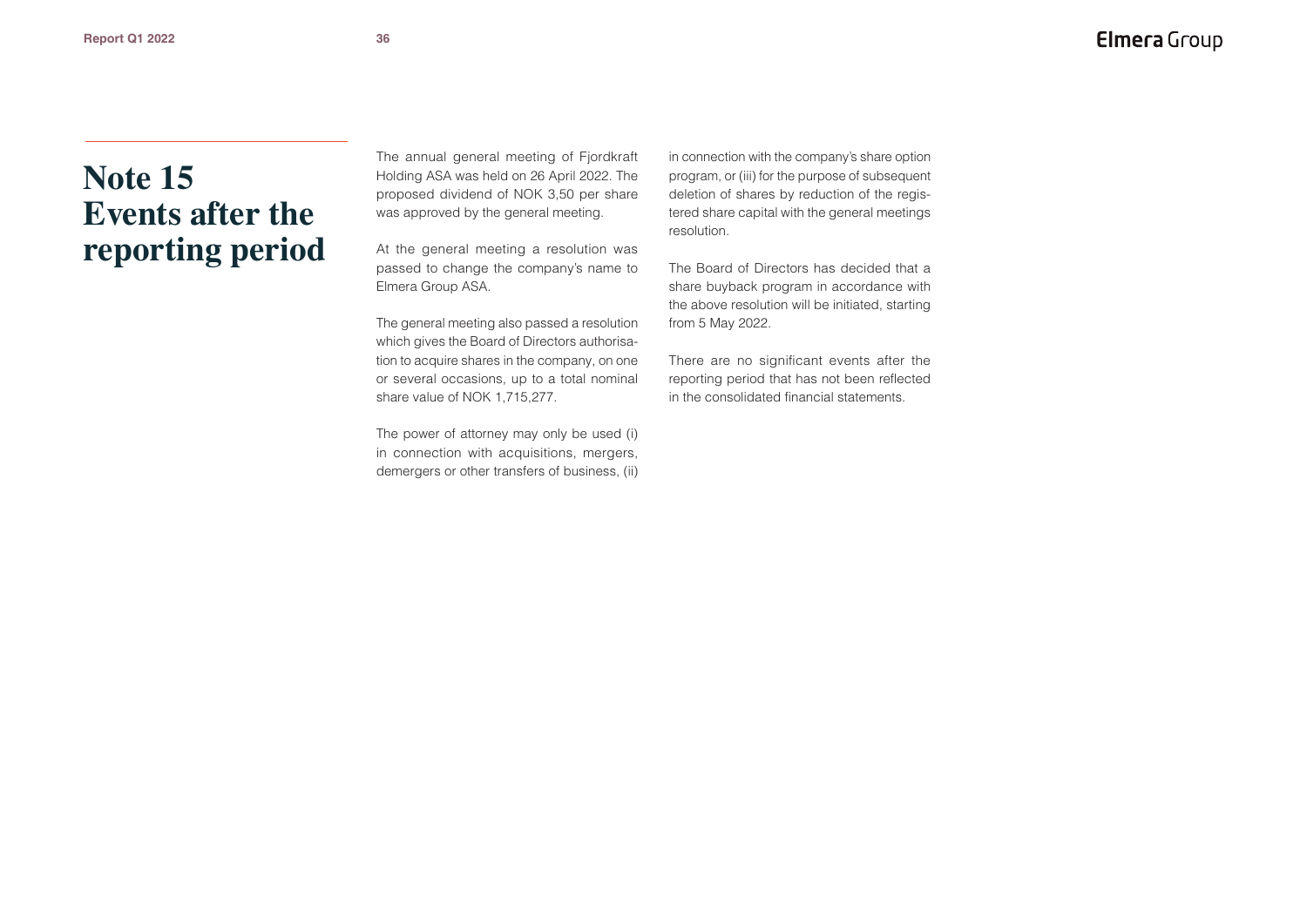# Appendix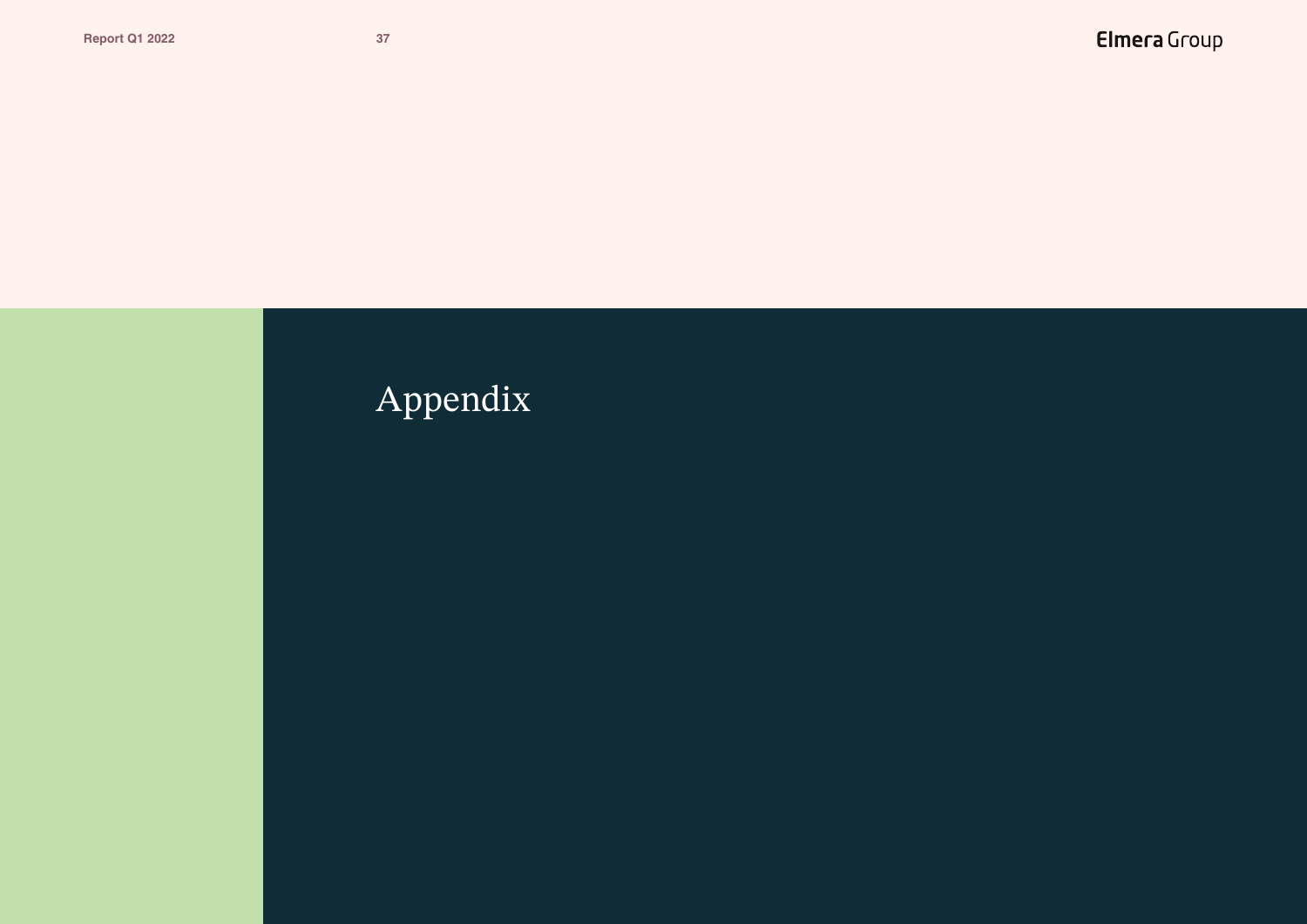The alternative performance measures (abbreviated APM's) that hereby are provided by the Group are a supplement to the financial statements prepared in accordance with IFRS. The APM's are based on the guidelines for APM published by the European Securities and Markets Authority (ESMA) on or after 3 July 2016. As indicated in the guidelines an APM is a financial measure of historical or future financial performance, financial position, or cash flows, other than a financial measure defined or specified in the applicable financial reporting framework. The performance measures are commonly used by analysts and investors.

The Group uses the following APM's (in bold). The words written in italics are included in the list of definitions or in the statement of profit or loss.

**Cash EBIT** is equivalent to Operating free cash flow before tax and change in Net working capital. This APM is used to illustrate the Group's underlying cash generation in the period.

**Capex excl. M&A** is used to present the

capital expenditures excluding mergers and acquisitions to illustrate the Group's organic maintenance capex.

**EBIT reported** is equivalent to *Operating profit* and is used to measure performance from operational activities. EBIT reported is an indicator of the company's profitability.

### **EBIT adjusted**

In order to give a better representation of underlying performance, the following adjustments are made to the reported EBIT:

- **•** *Acquisition related costs* and *other one-off items:* Items that are not part of the ordinary business
- **•** *Estimate deviations from previous periods:*  A large proportion of the Group's final settlement of sales and distribution of electricity is made after the Group has finalised its financial statements. At the date of reporting, the Group recognises revenue from sale of electrical power and the associated cost of sales, based on a best estimate approach. Thus, any estimate deviation related to the previous reporting period is recognised in the following reporting

### period

- **•** *Unrealised gains and losses on derivaties:* Consist of unrealised gains and losses on derivative financial instruments associated with the purchase and sale of electricity
- **•** *Impairment of intangible assets:* Consist of impairment of intangible assets related to fixed price customer contract
- **•** *Depreciation of acquisitions:* Consist of depreciations of customer portfolios acquired seperately and recognised as intangible assets, and depreciations of customer portfolios and other intangible assets recognised as part of a business combination.
- **•** *Change in provisions for onerous contracts:* which consist of change in provisions for onerous contracts associated with the purchase and sale of electricity

**EBIT reported margin** is EBIT divided by *Net revenue*. This APM is a measure of the profitability and is an indicator of the earnings ability.

**EBIT margin adjusted** is calculated as EBIT adjusted divided by *Net revenue adjusted*. This APM is a measure of the profitability and is an indicator of the earnings ability.

**EBITDA** is defined as operational profit/loss before depreciation and amortisation. This APM is used to measure performance from operating activities.

### **EBITDA adjusted**

In order to give a better representation of underlying performance, the following adjustments are made to EBITDA:

- **•** *Acquisition related costs* and *other one-off items:* Items that are not part of the ordinary business
- **•** *Estimate deviations from previous periods:* A large proportion of the Group's final settlement of sales and distribution of electricity is made after the Group has finalised its financial statements. At the date of reporting, the Group recognises revenue from sale of electrical power and the associated cost of sales, based on a best estimate approach. Thus, any estimate deviation related to the previous reporting period is recognised in the following reporting period
- **•** *Unrealised gains and losses on derivaties:* Consist of unrealised gains and losses on derivative financial instruments associated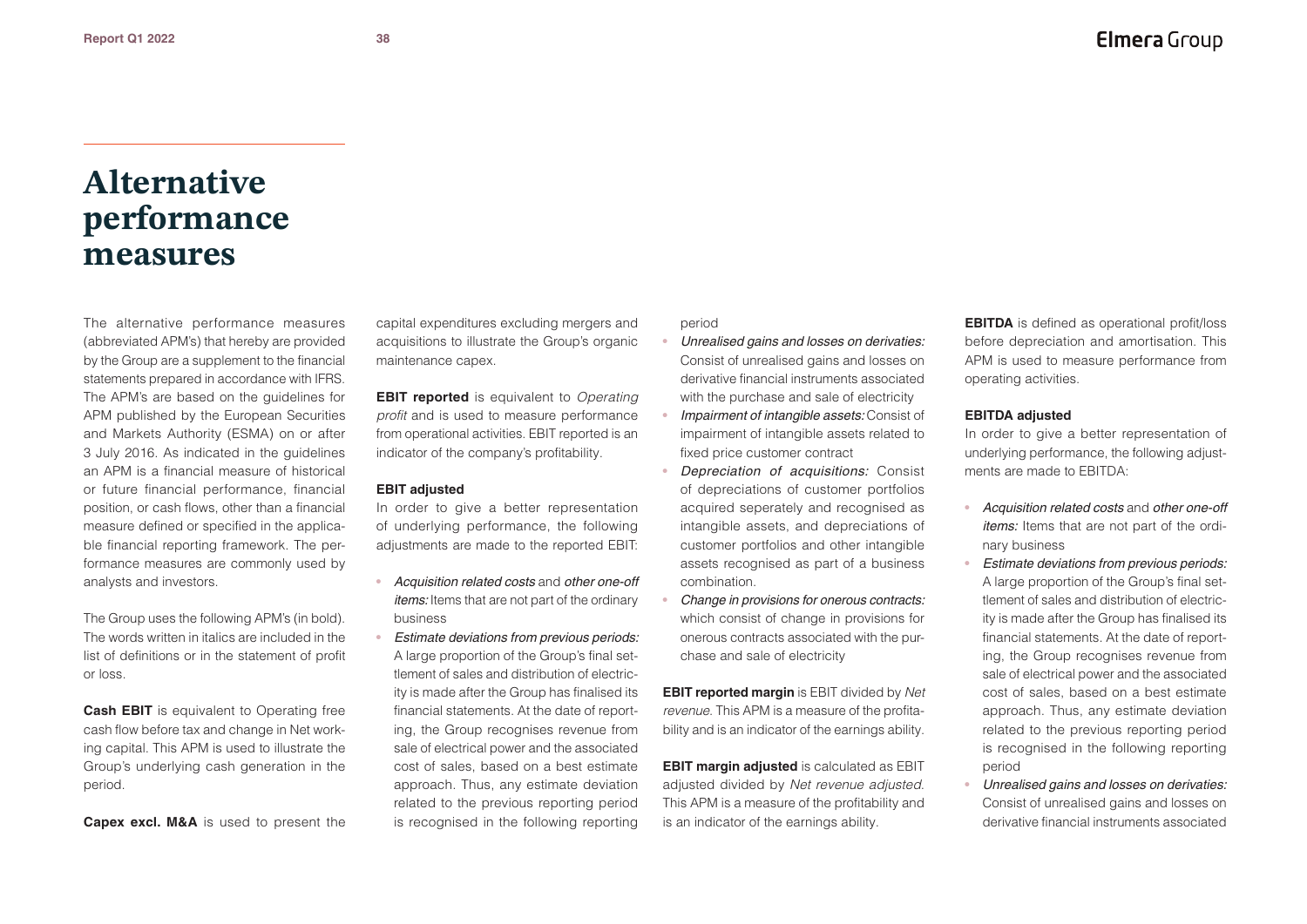- **•** with the purchase and sale of electricity
- **•** *Impairment of intangible assets:* Consist of impairment of intangible assets related to fixed price customer contract
- **•** *Change in provisions for onerous contracts:* which consist of change in provisions for onerous contracts associated with the purchase and sale of electricity

**Net income** is equivalent to *Profit/(loss) for the period* as stated in the statement of profit or loss.

**Net income adjusted for certain cash and non-cash items** is used in the dividend calculation, and is defined as the following:  $[(\text{Adjusted EBIT + net finance})*(1-\text{average}]$ tax rate) – amortisation of acquisition debt].

**Net interest-bearing debt (NIBD)** shows the net cash position and how much cash would remain if all interest-bearing debt was paid. The calculation is total *Interest-bearing long term debt, Interest-bearing short term debt*  and *Overdraft facilities,* deducted with the following; transaction costs recognised as part of amortised cost of Interest-bearing long term debt, reclassification of first year instalments long term debt, *Overdraft facilities,* and *Cash and cash equivalents.* 

**Net revenue** is equivalent to *Revenue* less *direct cost of sales* as stated in the statement of profit or loss.

### **Net revenue adjusted**

This APM presents *Net revenue* adjusted for:

- **•** *Other one- off items:* Which represents non-recurring income which is recognised *in the profit or loss for the period*
- **•** *Estimate deviations from previous periods:* A large proportion of the Group's final settlement of sales and distribution of electricity is made after the Group has finalised its financial statements. At the date of reporting, the Group recognises revenue from sale of electrical power and the associated cost of sales based on a best estimate approach. Thus, any estimate deviation related to the previous reporting period is recognised in the following reporting period
- **•** *Unrealised gains and losses on derivaties:*  Consist of unrealised gains and losses on derivative financial instruments associated with the purchase and sale of electricity
- **•** *Change in provisions for onerous contracts:* Which consist of change in provisions for onerous contracts associated with the purchase and sale of electricity.

**Net working capital (NWC)** is used to measure short-term liquidity and the ability to utilise assets in an efficient matter. NWC includes the following items from current assets: *Inventories, Intangible assets, Trade receivables* and *Other current assets* (that is, all current assets in the statement of financial position except *Derivative financial instruments* and *Cash and cash equivalents*); and the following items from current liabilities; *Trade payables, Current income tax liabilities, Social security and other taxes, Lease liability - short term,* and *other current liabilities.*

First year instalments of interest-bearing long term debt, which are included in Other current liabilities, are however classified as interest bearing debt. The definition of NWC has been changed compared to the definition used in the group's previous financial reports, as Derivative financial instruments and Onerous contract provisions are no longer included in NWC. The comparable figure for NWC at 31 March 2021 and 31 December 2021 has been updated accordingly.

### **Non-cash NWC elements and other items**

is used when analysing the development in NIBD. Non-cash NWC relates to items included in "change in NWC" that are not affecting Net interest-bearing debt while other items include interest, tax, change in longterm receivables, proceeds from non-current receivables, proceeds from other long-term liabilities and adjustments made on EBITDA.

**Number of deliveries** is used to present the number of electrical meters supplied with electricity. One customer may have one or more electricity deliveries.

**OpFCF before tax and change in NWC** is Operating free cash flow and change in working capital, and is defined as *EBITDA adjusted* less *Capex excl. M&A* and payments to obtain contract assets.

**Volume sold** is used to present the underlying volume generating income in the period.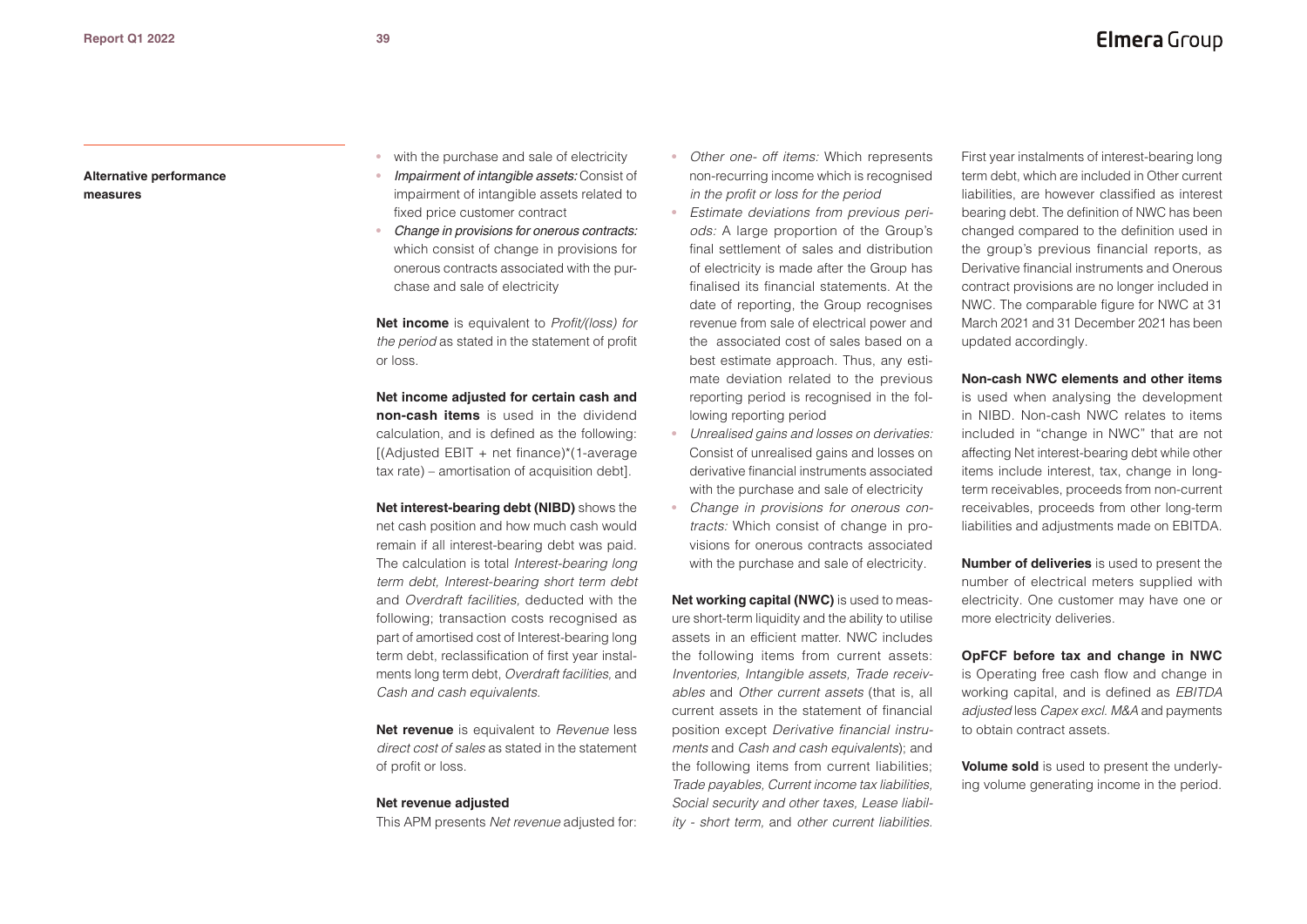Financial statements with APM's

## **Reported amounts:**

| NOK in thousands                        | Q1 2022   | Q1 2021       | Full year 2021 |
|-----------------------------------------|-----------|---------------|----------------|
| Revenue                                 | 6718296   | 4 0 5 4 8 6 9 | 15 170 991     |
| Direct cost of sales                    | (6206461) | (3521245)     | (13367251)     |
| <b>Net revenue</b>                      | 511 835   | 533 624       | 1803741        |
|                                         |           |               |                |
| Personnel expenses                      | (111317)  | (111 493)     | (409 123)      |
| Other operating expenses                | (149 870) | (131 246)     | (488517)       |
| Impairment of intangible assets         |           | (9533)        | (9762)         |
| <b>Operating expenses</b>               | (261187)  | (252 272)     | (907 401)      |
|                                         |           |               |                |
| <b>EBITDA</b>                           | 250 647   | 281 352       | 896 340        |
|                                         |           |               |                |
| Depreciation & amortisation             | (96 119)  | (99774)       | (403084)       |
| <b>EBIT reported (Operating profit)</b> | 154 528   | 181 577       | 493 256        |
|                                         |           |               |                |
| Net financials                          | (11072)   | (20 566)      | (48737)        |
| Profit/ (loss) before taxes             | 143 456   | 161 011       | 444 519        |
|                                         |           |               |                |
| Taxes                                   | (33 409)  | (27368)       | (102 150)      |
| Profit/ (loss) for the year             | 110 047   | 133 643       | 342 369        |
|                                         |           |               |                |
| <b>EBIT reported margin</b>             | 30%       | 34%           | 27%            |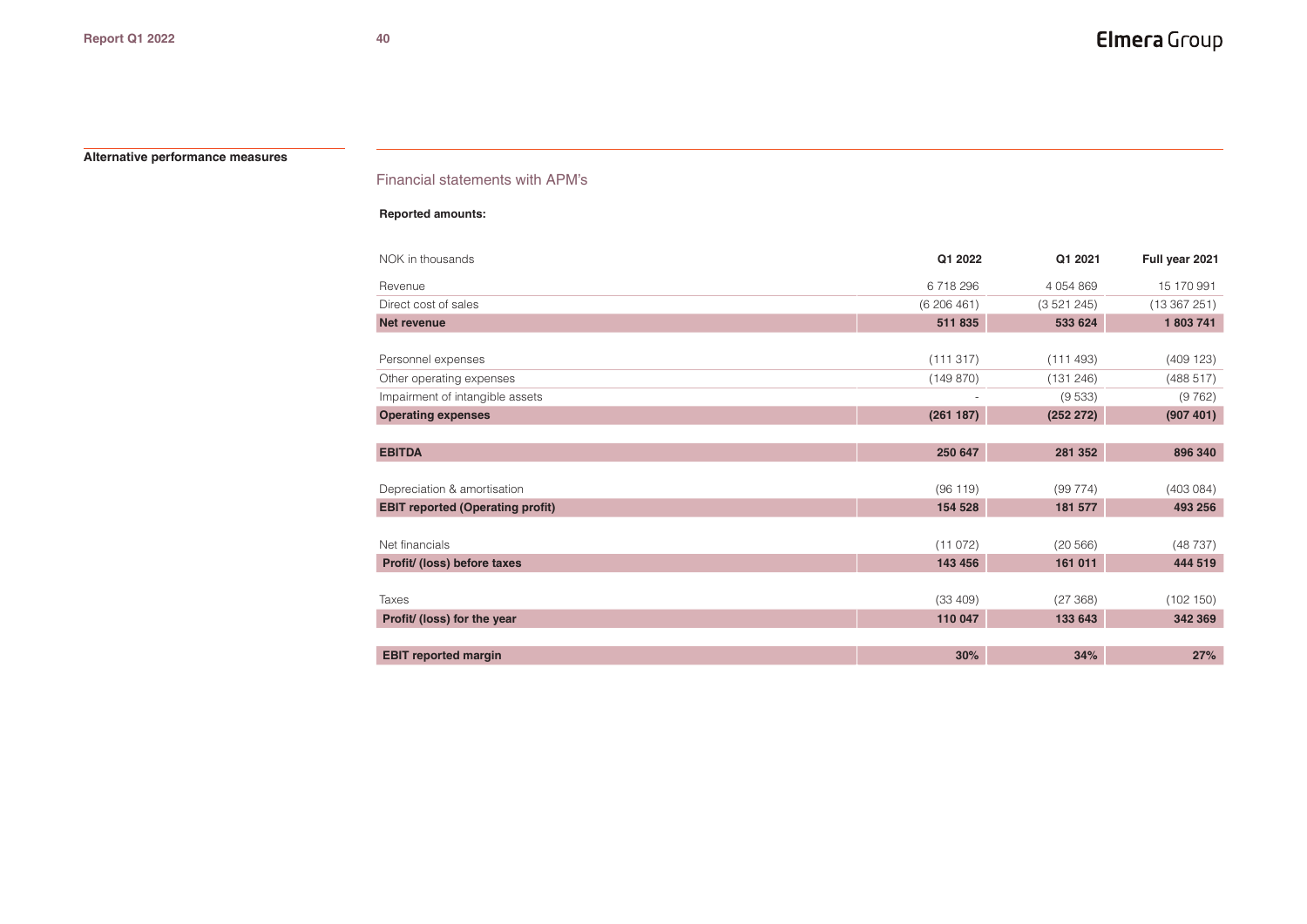**Alternative performance measures Adjusted amounts:**

| NOK in thousands                           | Q1 2022 | Q1 2021 | Full year 2021 |
|--------------------------------------------|---------|---------|----------------|
| Net revenue                                | 511 835 | 533 624 | 1803741        |
| Other one- off items                       |         |         |                |
| Estimate deviations previous periods       |         |         | (11515)        |
| Unrealised gains and losses on derivatives | 71 667  | (5388)  | (1088469)      |
| Change in provisions for onerous contracts | (99516) | (18655) | 996 739        |
| Net revenue adjusted                       | 483 987 | 509 581 | 1700 496       |
| <b>EBITDA</b>                              | 250 647 | 281 352 | 896 340        |
| Acquisition related costs                  |         | 1 0 3 4 | 1 0 3 4        |
| Other one- off items                       |         | (3387)  | (3387)         |
| Estimate deviations previous periods       |         |         | (11515)        |
| Impairment of intangible assets            |         | 9533    | 9762           |
| Unrealised gains and losses on derivatives | 71 667  | (5388)  | (1088469)      |
| Change in provisions for onerous contracts | (99516) | (18655) | 996 739        |
| <b>EBITDA</b> adjusted                     | 222 799 | 264 488 | 800 503        |
| <b>EBIT reported (Operating profit)</b>    | 154 528 | 181 577 | 493 256        |
| Acquisition related costs                  |         | 1 0 3 4 | 1 0 3 4        |
| Other one- off items                       |         | (3387)  | (3387)         |
| Estimate deviations previous periods       |         |         | (11515)        |
| Impairment of intangible assets            |         | 9533    | 9762           |
| Unrealised gains and losses on derivatives | 71 667  | (5388)  | (1088469)      |
| Change in provisions for onerous contracts | (99516) | (18655) | 996 739        |
| Depreciation of acquistions                | 33713   | 50 575  | 188 629        |
| <b>EBIT adjusted</b>                       | 160 393 | 215 288 | 586 048        |
| <b>EBIT</b> margin adjusted                | 33%     | 42%     | 34%            |